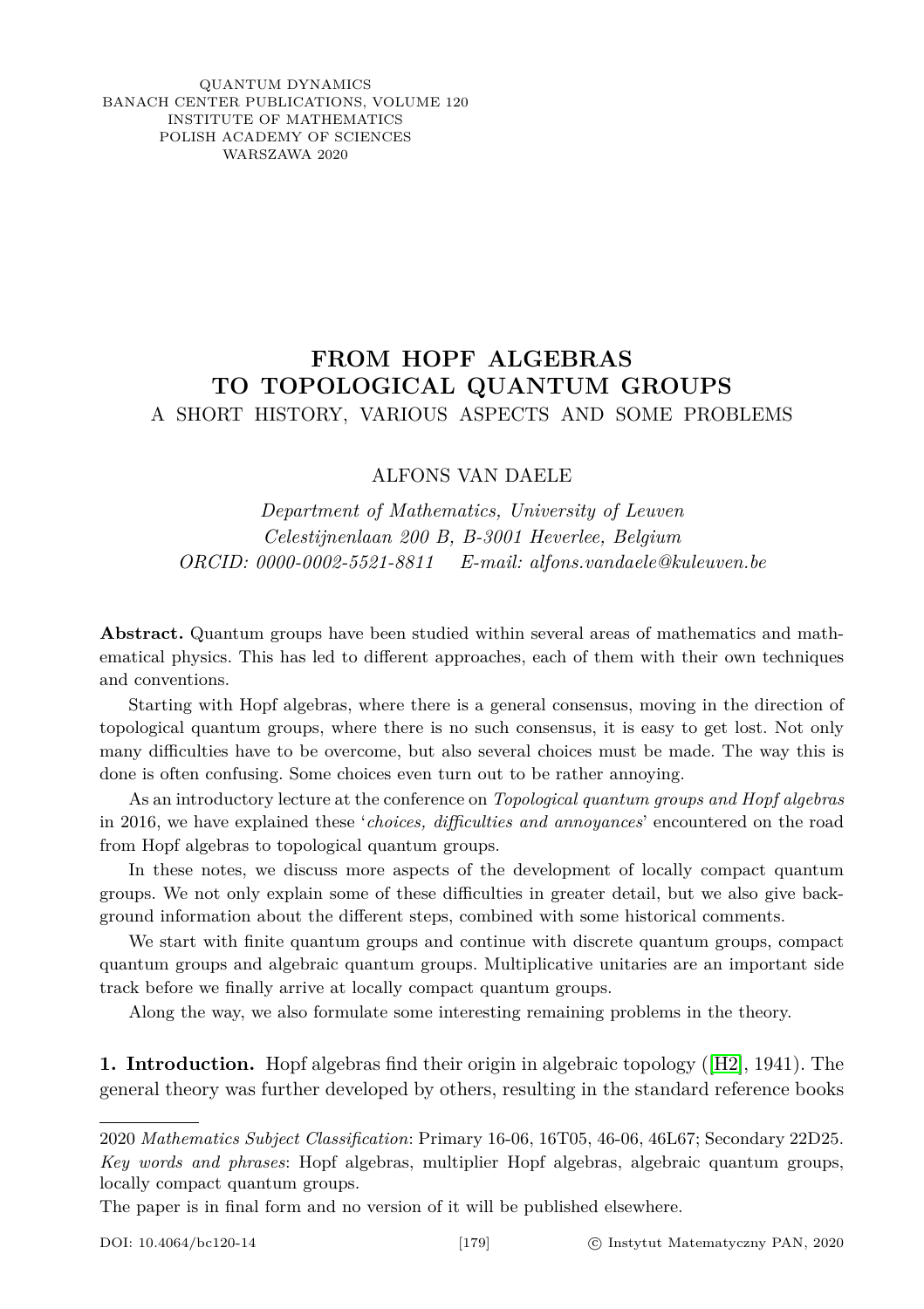by Sweedler ( $[S]$ , 1969) and Abe ( $[A]$ , 1977). For a more recent treatment we refer to the book by Radford ([\[R\]](#page-40-1), 2012).

Quantum groups, as they were called by  $Drinfeld'd$ , had a breakthrough in 1986 with his work presented at the International Mathematical Congress in Berkeley ([\[D\]](#page-39-1), 1986). Independently, results of the same type were obtained by Jimbo ([\[J\]](#page-39-2), 1987).

Parallel developments took place with the attempts to generalize Pontryagin duality for abelian locally compact groups ([\[P1\]](#page-40-2), 1939) to the non-abelian case. After many years of research, with various partial, but important solutions, Kac and Vainerman on the one hand ([\[KV\]](#page-39-3), 1974) and Enock and Schwartz ([\[ES1\]](#page-39-4), 1975 and [\[ES2\]](#page-39-5), 1992) on the other hand, developed the theory of Kac algebras. These are objects admitting a dual of the same kind and their duality includes the Pontryagin duality of locally compact abelian groups, as well as the intermediate results of this kind obtained earlier for nonabelian locally compact groups. The first example of a finite-dimensional Kac algebra was obtained by Kac and Paljutkin ([\[KP\]](#page-39-6), 1966).

Unfortunately, as it turned out by the work of Woronowicz on compact quantum groups ( $[W2]$ , 1987 and  $[W4]$ , 1998), in particular with his construction of the quantum  $SU_q(2)$  group ([\[W1\]](#page-41-2), 1987), the theory of Kac algebras was found to be too restrictive. The new examples are not Kac algebras because they have an antipode whose square is not the identity map.

In the seventies, when the Kac algebras where developed, it seemed quite natural to assume an antipode *S* satisfying  $S^2 = \iota$ . We use  $\iota$  for the identity map. All the known examples at that time did have this property. Recall that the antipode is for a Hopf algebra what the inverse is for a group. So this condition was indeed very reasonable. On the other hand, before this, examples of Hopf algebras with an antipode not satisfying  $S^2 = \iota$  were already known. See e.g. [\[Tf\]](#page-40-3), 1971. But the underlying algebras for these examples are not operator algebras. The quantum  $SU_q(2)$  was the first example, constructed in the framework of operator algebras, with an antipode not satisfying  $S^2 = \iota$ . Remark in passing that there was at that time very little mutual knowledge among the algebraists and the analysts working with this type of abstract harmonic analysis.

These new discoveries initiated new research. The goal now was to find a more general notion to replace the Kac algebras. It had to include the new examples. And preferably, the concept had to be self-dual in the sense that again, the dual of the new object could be constructed within the same category. The duality should generalize the duality of Kac algebras (and so of course also the earlier forms of duality generalizing Pontryagin's duality for locally compact abelian groups).

It took many years before this goal was achieved. First there is the work of Masuda and Nakagami ([\[MN\]](#page-40-4), 1994), continued in collaboration with Woronowicz ([\[MNW\]](#page-40-5), 2003). It must be mentioned that the latter was available many years before it actually got published. In the mean time, a theory of locally compact quantum groups was also developed by Kustermans and Vaes ([\[KV1\]](#page-39-7), 1999 and [\[KV2\]](#page-39-8), 2000). In [\[MN\]](#page-40-4) the underlying operator algebras are von Neumann algebras, whereas in [\[MNW\]](#page-40-5), they are C<sup>∗</sup> -algebras. The same is true for the locally compact quantum groups as treated by Kustermans and Vaes. They studied locally compact quantum groups in the von Neumann algebra framework in [\[KV3\]](#page-39-9) (2003).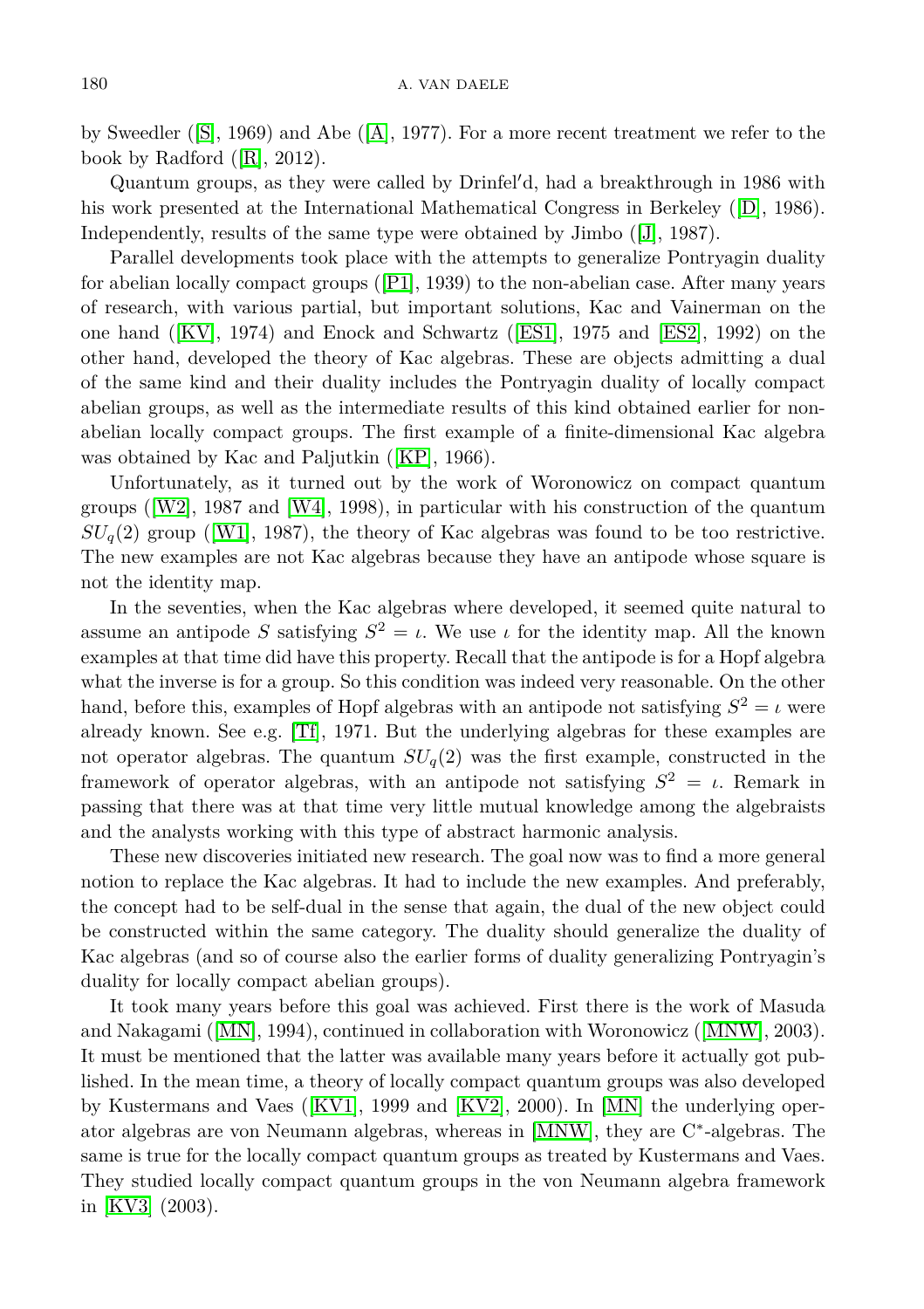Nowadays, it is generally accepted that locally compact quantum groups as in [\[KV2\]](#page-39-8) provide the best and strongest results.

Remark that, from a motivational point of view, it was more natural to search for a notion of a locally compact quantum group within a C<sup>∗</sup>-algebra framework. After all C<sup>\*</sup>-algebras are considered as quantized locally compact spaces. However, as we will see in Section [6,](#page-31-0) the von Neumann algebraic theory is easier.

We would also like to mention here that, to our knowledge, it was Kirchberg, at a conference in Kopenhagen ([\[Ki\]](#page-39-10), 1992), who was the first to suggest a theory with an antipode *S*, not satisfying  $S^2 = \iota$ , but with a polar decomposition.

It is somewhat remarkable and worthwhile to mention that before a satisfactory notion of a locally compact quantum group was obtained, there was a focus on examples. Highly sophisticated ones were mainly obtained by Woronowicz and some of his coworkers. The study of multiplicative unitaries, as developed mainly by Baaj and Skandalis ([\[BS\]](#page-38-1), 1993), provided a framework for these examples. The Haar measures for some of them were only considered later in unpublished work ([\[VD6\]](#page-40-6), 2001). But it showed finally that these examples complied with the later developed notion.

Above is only a short account of the different intermediate steps leading up to the final notion of locally compact quantum groups. We will say a more about this further in the paper. But the reader is also advised to compare it with the information given in other comprehensive works on the theory.

**Choices, difficulties and annoyances.** As we see already with this limited introduction, many people from different schools were involved. On the way, many choices had to be made. Therefore, it should not come as a surprise that this had led to a variety of conventions. One of the reasons is that the final notion came only later, after partial results had been found and examples of different kinds were constructed. This fact is without any doubt also responsible for these differences.

The theory in itself is already quite complicated. It comes with many technical difficulties. The problem with the different conventions is not only that it makes things even more difficult, it also causes annoying situations.

**Expository character of the paper.** When we started to write these notes, in the first place, we had the idea of discussing these problems. After all, the notes were intended to expand the material presented at the conference in Warsaw where this topic was chosen for our introductory talk. However, in the process of writing, we found that for doing this, we needed to include various aspects of the development of locally compact quantum groups and some historical comments. This turned out, not only to be necessary, but also of some interest in its own right.

We strongly believe that this will be helpful mostly for young researchers who have already some knowledge about the operator algebraic approach to quantum groups but want to get a deeper understanding of the different steps leading to this theory, starting from Hopf algebras and locally compact groups. Moreover, by discussing the passage from Hopf algebras to locally compact quantum groups, in the end, when we briefly treat locally compact quantum groups, we can illustrate some of the features there by similar ones in the simpler cases.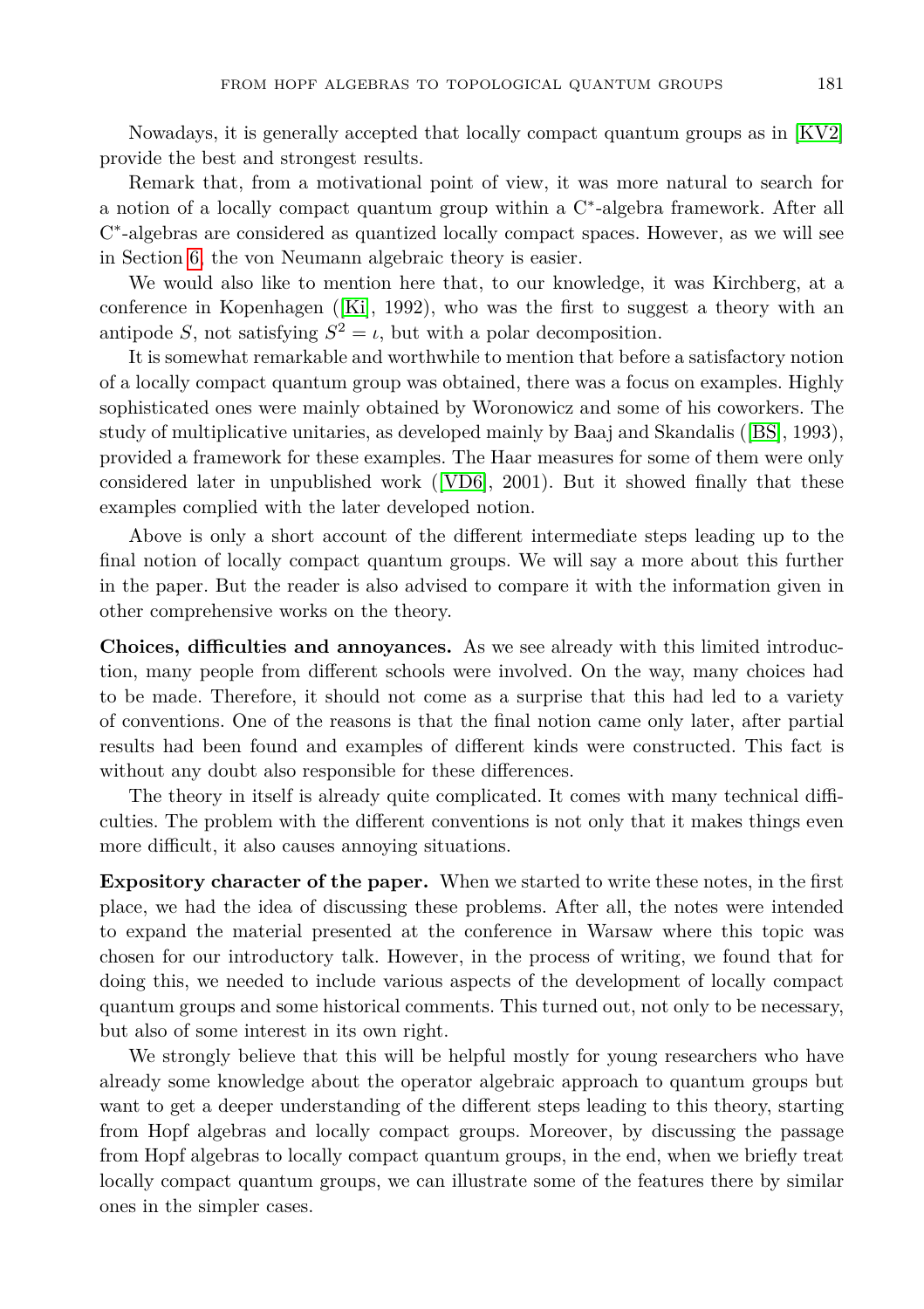#### 182 A. VAN DAELE

This paper is mostly expository and contains no new results. We omit many details but we suggest to complete some of them as an exercise for the reader (cf. items marked as *Exercise*).

Here and there we also propose possible research problems (cf. items marked as *Problem*). One of them, perhaps the most interesting and challenging one, is to develop a theory of locally compact quantum groups where the existence of the Haar measure is not part of the axioms, but a result, following from another set of natural axioms. We include some ideas to attack this problem.

Let us also refer to the book of Timmermann, *An Invitation to Quantum Groups and Duality. From Hopf Algebras to Multiplicative Unitaries and Beyond* ([\[Ti\]](#page-40-7), 2008). In a sense, it treats the same material, but from a different angle. Here we emphasize on other aspects. The reader who wants to go deeper into this theory is advised to read his work as well and compare the treatment of the various steps in his work with the way it is presented in this more concise note.

**Content of the paper.** In Section [2](#page-5-0) we start our discussion with *finite quantum groups* and we see that even here, some choices have to be agreed upon. In this paper, we will call a finite-dimensional Hopf <sup>∗</sup> -algebra a finite quantum group only if the underlying algebra is an operator algebra (see Definition [2.4](#page-6-0) in Section [2\)](#page-5-0). We motivate this choice in detail, refer to the forthcoming more general case and use an example to make our point. Finite groups fit into this framework, but again, also here a choice has to be made.

In Section [3](#page-8-0) we proceed one step further in two different directions. We discuss the possible notions of discrete quantum groups and of compact quantum groups. For historical reasons, we start with looking for the good notion of a compact quantum group and arrive at the definition given by Woronowicz in [\[W4\]](#page-41-1). We formulate some of the main results and use them to discuss other approaches to compact quantum groups.

Discrete quantum groups were in the first place studied as duals of compact quantum groups, see [\[PW\]](#page-40-8) (1990). Later the notion was defined without reference to a compact quantum group, see e.g. [\[ER\]](#page-39-11) (1994) and [\[VD3\]](#page-40-9) (1996). Thereby it was shown that the dual of a discrete quantum group is a compact quantum group as expected. It should be mentioned that both the compact and discrete quantum groups can be studied in a purely algebraic context, without reference to the operator algebras that they are part of. This leads to the more general notion of an algebraic quantum groups.

This is what we treat in Section [4.](#page-14-0) There is some confusion about the terminology here, but we will define an algebraic quantum group as a multiplier Hopf <sup>\*</sup>-algebra with positive integrals. Then the dual can be defined within the same category and the duality includes the duality between compact and discrete groups. Indeed, any compact quantum group is essentially a Hopf <sup>\*</sup>-algebra with positive integrals. On the other hand, it is shown that a discrete quantum group, as we define it in Section [3,](#page-8-0) is a multiplier Hopf <sup>∗</sup> -algebra with positive integrals, admitting a cointegral.

Algebraic quantum groups are nice objects from different perspectives. First, it is a self-dual theory, including compact as well as discrete quantum groups. Secondly, it is a purely algebraic theory still with many (though not all) features in common with the general theory of locally compact quantum groups. Furthermore, it is far more easy to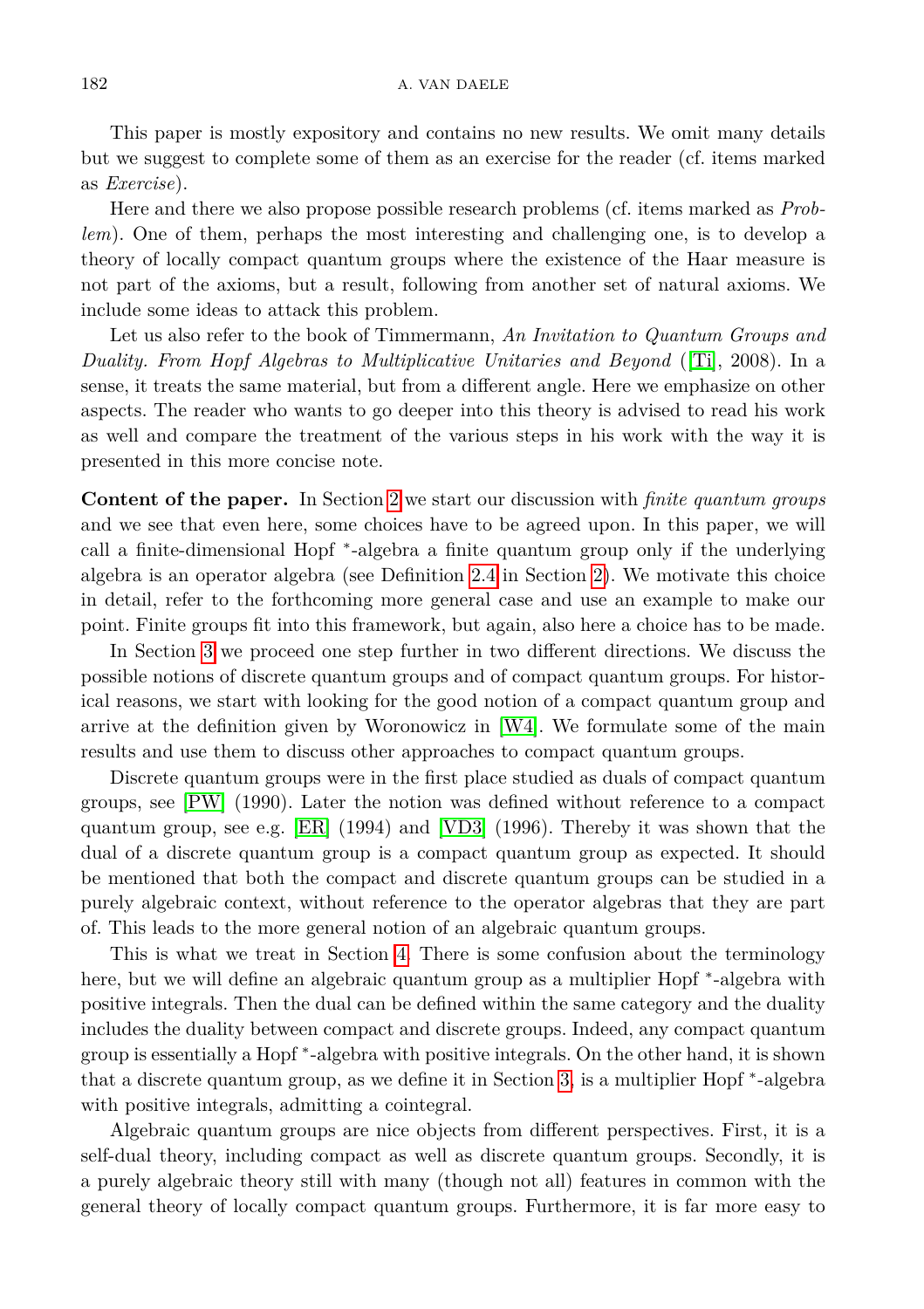work with. We claim that first learning about algebraic quantum groups in the sense of this paper will facilitate to a great extend the later study of locally compact quantum groups. In fact, it is already useful to get a deeper understanding of discrete and compact quantum groups with their duality.

In this section, we also include a discussion of the Larson–Sweedler theorem. Roughly speaking, it says that the antipode exists and can be obtained from the existence of integrals. This is a very important result in view of the theory of locally compact quantum groups as it is known today. We include here some related results that are important for understanding the development of locally compact quantum groups as we explain in Section [6.](#page-31-0)

In the section on algebraic quantum groups, we also encounter the multiplicative unitaries. There are various approaches. This is treated in Section [5.](#page-20-0) It is possible to approach multiplicative unitaries from a purely algebraic point of view in the case of algebraic quantum groups. We start this section by doing so. However, multiplicative unitaries are mostly studied as unitary operators on Hilbert spaces. They appeared already a long time before the term itself was introduced by Baaj and Skandalis in [\[BS\]](#page-38-1). For this reason we spend some time to look at the history of this concept. Finally, we discuss the notion of a manageable multiplicative unitary as introduced by Woronowicz in [\[W3\]](#page-41-3), see also [\[SW\]](#page-40-10) and related concepts.

In Section [6](#page-31-0) we arrive at the locally compact quantum groups, our goal for this paper. There are two operator algebraic approaches. On the one hand, there is a C<sup>∗</sup>-algebraic approach, while on the other hand, we have a von Neumann algebraic one. We begin the section with the two definitions and the relation between them. Then we focus on the von Neumann algebraic setting and we indicate how ideas from the purely algebraic theory of algebraic quantum groups, are used to develop the theory as it is done in [\[VD8\]](#page-41-4). For these ideas, we refer to Section [4](#page-14-0) where we have included the relevant results for this purpose already.

In this section, we also compare the notion of a von Neumann algebraic locally compact quantum group with the earlier notion of a Kac algebra. And we formulate a problem about this also.

We finish the paper with some concluding remarks in Section [7.](#page-37-0) We also formulate a few suggestions about how to improve the theory and its presence in the literature.

**Notation and conventions.** In general, our algebras are not required to have an identity, but we need that the product is non-degenerate. We use 1 for the identity in an algebra when it exists and for the identity in its multiplier algebra if not. As mentioned already, we use  $\iota$  to denote the identity map. The identity element in a group is denoted by *e*. Most of our algebras will be algebras over the field of complex numbers and have involutions.

In general we write *A*⊗*B* for the tensor product of two algebras *A* and *B*. In the case of operator algebras, we will use  $A \odot B$  for the *algebraic* tensor product while we keep using  $A \otimes B$  for the adapted *completed* tensor product, depending on the context.

We will use the leg-numbering notation in various circumstances. See e.g. Section [5.](#page-20-0)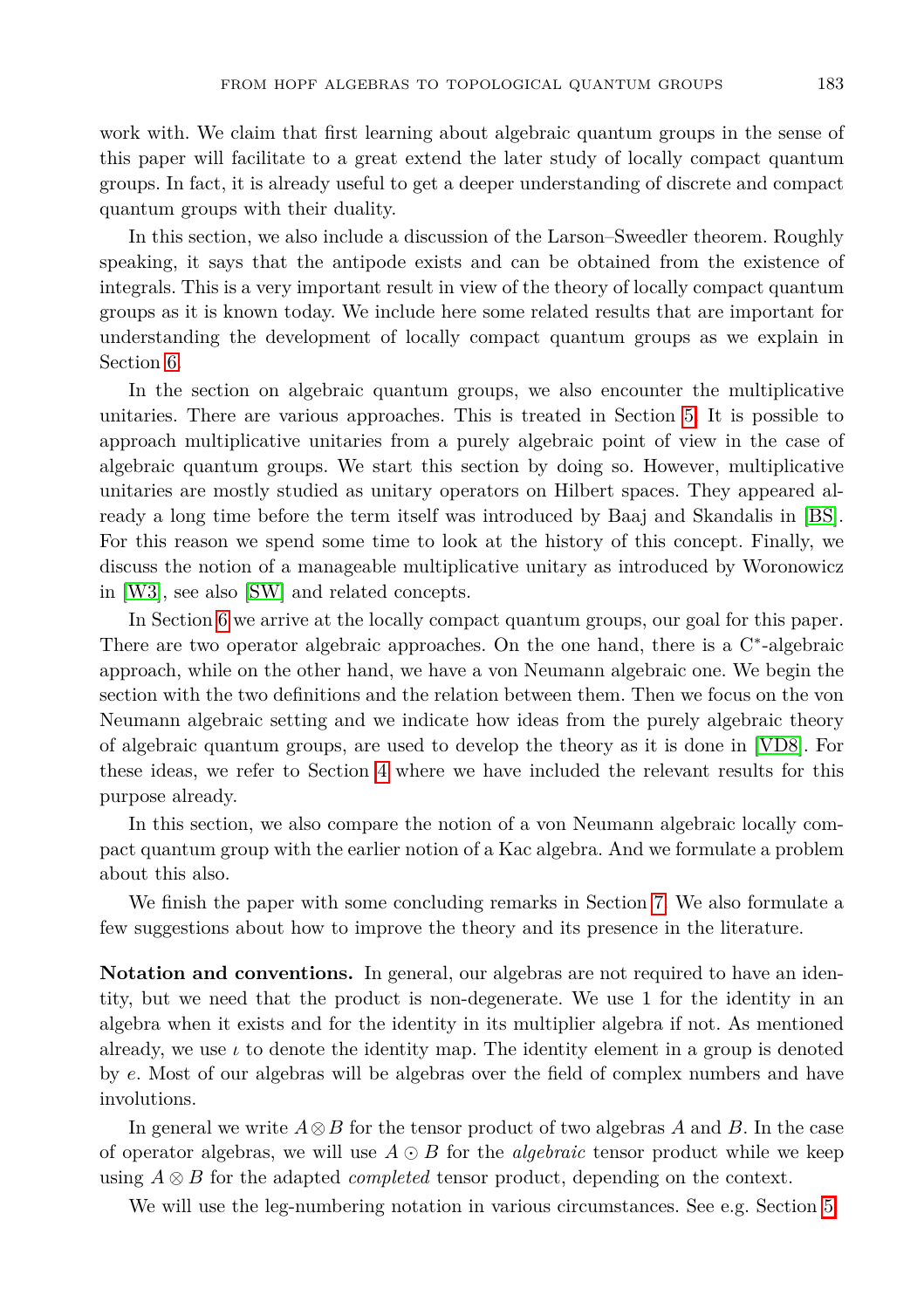A coproduct on a finite-dimensional algebra *A* is a homomorphism from *A* to the tensor product  $A \otimes A$ . When the algebra is no longer finite-dimensional we need an adapted notion. Also for an operator algebra this is the case. So, whenever we talk about a coproduct, it depends on the setting what is really meant.

For a coproduct we will use the Sweedler notation whenever this is convenient. This presents no problem in the case of a Hopf algebra. Using the Sweedler notation for multiplier Hopf algebras has been documented in the literature. See e.g. [\[DVD\]](#page-39-12), [\[VD7\]](#page-41-5) and the forthcoming note [\[VD11\]](#page-41-6). In the case of an operator algebra however, it makes little sense to use it, except possibly for motivational reasons.

If H is a Hilbert space, we will use  $\mathcal{B}(\mathcal{H})$  for the von Neumann algebra of all bounded linear operators on H. We denote the space of normal linear functionals on  $\mathcal{B}(\mathcal{H})$ , the predual of this von Neumann algebra, by  $\mathcal{B}(\mathcal{H})_*$ .

**Basic references.** For the theory of Hopf algebras we refer to the basic works of Abe [\[A\]](#page-38-0) and Sweedler [\[S\]](#page-40-0), as well as to the more recent work by Radford [\[R\]](#page-40-1). For compact quantum groups we have the work of Woronowicz [\[W1,](#page-41-2) [W2,](#page-41-0) [W4\]](#page-41-1) and for discrete quantum groups [\[PW\]](#page-40-8) and [\[VD3\]](#page-40-9). Also the notes on compact quantum groups in [\[MVD1\]](#page-40-11) should be helpful. The basic reference for multiplier Hopf algebras is [\[VD1\]](#page-40-12) and for algebraic quantum groups (multiplier Hopf algebras with integrals), it is [\[VD5\]](#page-40-13). For locally compact quantum groups, there is the work of Masuda, Nakagami and Woronowicz [\[MN,](#page-40-4) [MNW\]](#page-40-5) and the work of Kustermans and Vaes [\[KV1,](#page-39-7) [KV2,](#page-39-8) [KV3\]](#page-39-9).

For the general theory of C<sup>∗</sup> -algebras and von Neumann algebras, there are several possible references. One can look at the books of Kadison and Ringrose [\[KR\]](#page-39-13) and at the books of Takesaki [\[Tk1,](#page-40-14) [Tk2\]](#page-40-15).

<span id="page-5-0"></span>**2. Finite quantum groups.** What is a finite quantum group? Some people say that any finite-dimensional Hopf algebra is a finite quantum group. Other people will insist to have a finite-dimensional Hopf <sup>\*</sup>-algebra. In fact, then it is quite common to only admit operator algebras for the underlying <sup>\*</sup>-algebra. In this section, we will make a clear choice and motivate it.

**2.1. Finite-dimensional Hopf algebras.** First recall the following definition. Then consider an example to illustrate the upcoming choice.

<span id="page-5-1"></span>DEFINITION 2.1. A *Hopf algebra* over a field *k* is a pair  $(A, \Delta)$  where *A* is a unital *k*-algebra and  $\Delta$  a coproduct on *A* such that there is a counit  $\varepsilon$  and an antipode *S*. When *A* is a <sup>\*</sup>-algebra (over the field  $\mathbb{C}$ ) and  $\Delta$  is a <sup>\*</sup>-homomorphism, we call it a *Hopj* ∗ *-algebra*.

For the definition of a Hopf algebra we refer to the standard works [\[A,](#page-38-0) [S\]](#page-40-0) and also [\[R\]](#page-40-1). Usually, the counit and the antipode are included explicitly in the definition, but because they are unique if they exist, this is not really necessary. We prefer to use the above formulation as this is closer to the upcoming definitions in the framework of operator algebras.

In the field of Hopf algebras, the study of Hopf <sup>∗</sup> -algebras is not very common, but it is of course very relevant when looking at the operator algebraic approach to quantum groups.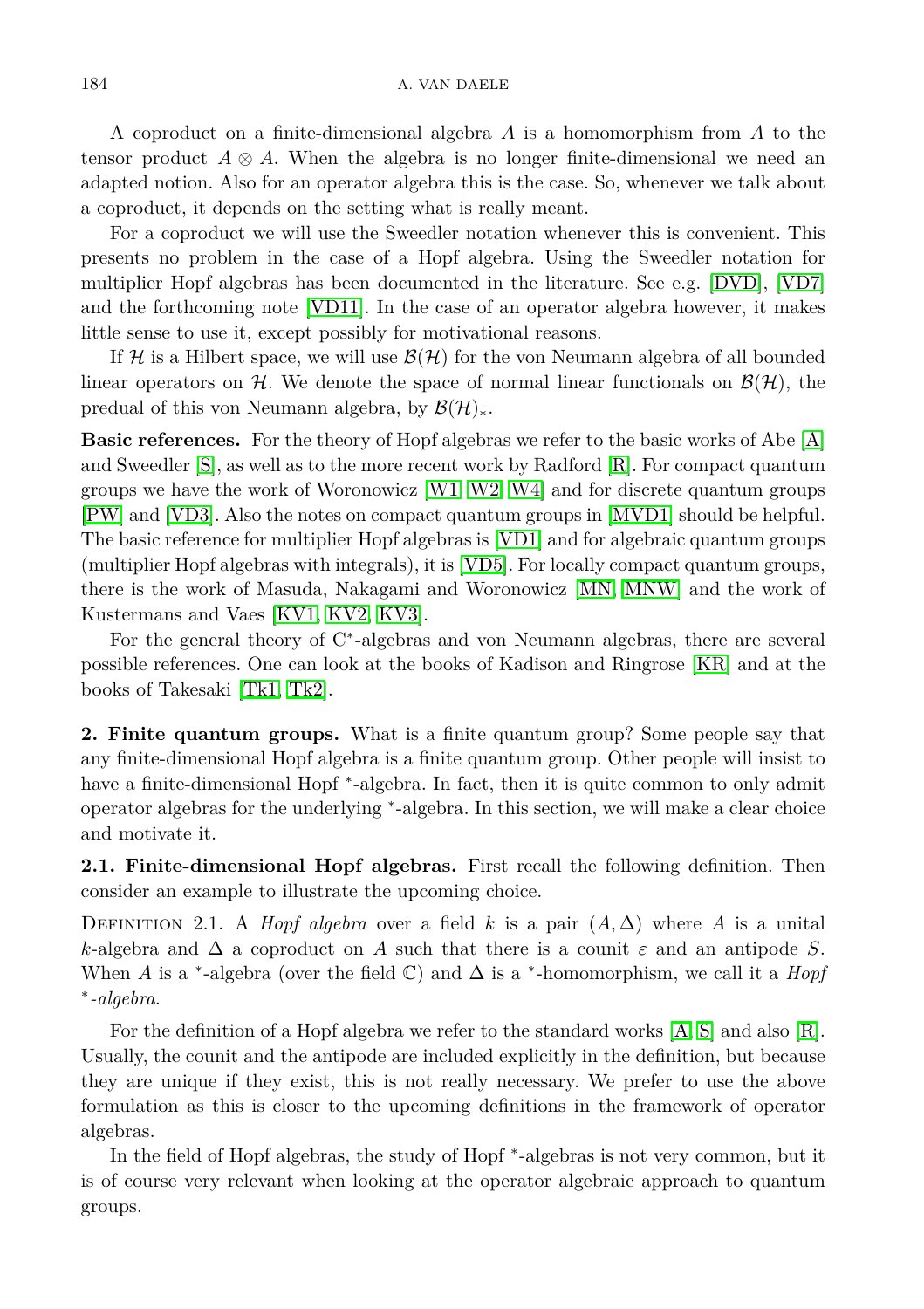Next consider the following example originally due to Taft [\[Tf\]](#page-40-3).

<span id="page-6-1"></span>EXAMPLE 2.2. Let A be the unital algebra over  $\mathbb C$  generated by elements a, b satisfying  $a^4 = 1$ ,  $ab = iba$  and  $b^2 = 0$ . A coproduct  $\Delta$  on *A* can be defined by

$$
\Delta(a) = a \otimes a \quad \text{and} \quad \Delta(b) = a \otimes b + b \otimes a^{-1}.
$$

The pair  $(A, \Delta)$  is a finite-dimensional Hopf algebra. It is a Hopf <sup>\*</sup>-algebra if we let *a* and *b* be self-adjoint.

The algebra is 8-dimensional. The counit satisfies  $\varepsilon(a) = 1$  and  $\varepsilon(b) = 0$ . For the antipode we have  $S(a) = a^{-1}$  and  $S(b) = ib$ . Also  $S^2(b) = -b$  so that for this example, we do not have  $S^2 = \iota$ . Instead we have  $S^4 = \iota$ . Also observe that  $S(b)^* = -ib$  so that  $S(S(b)^*)^* = b$  as it should be for a Hopf <sup>\*</sup>-algebra.

Consider the subalgebra *B* of *A* generated by  $a^2$  and  $ab$ . Put  $p = a^2$  and  $q = ab$ . Then  $p^2 = 1$ , still  $q^2 = 0$  and now  $pq = -qp$ . For the coproduct we find

$$
\Delta(p) = p \otimes p \quad \text{and} \quad \Delta(q) = p \otimes q + q \otimes 1
$$

and we see that  $\Delta(B) \subseteq B \otimes B$ . Still  $\varepsilon(p) = 1$  and  $\varepsilon(q) = 0$  while  $S(p) = p$  and  $S(q) =$  $iba^{-1} = -pq$ . Remark that  $q^* = ba = -iab = -iq$ . The pair  $(B, \Delta)$  is a 4-dimensional Hopf <sup>\*</sup>-algebra. Again we have  $S^4 = \iota$  but not  $S^2 = \iota$  because  $S^2(q) = S(pq) = pqp = -q$ .

Remark that we can endow this algebra with a different \*-structure by letting  $q^* = q$ as well as  $p^* = p$ . This comes down to multiplying q with a suitable number of modulus 1. It is not essentially different.

The <sup>\*</sup>-algebra *A* is not an operator algebra because we have a non-zero self-adjoint element *b* with  $b^2 = 0$ . Also the subalgebra *B* is not an operator algebra, essentially for the same reason. As a matter of fact, a four-dimensional operator algebra has to be abelian or equal to the algebra of two by two matrices. And in the latter case, we cannot have a counit. Later we will see that  $S^2 = \iota$  is necessarily true if we have a finite-dimensional Hopf <sup>∗</sup> -algebra with an operator algebra, see Proposition [2.11.](#page-8-1)

Exercise 2.3. To get familiar with finite quantum groups it is instructive to take some time to verify the above statements. Look also at the related examples in [\[VD4\]](#page-40-16).

We see from these examples that, if we insist to have operator algebras, then not all finite-dimensional Hopf \*-algebras will be finite quantum groups.

Here, we agree on the following more restricted definition.

<span id="page-6-0"></span>DEFINITION 2.4. Let  $(A, \Delta)$  be a finite-dimensional Hopf <sup>\*</sup>-algebra. We call it a *finite* quantum group if the underlying <sup>∗</sup>-algebra is an operator algebra.

This means that *A* has to be a direct sum of matrix algebras.

Remark 2.5. This is a *first choice* we have to make. It is a natural one. If we agree that a finite group is also a locally compact group, we want that a finite quantum group is also a locally compact quantum group. Then we need to assume that the underlying algebra is an operator algebra.

This is *not the end of the story* about finite quantum groups as we will explain next.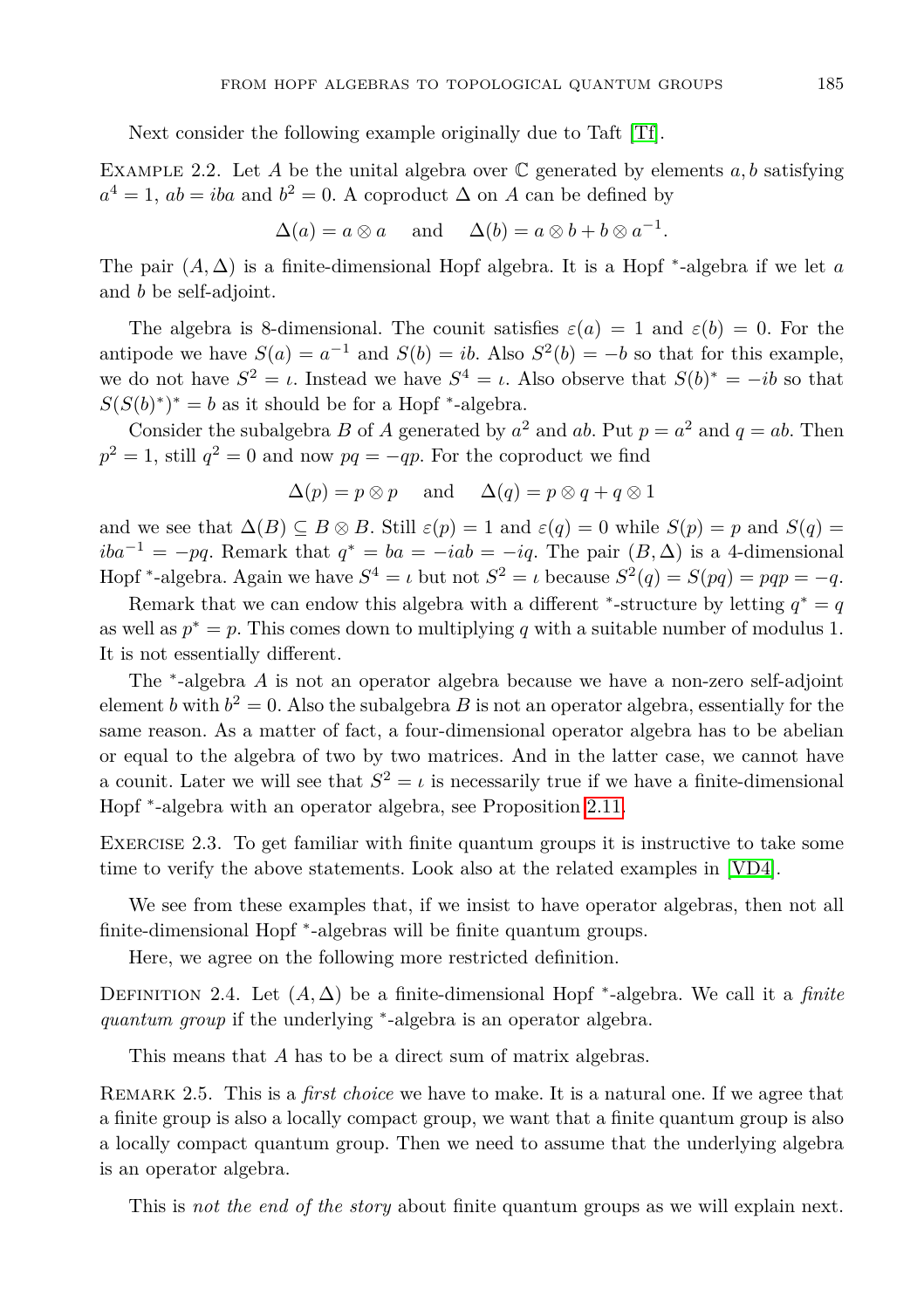**2.2. Finite groups and finite quantum groups.** Clearly, we want any finite group to be a finite quantum group. There are however, two ways to achieve this as we conclude from the two following well-known results.

Proposition 2.6. *Let G be a finite group. Consider the* <sup>∗</sup> *-algebra C*(*G*) *of all complex functions on G with pointwise operations. The product in G gives rise to a coproduct*  $\Delta$ *on C*(*G*) *defined by* ∆(*f*)(*p, q*) = *f*(*pq*) *where p, q* ∈ *G. The pair* (*C*(*G*)*,* ∆) *is a finite quantum group.*

<span id="page-7-0"></span>Proposition 2.7. *Let G be a finite group. Consider the group algebra* C*G and denote by*  $p \mapsto \lambda_p$  *the canonical embedding of G in*  $\mathbb{C}G$ *. It is a* \*-*algebra with*  $\lambda_p^* = \lambda_{p^{-1}}$ *. There is a coproduct*  $\Delta$  *on*  $\mathbb{C}G$  *defined by*  $\Delta(\lambda_p) = \lambda_p \otimes \lambda_p$  *for all*  $p \in G$ *. The pair*  $(\mathbb{C}G, \Delta)$  *is again a finite quantum group.*

Which one do we choose? There are different opinions about this.

<span id="page-7-2"></span>REMARK 2.8.

i) Drinfel<sup>'</sup>d developed quantum groups within a *framework of deformations* of universal enveloping algebras of Lie algebras. These are infinitesimal versions of group algebras. From this point of view, it is more natural to associate the group algebra as in Proposition [2.7.](#page-7-0)

ii) On the other hand, within the theory of locally compact quantum groups, people in general prefer to choose the pair  $(C(G), \Delta)$  as the finite quantum group associated to a finite group. They see it as a *quantization procedure* in the following sense. One starts with a space together with certain properties. One takes an (abelian) algebra of well-chosen functions on this space with the induced properties. And then the algebra is deformed to become a non-abelian one, while the properties on the deformed level are carried along.

Probably the best way to resolve this seems to be by strictly making a distinction between the terms *quantum group*, the *function algebra* of a quantum group and the *group algebra* of a quantum group.

In this note, we will follow the opinion that is most common among the operator algebraists because after all, we plan to arrive at the notion of a locally compact quantum group. That is typically an operator algebraic concept. But the reader should stay aware of the choice made here. It is not always the choice made by the algebraists. And even some operator algebraists in the past have considered the other possibility or have not been consequent in their choices.

**2.3. Integrals and cointegrals.** We can illustrate the above ambiguity using the notions of integrals and cointegrals.

The Haar measure on a finite group is the discrete measure and gives rise to the Haar integral  $f \mapsto \sum_p f(p)$ . It leads us to the notion of an *integral on* a Hopf algebra.

<span id="page-7-1"></span>DEFINITION 2.9. Let  $(A, \Delta)$  be a Hopf algebra. A non-zero linear functional  $\varphi$  on A is called a *left integral* if  $(\iota \otimes \varphi) \Delta(a) = \varphi(a)1$  for all *a*. A non-zero linear functional  $\psi$  on *A* is called a *right integral* if  $(\psi \otimes \iota)\Delta(a) = \psi(a)1$  for all *a*. Recall that we use *ι* for the identity map.

There is also the notion of a *cointegral in* a Hopf algebra.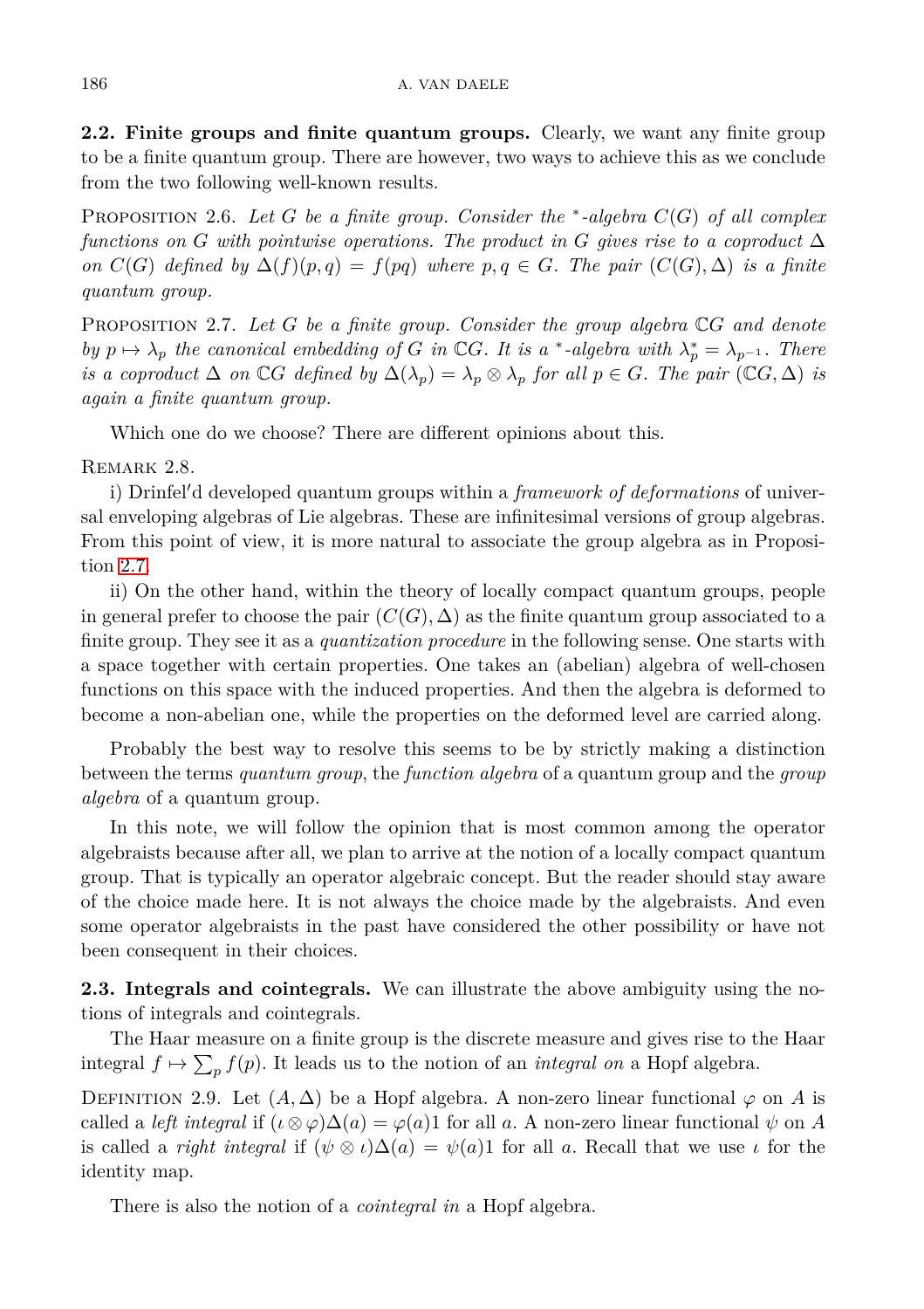<span id="page-8-2"></span>DEFINITION 2.10. Let  $(A, \Delta)$  be a Hopf algebra with counit  $\varepsilon$ . A non-zero element h in A is called a *left cointegral* if  $ah = \varepsilon(a)h$  for all a in A. A non-zero element k in A is called a *right cointegral* if  $ka = \varepsilon(a)k$  for all *a*.

The algebraists use a different terminology than the one above. They will use an *integral on* in the first case and an *integral in* in the second case. This is clearly related with the ambiguity in the choice of the finite quantum group associated to a group as we discussed earlier. We claim that speaking about integrals and cointegrals as in Definitions [2.9](#page-7-1) and [2.10](#page-8-2) is better, given the choice of associating the pair  $(C(G), \Delta)$  to the group *G* as we have done.

In the case of a finite quantum group (as we defined it), we get the following result.

<span id="page-8-1"></span>PROPOSITION 2.11. Let  $(A, \Delta)$  be a finite quantum group. The antipode satisfies  $S^2 = \iota$ . *The left integral*  $\varphi$  *is also right invariant and it is a trace. We have*  $\varphi(1) \neq 0$  *and if we normalize it so that*  $\varphi(1) = 1$ *, it is a positive linear functional.* 

For a simple proof of this result, we refer to Section 2 of [\[VD4\]](#page-40-16).

In fact, if we have a finite-dimensional Hopf  $*$ -algebra with a positive integral, then it is a finite quantum group. The reason is that integrals are automatically faithful and if there is a faithful positive linear functional, the <sup>∗</sup> -algebra is an operator algebra.

EXAMPLE 2.12. Consider again the example with p and q and  $p^2 = 1$ ,  $q^2 = 0$  and  $pq = -qp$ . Define  $\varphi$  on the algebra by  $\varphi(1) = \varphi(p) = \varphi(q) = 0$ , while  $\varphi(pq) = 1$ . This is a left integral. If we put  $\psi(1) = \psi(p) = \psi(pq) = 0$  while  $\psi(q) = 1$ , we get the right integral. We see that  $\varphi \neq \psi$  and that  $\varphi(1) = \psi(1) = 0$ . This also shows that we do not have a finite quantum group as defined in Definition [2.4.](#page-6-0)

The integrals cannot be positive as  $\varphi(1) = \psi(1) = 0$ . The integrals are not self-adjoint. However, this is not a big deal. Indeed, given e.g. a left integral  $\varphi$ , we will have that  $\overline{\varphi}$ , defined by  $\overline{\varphi}(a) = \varphi(a^*)$  for all *a*, will again be a left integral and so a scalar multiple of the original  $\varphi$ . Hence, by multiplying  $\varphi$  with a well-chosen complex number, in this case with *i*, we get a self-adjoint integral.

It also shows that for this example we cannot define another \*-structure, compatible with the coproduct, and so that the algebra is an operator algebra.

REMARK 2.13. The property  $S^2 = \iota$  shows that the finite-dimensional case is *not a good model* for the general theory. It is too restrictive. In fact, in finite dimensions, it is better to look at the *non-involutive* Hopf algebras. The general locally compact quantum groups have more common features with those.

An example as in Example [2.2](#page-6-1) can be used to illustrate this statement. Indeed, in infinite dimensions, it is possible to find locally compact quantum groups based on this type of quantization of the *ax* + *b*-group, see e.g. Remark [5.21](#page-29-0) further in Section [5.](#page-20-0)

<span id="page-8-0"></span>**3. Discrete and compact quantum groups.** The next questions are: What is a *discrete quantum group*? What is a *compact quantum group*?

If we follow the spirit of quantization, a discrete quantum group should be a *discrete quantum space* with a group-like structure while a compact quantum group is expected to be a *compact quantum space*, again with an adapted group-like structure.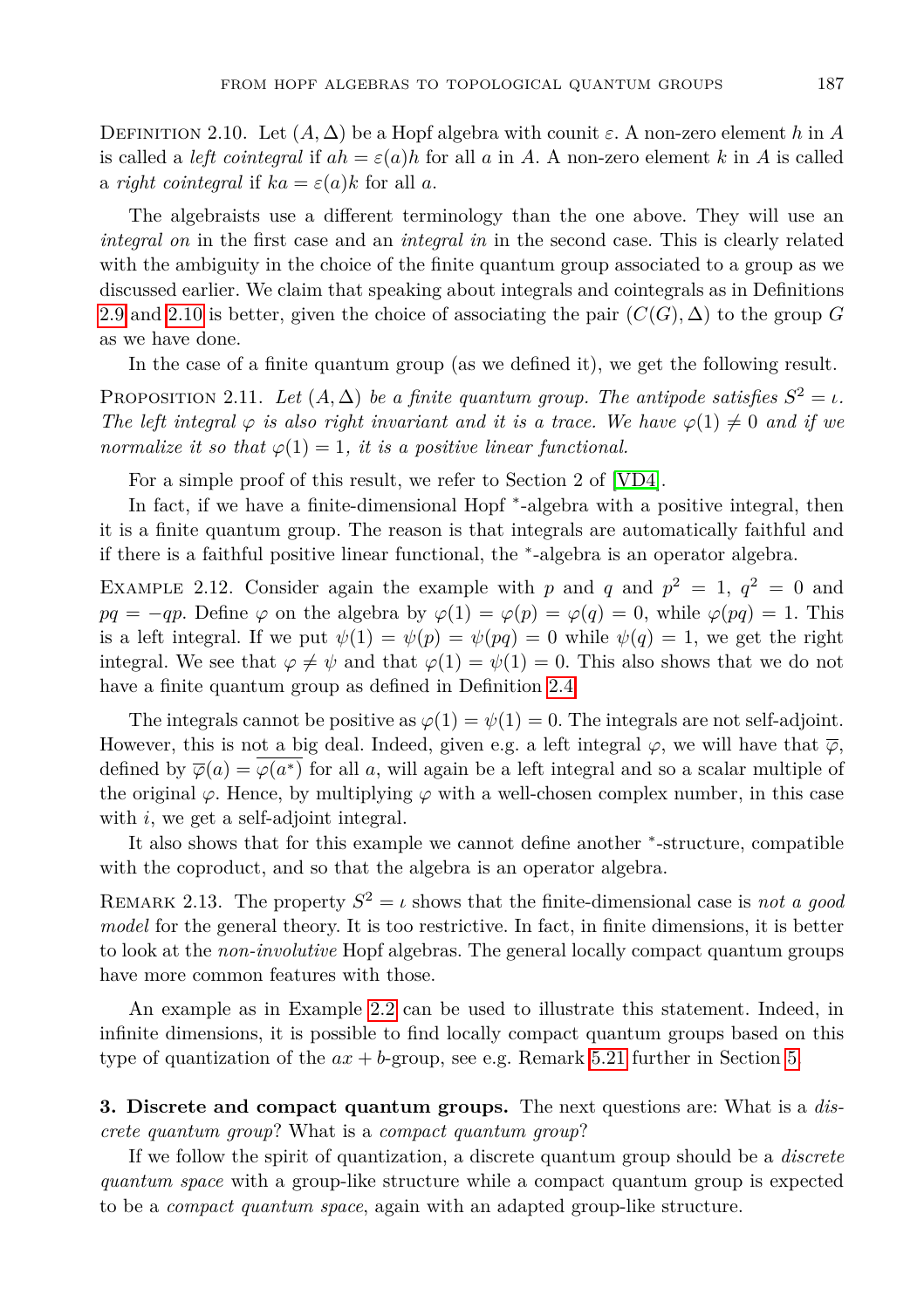In both cases, the quantum space should be an operator algebra of a certain kind and the group-like structure a coproduct on this algebra with some extra conditions (like the existence of a counit and an antipode). The notions should be such that, if a discrete quantum group is also a compact one, it should be a finite quantum group (in the sense of our Definition [2.4\)](#page-6-0).

For historical reasons we begin the discussion with compact quantum groups.

**3.1. Compact quantum groups. Preliminary considerations.** We will see that already *several difficulties* arise and again *choices* have to be made. This is what we discuss first.

One aspect is easy. There is a wide consensus about the notion of a compact quantum space. It is a unital C<sup>∗</sup>-algebra. For the correct notion of a coproduct on a C<sup>∗</sup>-algebra, we get the inspiration from the group case.

<span id="page-9-0"></span>DEFINITION 3.1. Let *G* be a compact group. Denote by  $C(G)$  the C<sup>\*</sup>-algebra of continuous complex functions on *G*. We identify  $C(G \times G)$  with the C<sup>\*</sup>-tensor product  $A \otimes A$ . The product on *G* gives rise to a coproduct  $\Delta : A \to A \otimes A$  by the formula  $\Delta(f)(p,q) = f(pq)$ where  $p, q \in G$ .

This naturally leads to the following notion.

DEFINITION 3.2. A *coproduct* on a unital C<sup>∗</sup>-algebra *A* is a unital <sup>∗</sup>-homomorphism  $\Delta: A \to A \otimes A$  satisfying *coassociativity*  $(\Delta \otimes \iota)\Delta = (\iota \otimes \Delta)\Delta$ .

It is a common practice to use the minimal C<sup>∗</sup> -tensor product. This is motivated by the examples. As before  $\iota$  is the identity map. The maps  $\Delta \otimes \iota$  and  $\iota \otimes \Delta$ , in the first place defined on the algebraic tensor product  $A \odot A$ , stand here for the unique continuous extensions to maps from the minimal C<sup>∗</sup> -tensor product *A*⊗*A* to the triple minimal tensor product  $A \otimes A \otimes A$ .

The next question to answer is then the following. What kind of conditions do we impose on the pair  $(A, \Delta)$  to call it a compact quantum group? In particular, what does it mean here that the coproduct is *group-like*?

It would be most natural to require the existence of a suitable counit and antipode. But this is less obvious than one might think. Indeed, here the *difficulties already begin*.

REMARK 3.3.

i) In the motivating case of a compact group *G* as in Definition [3.1](#page-9-0) the unit *e* in *G* gives rise to a counit  $\varepsilon$  :  $C(G) \to \mathbb{C}$  given by  $\varepsilon(f) = f(e)$ . This is a <sup>\*</sup>-homomorphism. However, from the examples we know, we cannot expect the existence of a counit that is an everywhere defined bounded  $*$ -homomorphism from *A* to  $\mathbb C$ . For the dual of  $C(G)$ , where the underlying algebra is the reduced group  $C^*$ -algebra  $C^*_r(G)$ , the obvious candidate for the counit is (in general) not everywhere defined.

ii) Because of this problem, we have to be careful with formulas like  $(\iota \otimes \varepsilon)\Delta(a) = a$ and  $(\varepsilon \otimes \iota)\Delta(a) = a$  for *a* in *A*. It is not immediately clear what they mean because we have no standard procedure to extend the maps *ι* ⊗ *ε* and *ι* ⊗ *ε* to the completed tensor product  $A \otimes A$ .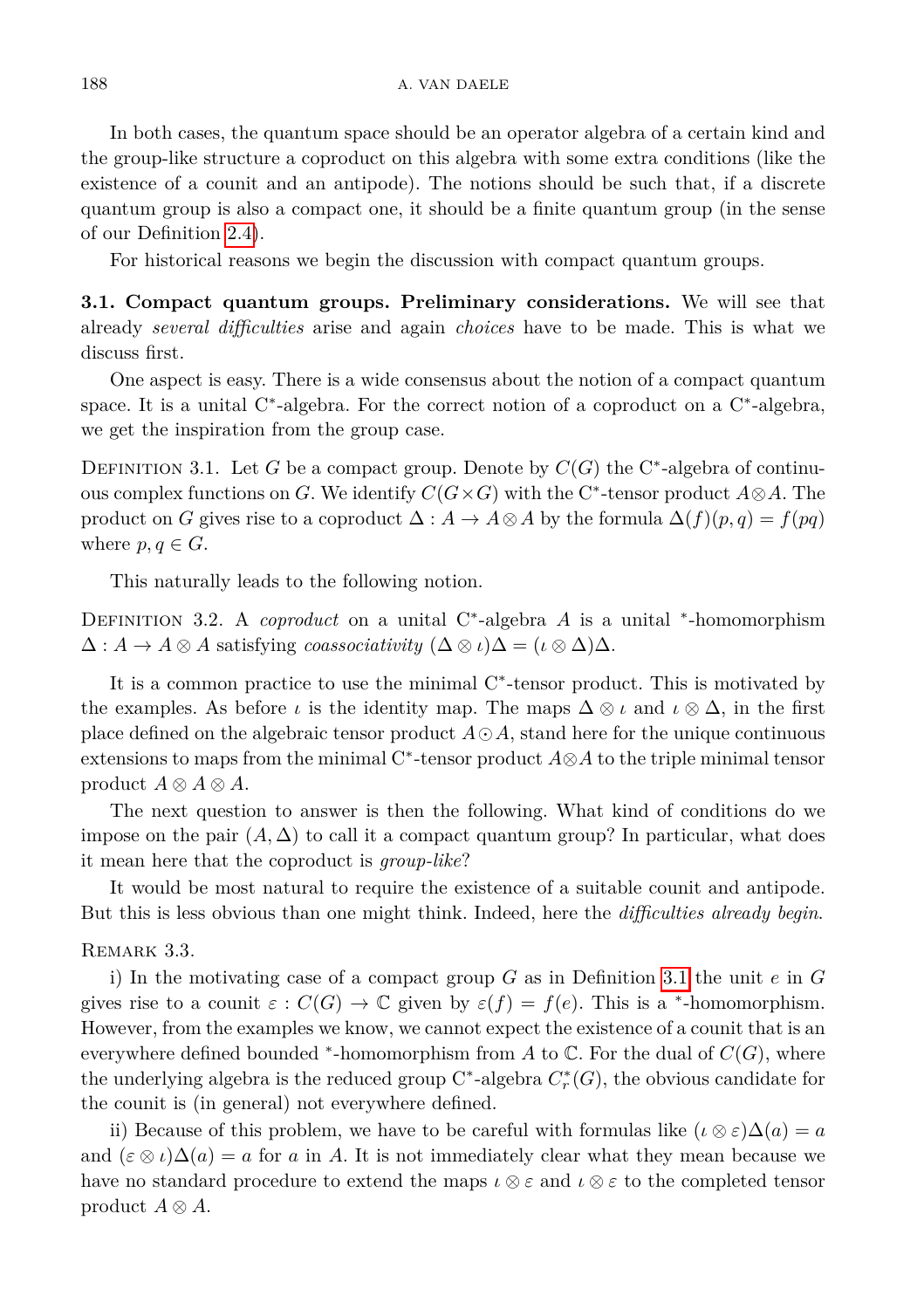iii) Again in the group case, the inverse  $p \mapsto p^{-1}$  gives rise to an antipode  $S : C(G) \rightarrow$  $C(G)$  given by  $S(f)(p) = f(p^{-1})$  for all  $p \in G$ . In this case, it is a <sup>\*</sup>-isomorphism. This is even more problematic, for various reasons:

- From Hopf algebra theory, we know that we cannot expect the antipode to be a homomorphism. It is an anti-homomorphism. This is not seen in the group case because the algebra  $C(G)$  is abelian. There are also examples where the antipode is again not everywhere defined and unbounded. Now the dual of *C*(*G*), the group algebra, is not an example but one can look at the quantum  $SU_q(2)$  of Woronowicz. Remark that this problem was not existing for the earlier theory of Kac algebra.
- The antipode is not expected to be a <sup>∗</sup> -map either but rather a bijective map that will satisfy  $S(a)^* = S^{-1}(a^*)$  for elements *a* in the domain of the antipode. This behavior with respect to the involution is rather natural as we know from Hopf  $*$ -algebra theory.

iv) Because of these problems, there is no way to get a straightforward interpretation of the characterizing formulas

$$
m(S \otimes \iota)\Delta(a) = \varepsilon(a)1
$$
 and  $m(\iota \otimes S)\Delta(a) = \varepsilon(a)1$ 

for all *a* in *A*. Here *m* stands for the multiplication map.

- The maps *S* ⊗*ι* and *ι*⊗*S* would only be defined on a subspace of the algebraic tensor product  $A \odot A$ . They need not be continuous and so there is no standard way to extend them to maps on the completed tensor product.
- The fact that the antipode is not a homomorphism, but an anti-homomorphism, causes extra problems.
- Finally, whereas in the case of an abelian C<sup>∗</sup> -algebra *A*, the multiplication map *m* is well-defined as a bounded map from  $A \otimes A$  to  $A$ , this is no longer the case for non-abelian C<sup>∗</sup> -algebras. One can see this by looking at the multiplication map on the algebra  $M_n$  of  $n \times n$  matrices over  $\mathbb{C}$ . With increasing  $n$ , the norm of the multiplication map tends to infinity.

One can say that the antipode is *a fundamental*, if not *the* problem for developing a theory of locally compact quantum groups. Solutions exist but are not obvious and sometimes rather annoying also.

Indeed, the problems with the antipode caused *great difficulties* in the development of a suitable notion of a locally compact quantum group. They are greatly responsible for the fact that it took so long before a good notion was found.

For Kac algebras, as developed in the 70s, independently by Kac and Vainerman on the one hand and Enock and Schwartz on the other hand, the following choices were made. We formulate them as part of the definition.

Definition 3.4 (Incomplete). A *Kac algebra* is a von Neumann algebra *M* with a coproduct  $\Delta : M \to M \otimes M$ . The antipode, now called *coinverse* and denoted by  $\kappa$ , is a <sup>\*</sup>-map with the property  $\kappa^2 = \iota$ . It is an anti-automorphism that flips the coproduct  $\Delta$ .

For a precise definition of a Kac algebra we refer to Definition [6.2](#page-31-1) in Section [6.](#page-31-0)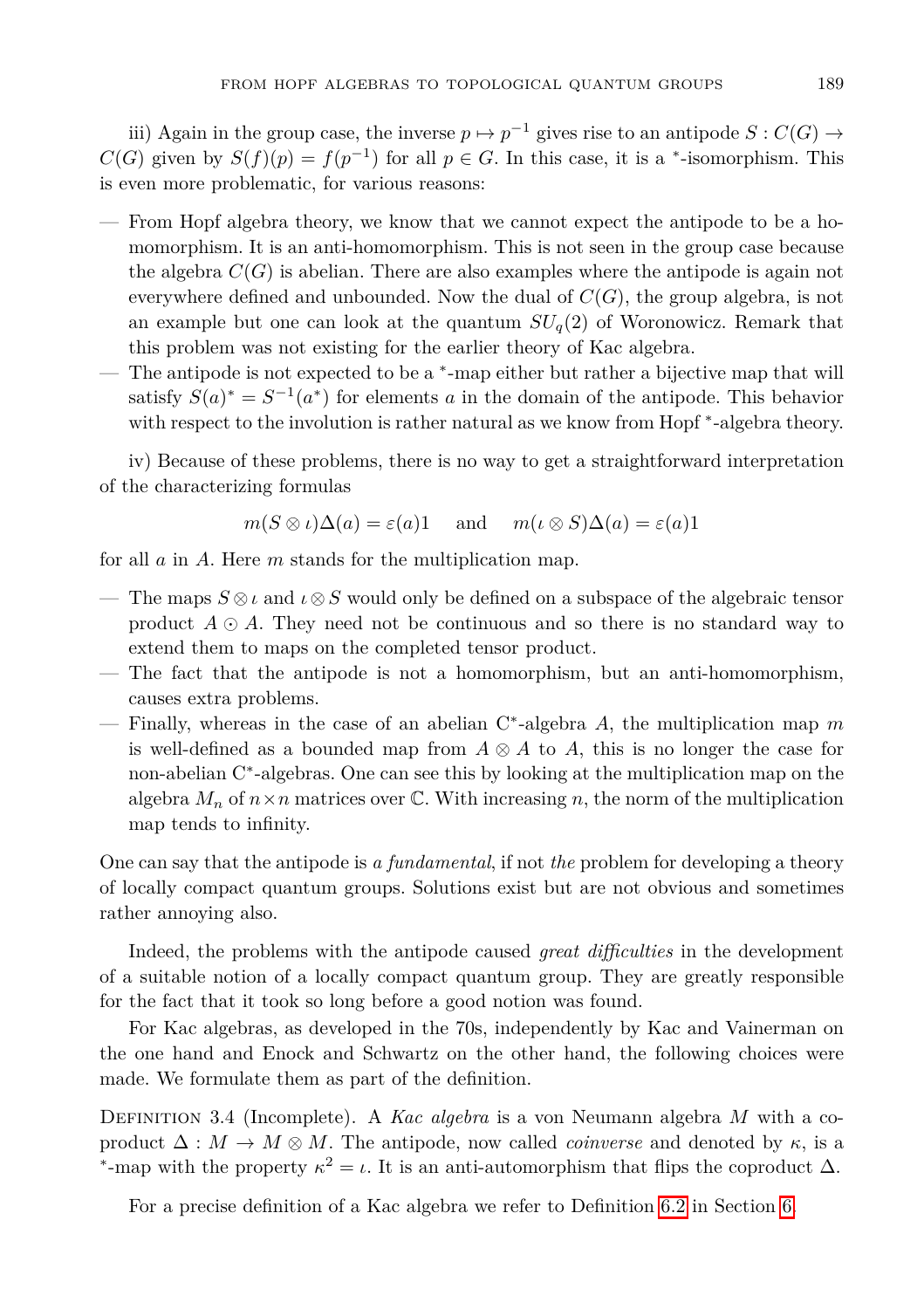The above is not the complete definition and so one should rather read it as a proposition. But it contains enough information for the discussion here. The tensor product *M* ⊗ *M* considered is the von Neumann tensor product. We will comment later on the use of von Neumann algebras instead of C<sup>∗</sup> -algebras (see Remark [6.6](#page-33-0) in Section [6\)](#page-31-0). Here we focus on the properties of the antipode.

The following is an important remark.

REMARK 3.5. The fact that the antipode is a <sup>\*</sup>-anti-automorphism that flips the coproduct is by no means sufficient for characterizing the antipode. If e.g. the underlying algebra is abelian and if moreover the coproduct is coabelian, the identity map will have the same properties.

Within the theory of Kac algebras, this problem is overcome by a condition involving the integrals. But this is far from a natural requirement for an object that needs to replace the inverse in a group. Again see Definition [6.2.](#page-31-1) This solution to the problem is *not satisfactory*.

**3.2. Compact quantum groups.** In the middle of the 80s, Woronowicz first developed the theory of *compact matrix pseudo-groups* ([\[W2\]](#page-41-0), 1987) and later *compact quantum groups* ([\[W4\]](#page-41-1), published in 1998 but developed earlier). Here is the definition.

<span id="page-11-0"></span>DEFINITION 3.6. Let *A* be a *unital* C<sup>\*</sup>-algebra and  $\Delta$  a coproduct on *A*. The pair  $(A, \Delta)$ is called a *compact quantum group* if the sets  $\Delta(A)(1 \otimes A)$  and  $\Delta(A)(A \otimes 1)$  are dense in  $A \otimes A$ .

We use  $\Delta(A)(1 \otimes A)$  for the linear span of elements of the form  $\Delta(a)(1 \otimes b)$  where  $a, b \in A$ . Similarly for  $\Delta(A)(A \otimes 1)$ .

REMARK 3.7. We observe the following:

- There is *no counit* and *no antipode* in the definition.
- The density conditions reflect dual forms of the cancellation law in a group.
- And basically, the underlying idea is that a compact semigroup with cancellation is a group. See [\[H1\]](#page-39-14), also Proposition 3.2 in [\[MVD1\]](#page-40-11).

Before continuing with the discussion, we formulate two of the main results in the theory of compact quantum groups as defined above.

THEOREM 3.8. Let  $(A, \Delta)$  be a compact quantum group. There is a unique (non-zero) pos*itive linear functional*  $\varphi$ , satisfying left and right invariance, normalized so that  $\varphi(1) = 1$ .

For the proof we refer to the original work by Woronowicz [\[W4\]](#page-41-1). See also [\[VD2\]](#page-40-17) and [\[MVD1\]](#page-40-11) where the proof is given for a slightly more general case. Remark that with this definition, the integral  $\varphi$  on the C<sup>\*</sup>-algebra is not necessarily faithful.

<span id="page-11-1"></span>There is nice theory of (co)-representations which is very similar to the representation theory of compact groups. The existence of the Haar state from the previous theorem is essential to obtain these results. We can consider polynomial functions defined as matrix elements of finite-dimensional representation. They form a <sup>∗</sup>-subalgebra that we denote as A. It has the following properties.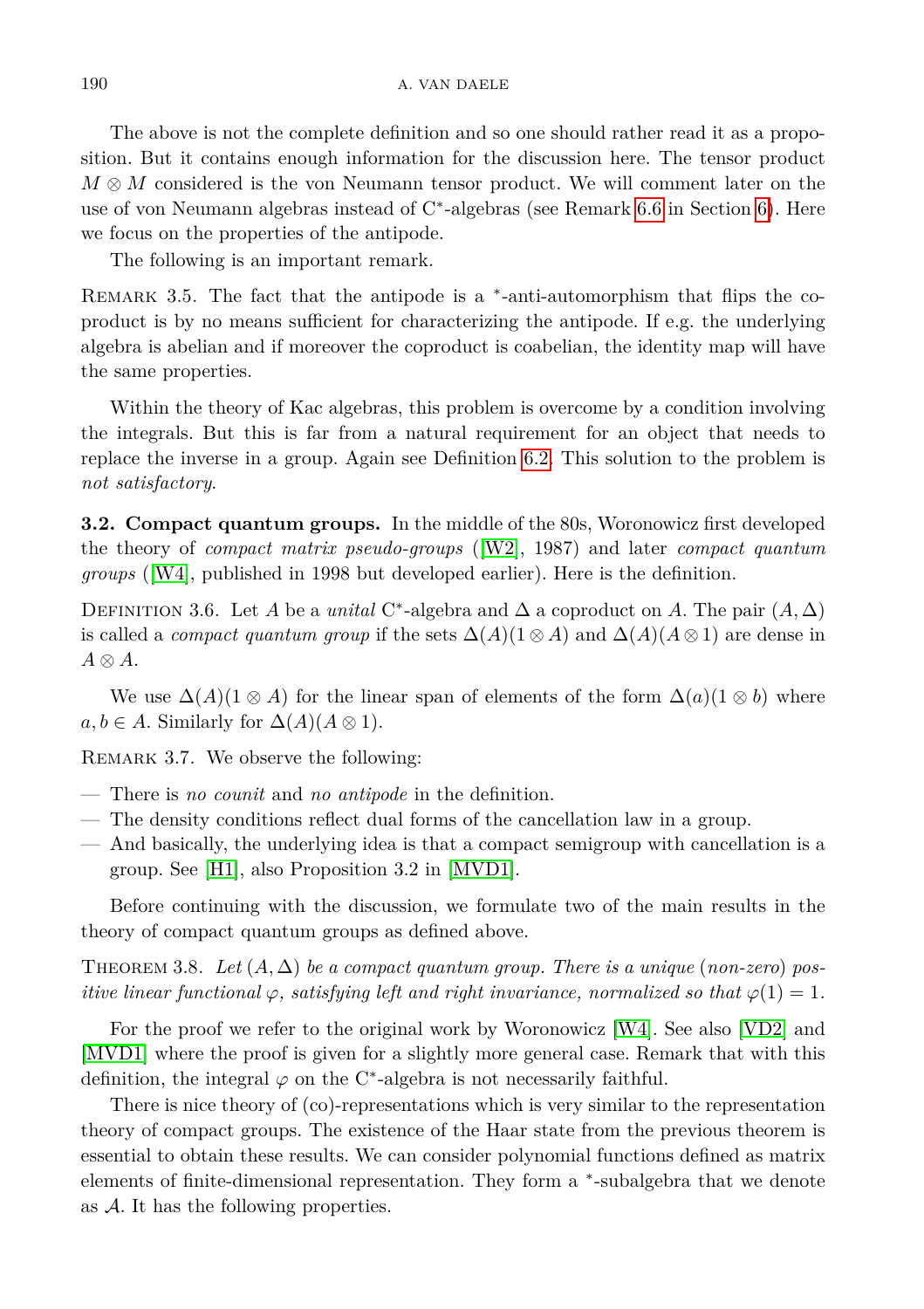Theorem 3.9. *The algebra* A *is a dense* <sup>∗</sup> *-subalgebra of A. It is invariant under the coproduct and the pair*  $(A, \Delta)$  *is a Hopf*  $*$ -*algebra. It is the unique Hopf*  $*$ -*algebra that is dense in*  $(A, \Delta)$ *.* 

The results about corepresentations lead us naturally to the dual discrete quantum group. We come back to this in a next subitem. First we focus on another result, formulated below. We use it to discuss *other approaches* to compact quantum groups.

There are several. Among them, we have the work of Dijkhuizen and Koornwinder ([\[DK\]](#page-39-15), 1994). Also Kirchberg presented an approach to compact quantum groups in Oberwolfach (unpublished, 1994). They are essentially based on (or equivalent with) the following property.

<span id="page-12-0"></span>PROPOSITION 3.10. *Assume that*  $(A, \Delta)$  *is a Hopf* \*-algebra with a positive *integral. The GNS representation of* A *induced by this functional yields bounded operators. The norm closure is a C*<sup>∗</sup> *-algebra A and* A *can be viewed as a* <sup>∗</sup> *-subalgebra of A. The coproduct* ∆ *has a unique extension to A. The result is a compact quantum group*  $(A, \Delta)$  *in the sense of Definition* [3.6](#page-11-0) *of Woronowicz.*

We will not consider these approaches further in these notes. We just learn from them that it is possible to give simple characterizations of compact quantum groups within a purely algebraic framework. This is a consequence of the two results Theorem [3.9](#page-11-1) and Proposition [3.10,](#page-12-0) formulated above.

**3.3. Discrete quantum groups.** As we mentioned before, discrete quantum groups appear for the first time in the work of Podles´ and Woronowicz ( $[PW]$ , 1990). They study discrete quantum groups as duals of compact quantum groups. In particular, properties of discrete quantum groups are derived from properties of compact quantum groups.

A first independent approach to discrete quantum groups is found in the paper of Effros and Ruan ([\[ER\]](#page-39-11), 1994). Their approach is purely algebraic and the work is in fact very similar to the work of Dijkhuizen and Koornwinder ([\[DK\]](#page-39-15), 1994). From their point of view, Effros and Ruan study discrete quantum groups, while Koornwinder and Dijkhuizen think of their notion as compact quantum groups. The confusion illustrates Remark [2.8](#page-7-2) in Section [2.](#page-5-0) In the case of a finite group, we argued why the associated quantum group should be the function algebra. The problem with the two approaches here is precisely that properties of the algebra are formulated *together* with properties of the dual for defining the notion. That is the real origin of the confusion.

In fact, the treatments of Effros and Ruan on the one hand and of Dijkhuizen and Koornwinder on the other hand are close to viewing discrete quantum groups as duals of compact quantum groups, as done by Podles´ and Woronowicz. In our work on discrete quantum groups ([\[VD3\]](#page-40-9), 1996), obtained independently around the same time, we approach discrete quantum groups in a more consequent independent way. We first look for a property of a discrete space that we can quantize so as to obtain a notion of a *discrete quantum space*. We define an appropriate notion of a coproduct and finally we impose conditions to make this coproduct group-like.

<span id="page-12-1"></span>Before we give the definition found in [\[VD3\]](#page-40-9) and comment on it, we need to recall the notion of a multiplier Hopf <sup>∗</sup>-algebra as found in [\[VD1\]](#page-40-12).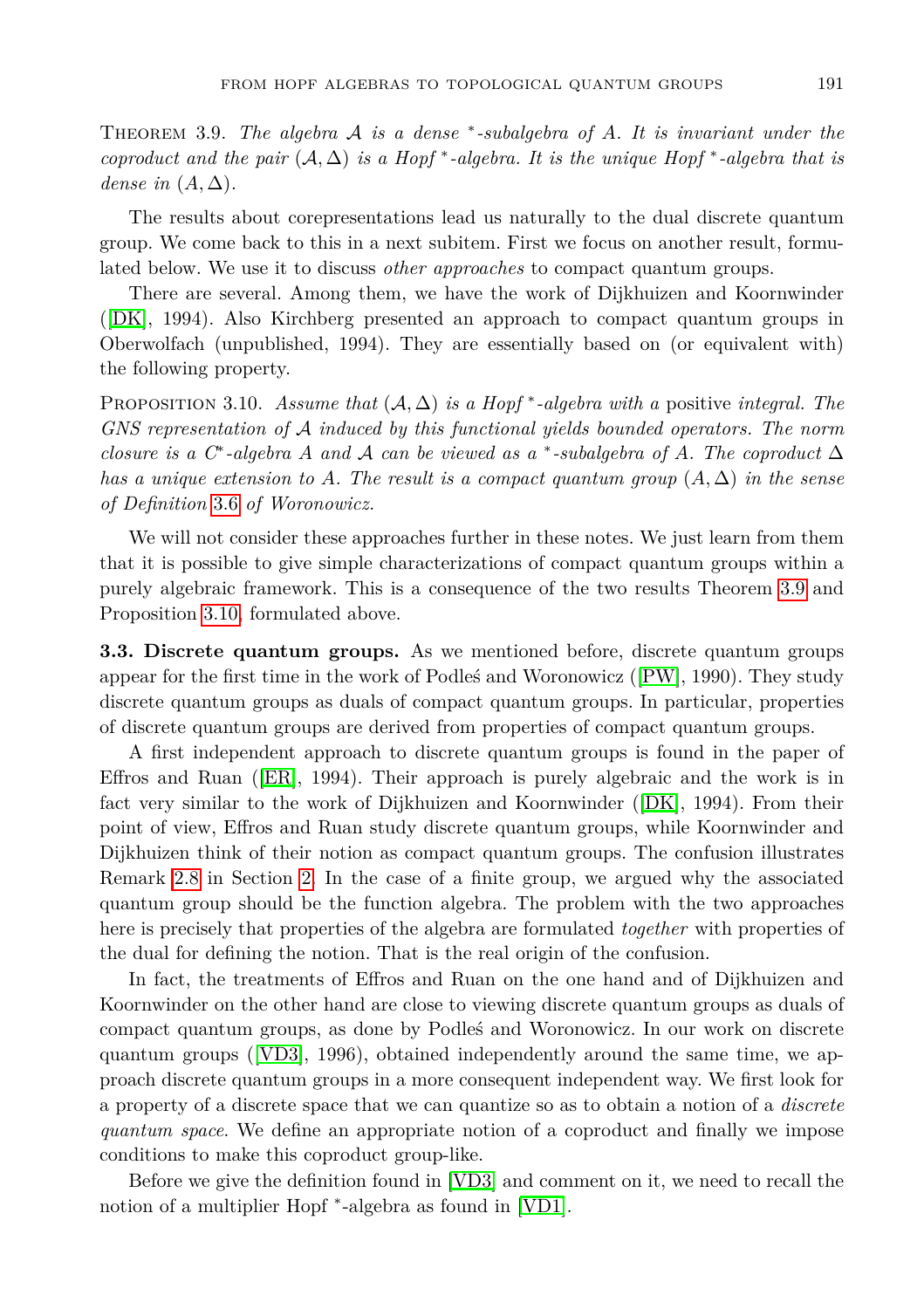DEFINITION 3.11. Let  $\mathcal A$  be a non-degenerate  $*$ -algebra over the field of complex numbers. Consider the tensor product  $\mathcal{A} \otimes \mathcal{A}$  and its multiplier algebra  $M(\mathcal{A} \otimes \mathcal{A})$ . A coproduct  $\Delta$  on  $\mathcal A$  is a <sup>\*</sup>-homomorphism from  $\mathcal A$  to  $M(\mathcal A \otimes \mathcal A)$  satisfying coassociativity. The pair  $(A, Δ)$  is a called a *multiplier Hopf* \*-*algebra* if the linear maps  $T_1$  and  $T_2$ , defined on  $\mathcal{A} \otimes \mathcal{A}$  by

 $T_1(a \otimes b) = \Delta(a)(1 \otimes b)$  and  $T_2(a \otimes b) = (a \otimes 1)\Delta(b)$ ,

have range in  $\mathcal{A} \otimes \mathcal{A}$  and are bijective from this space to itself.

We refer to [\[VD1\]](#page-40-12) for the notion of the multiplier algebra of a non-degenerate algebra, as well as for the notion of coassociativity for coproducts with values in the multiplier algebra.

Now we recall the definition of a discrete quantum group as given in [\[VD3\]](#page-40-9).

DEFINITION 3.12. Let  $A$  be a direct sum of finite-dimensional full matrix algebras over the field of complex numbers. A coproduct is a non-degenerate <sup>∗</sup> -homomorphism ∆ from A to the multiplier algebra  $M(A \otimes A)$  of the tensor product  $A \otimes A$  satisfying coassociativity. The pair  $(\mathcal{A}, \Delta)$  is called a *discrete quantum group* if it is a multiplier Hopf <sup>∗</sup> -algebra.

The direct sum here is in an algebraic sense, not a topological one. We add a couple of important remarks about this definition.

# REMARK 3.13.

i) Strictly speaking, we should consider the C<sup>∗</sup> -algebraic direct sum *A* of these matrix algebras, together with a coproduct  $\Delta$  from  $A$  to the multiplier algebra of the C<sup>\*</sup>-tensor product  $A \otimes A$  of  $A$  with itself.

ii) Then we can consider the maps  $T_1$  and  $T_2$  on the C<sup>\*</sup>-tensor product. They should still be injective and now have dense range.

iii) It is easy to see that the (algebraic) direct sum and the C<sup>∗</sup>-algebraic direct sum determine each other. The same is true for the conditions on the canonical maps  $T_1$ and  $T_2$  are the same. This is however slightly more difficult to show, but on the other hand, intuitively clear.

iv) Although not completely in accordance with the main ideas formulated before, we prefer the above definition because we have the notion of a multiplier Hopf algebra available and well understood.

It is shown in [\[VD3\]](#page-40-9) that integrals on discrete quantum groups exist and are unique. This makes it possible to construct the dual. It turns out to be a compact quantum group as discussed before. Moreover, the dual of this dual compact quantum group—now defined as in the work of Podles<sup>s</sup> and Woronowicz—is the original discrete quantum group.

We want to emphasize that in [\[VD3\]](#page-40-9), properties of discrete quantum groups are obtained without the knowledge that they are the dual of a compact quantum group. The same is of course true for the construction of the dual compact quantum group of a discrete quantum group. In this sense, the treatment of discrete quantum groups in [\[VD3\]](#page-40-9) should be regarded as the right one of discrete quantum groups. We also claim that discrete quantum groups are better understood if considered first in their own right, not referring to the dual compact quantum groups.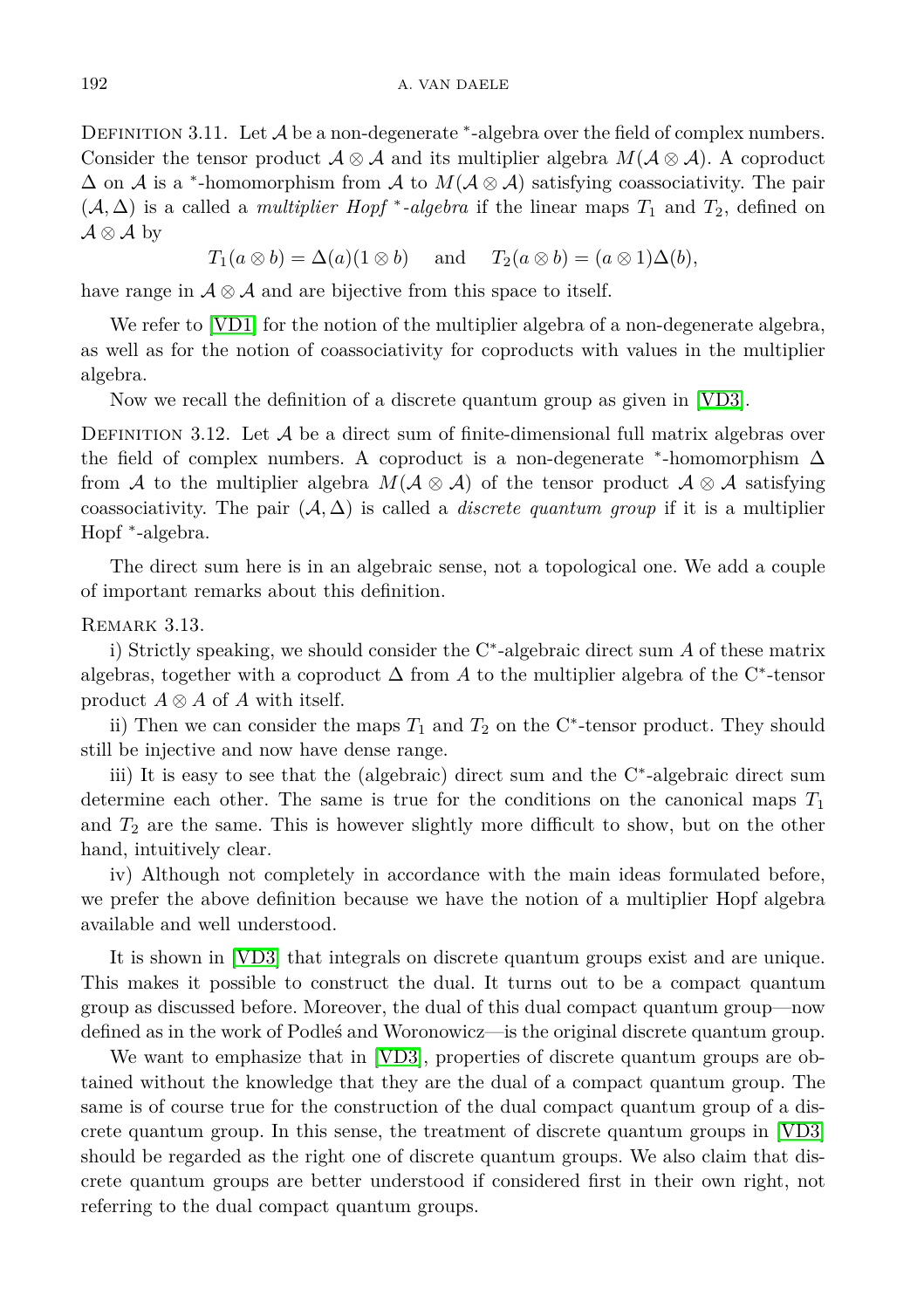There are however different opinions about this.

The purely algebraic notions of a compact quantum group and a discrete quantum group, as discussed above, fit very well into a more general class, the algebraic quantum groups. They are discussed in a separate section for various reasons we will explain.

<span id="page-14-0"></span>**4. Algebraic quantum groups.** In this note, we use the following terminology. We will motivate our choice.

DEFINITION 4.1. An *algebraic quantum group* is a multiplier Hopf <sup>∗</sup>-algebra with positive integrals.

REMARK 4.2.

i) This notion should not be confused with another notion of algebraic quantum groups. In [\[BG\]](#page-39-16) the term is used for quantized coordinate rings of algebraic groups. The idea in [\[BG\]](#page-39-16) as well as here is that quantum groups are studied within an algebraic framework. This in contrast with the locally compact quantum groups we discuss further where we have operator algebraic concepts.

ii) Sometimes any multiplier Hopf algebra with integrals is called an algebraic quantum group. But here it is quite natural to require the *existence of an involution* and *positive* integrals. We will see later (see Proposition [4.13](#page-19-0) below) that this implies that the underlying algebra is an operator algebra. And of course, this is what we need on our way to locally compact quantum groups.

**4.1. Properties of algebraic quantum groups.** Any compact quantum group is an algebraic quantum group if we consider the underlying Hopf <sup>∗</sup> -algebra with its integral. We refer to Theorem [3.9](#page-11-1) and Proposition [3.10.](#page-12-0) In fact, an algebraic quantum group is a compact quantum group if and only if the algebra is unital. Similarly any discrete quantum group is an algebraic quantum group if we consider the algebraic direct sum of the building blocks. It has a cointegral. Conversely, an algebraic quantum group with a cointegral is a discrete quantum group. These properties characterize the compact and discrete quantum groups among the more general class of algebraic quantum groups.

The reader must be aware of the fact that the class of algebraic quantum groups, although it contains compact and discrete quantum groups, and it is self-dual, is not big enough to cover all locally compact quantum groups. If e.g. we think of a locally compact group as a locally compact quantum group by associating the pair  $(C(G), \Delta)$  as in Definition [3.1,](#page-9-0) then it is an algebraic quantum group if and only if *G* has a compact open subgroup (see [\[LVD\]](#page-39-17)).

Now we recall the main properties of algebraic quantum groups. This will help us to move from algebraic quantum groups to locally compact quantum groups. First we have the following result about integrals.

PROPOSITION 4.3. If  $\varphi$  *is a positive left integral, then*  $\varphi \circ S$  *is a right integral and again positive.*

That  $\varphi$  is positive means  $\varphi(a^*a) \geq 0$  for all  $a \in A$ . The positivity of  $\varphi \circ S$  is not a trivial result because in general the antipode *S* is not a <sup>∗</sup> -map. Integrals are unique up to a scalar. We will in what follows choose a left integral  $\varphi$  and take  $\varphi \circ S$  for the right integral *ψ*.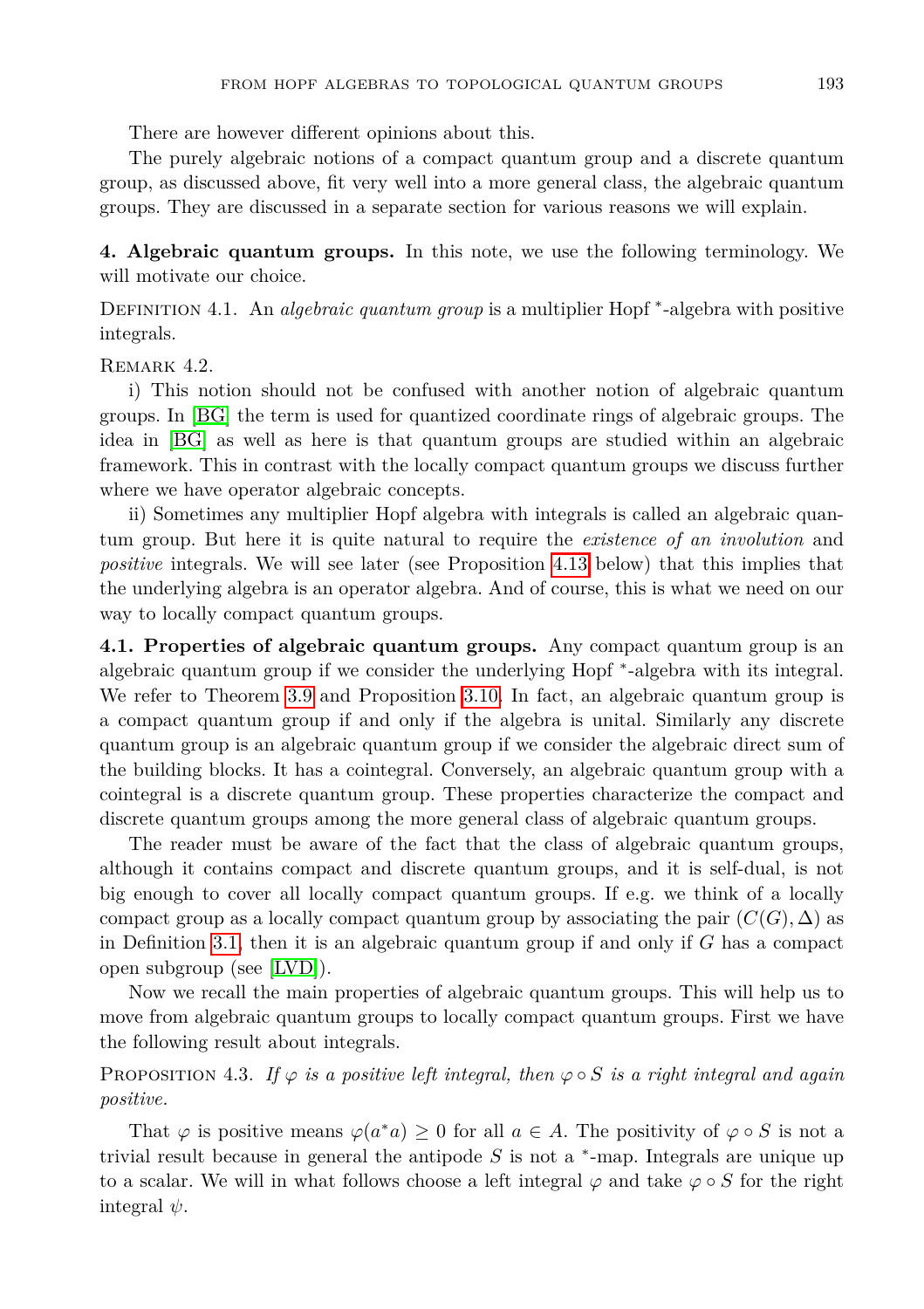PROPOSITION 4.4.

- i) *The integrals are faithful.*
- ii) *There are automorphisms*  $\sigma_{\varphi}$  *and*  $\sigma_{\psi}$  *of A satisfying and characterized by*

 $\varphi(ab) = \varphi(b\sigma_{\varphi}(a))$  *and*  $\psi(ab) = \psi(b\sigma_{\psi}(a))$ 

*for all*  $a, b \in A$ *.* 

iii) *There is an invertible group-like multiplier*  $\delta$  *in*  $M(A)$  *satisfying and characterized by*  $\psi(a) = \varphi(a\delta)$  *for all a.* 

The automorphisms  $\sigma_{\varphi}$  and  $\sigma_{\psi}$  are called *modular automorphisms* and the property is referred to as the KMS-condition (Kubo–Martin–Schwinger condition) in this context. The terms find their origin in the operator algebra techniques used in mathematical physics. If a finite-dimensional algebra has a faithful linear functional, these automorphisms automatically exist. And algebraists will use the term Nakayama automorphism (see e.g. [\[Na\]](#page-40-18)), in fact for the inverse of what we call the modular automorphism. Observe however that for infinite-dimensional algebras, the existence of a faithful functional is not sufficient to have modular automorphisms. So the above property ii) does not follow from property i).

The element  $\delta$  is called the *modular element*. Here the terminology comes from the theory of locally compact groups. For a locally compact group, the modular function is used to express the right Haar measure in terms of the left Haar measure. This is precisely what appears in item iii) of the above proposition.

There are many relations between these objects and the counit and antipode, as well as among these objects themselves. We refer to [\[VD5\]](#page-40-13). See also [\[VD1\]](#page-40-12) for the general theory of multiplier Hopf algebras.

REMARK 4.5. In the non-involutive case, there is a scalar  $\tau$  satisfying  $\varphi(S^2(a)) = \tau \varphi(a)$ for all *a*. For multiplier Hopf <sup>\*</sup>-algebras with positive integrals, it turns out that this scalar is trivial. The problem was formulated in [\[KVD\]](#page-39-18) and solved in Theorem 3.4 of [\[DCVD\]](#page-39-19). It is the only feature where algebraic quantum groups lack the generality of the structure of locally compact quantum groups where this scalar can be non-trivial. We will come back to this later. See e.g. Subsection [5.4,](#page-27-0) in particular the remarks leading up to Remark [5.21.](#page-29-0)

**4.2. Duality for algebraic quantum groups.** The dual of an algebraic quantum group can be defined and turns out to be again an algebraic quantum group. More precisely, we have the following duality.

<span id="page-15-0"></span>PROPOSITION 4.6. Let  $\widehat{A}$  be the subspace of the linear dual space  $A'$  of  $A$  of elements of *the form*  $\varphi(\cdot a)$  where  $a \in A$ . The coproduct on A yields a product on A and if we define  $\omega^*$  *for*  $\omega \in \widehat{A}$  *by*  $\omega^*(a) = \overline{\omega(S(a)^*)}$ *, it is a* \*-algebra. The adjoint of the product defines *a coproduct*  $\widehat{\Delta}$  *on*  $\widehat{A}$  *making it into a multiplier Hopf* \*-*algebra. If we define*  $\widehat{\psi}(\omega) = \varepsilon(a)$ *when*  $\omega = \varphi(\cdot a)$  *we get a positive right integral on the dual*  $\widehat{A}$ *. Hence*  $(\widehat{A}, \widehat{\Delta})$  *is again an algebraic quantum group.*

*The dual of*  $(\widehat{A}, \widehat{\Delta})$  *is canonically identified with the original multiplier Hopf*  $*$ -*algebra.*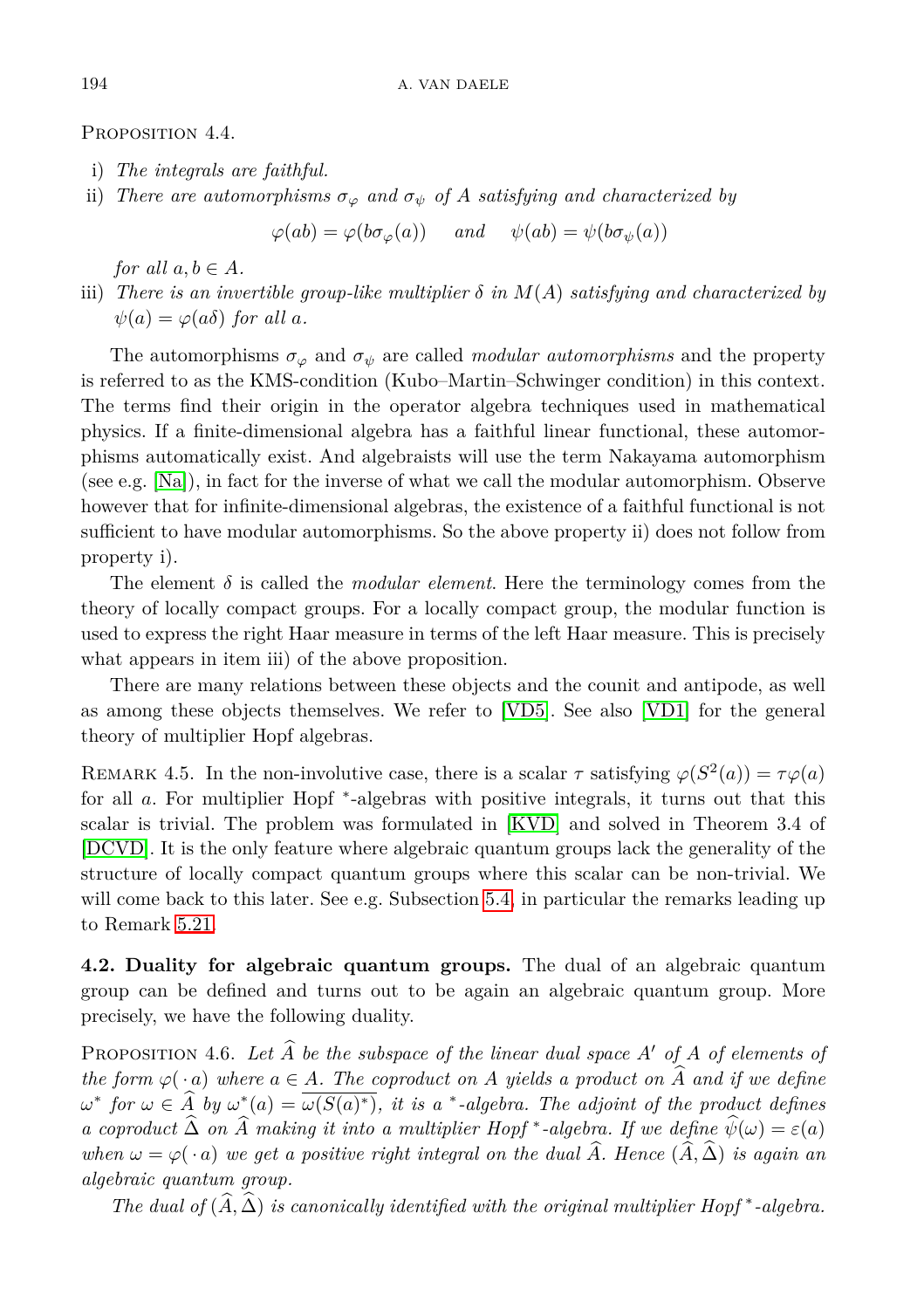REMARK 4.7. By defining the dual as in the above proposition, we actually make a choice that is different from what is common in the theory of locally compact quantum groups. The point is that we define the coproduct on the dual by the formula

is easier to deal with the duality between compact and discrete quantum groups when it

is considered as a special case of the duality of algebraic quantum groups.

$$
\Delta(\omega)(a\otimes b) = \omega(ab)
$$

for  $\omega \in \hat{A}$  and  $a, b \in A$ . This is most natural in Hopf algebra theory (and by extension also for multiplier Hopf algebras) but in the operator algebra approach to quantum groups, rather the flipped version of this coproduct is used. This has many consequences for the concrete forms of the various formulas. One thing is that the antipode on the dual is replaced by its inverse for this choice. Also the dual of the dual is no longer the same as the original one. We have to repeat this procedure and we arrive at the original only after taking the dual four times.

We will come back to this later and explain why people are using this convention. But it should be said that it is one of the most annoying differences as many formulas get a different appearance.

<span id="page-16-1"></span>**4.3. The Larson–Sweedler theorem. A source of inspiration.** As we will see in Section [6,](#page-31-0) the theory of locally compact quantum groups in the operator algebra setting uses the existence of the Haar weights to develop the theory. This may seem somewhat strange. However, a theorem by Larson and Sweedler [\[LS\]](#page-40-19), that appeared already in 1969, states, roughly speaking, that the existence of integrals implies the existence of the antipode. This is precisely what happens also for locally compact quantum groups. For a locally compact quantum group, the construction of the antipode is found in the paper by Kustermans and Vaes [\[KV2\]](#page-39-8). The procedure is explained also in [\[VD8\]](#page-41-4). We will discuss this in Section [6](#page-31-0) because it is an important step in the theory.

Because of this, it is interesting to see what happens in the algebraic setting. After all, the core of this note is to explain *the road from Hopf algebras to locally compact quantum groups*. It helps to understand the treatment of locally compact quantum groups as given e.g. in [\[VD8\]](#page-41-4).

We formulate the result for multiplier Hopf algebras (see Theorem 2.3 in [\[VDW\]](#page-41-7)). We include a summary of the proof. In Section [6](#page-31-0) we will see how these ideas are used to develop the theory of locally compact quantum groups.

<span id="page-16-0"></span>THEOREM 4.8. Let *A* be an algebra with a non-degenerate product and assume that  $\Delta$  is *a full and regular comultiplication on A. If there exist a faithful left integral and a faithful right integral, then*  $(A, \Delta)$  *is a regular multiplier Hopf algebra.* 

Recall that a coproduct on *A* is *full* if its legs are all of *A*. It is called *regular* if not only the canonical maps  $T_1$  and  $T_2$  (see Definition [3.11\)](#page-12-1) have range in  $A \otimes A$ , but the same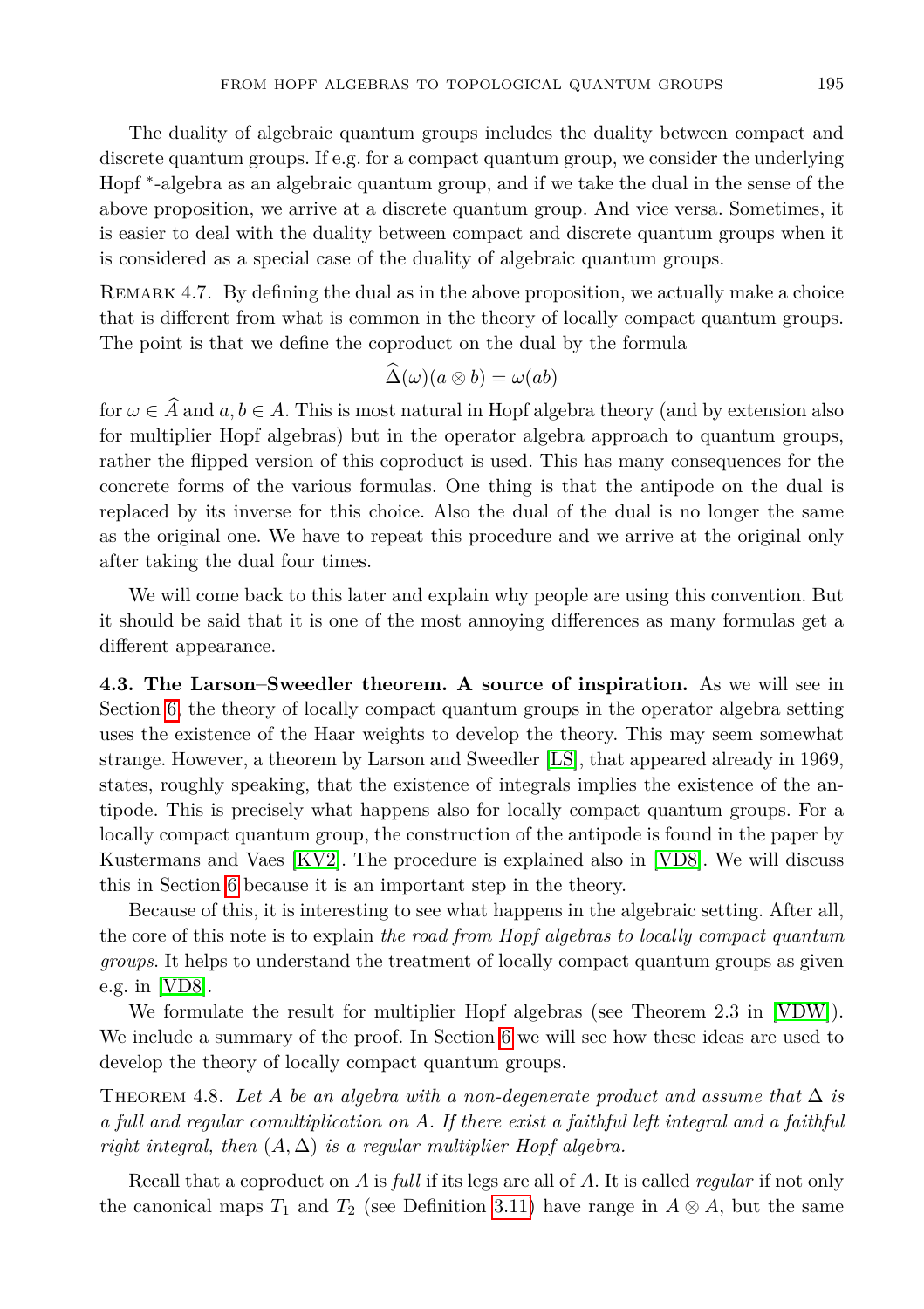is true for the canonical maps associated with the opposite coproduct  $\zeta\Delta$  (where  $\zeta$  is the flip map). A multiplier Hopf algebra  $(A, \Delta)$  is *regular* if also  $(A, \zeta \Delta)$  is a multiplier Hopf algebra. Remember that regularity is automatic when  $A$  is a <sup>\*</sup>-algebra and  $\Delta$  a ∗ -homomorphism.

*Proof.* To prove the result, we have to show that the four canonical maps are bijective. We only give the main ideas, for details we refer to [\[VDW\]](#page-41-7).

Injectivity of the two canonical maps

$$
T_2 := a \otimes a' \mapsto (a \otimes 1) \Delta(a') \quad \text{ and } \quad T_4 := a \otimes a' \mapsto \Delta(a) (a' \otimes 1)
$$

follows from the existence of a faithful left integral. To show this, multiply e.g. in the first case with  $\Delta(x)$  from the right and apply a left integral on the second leg. Similarly, the injectivity of the other two maps

$$
T_1 := a \otimes a' \mapsto \Delta(a)(1 \otimes a')
$$
 and  $T_3 := a \otimes a' \mapsto (1 \otimes a)\Delta(a')$ 

is proven by using the faithful right integral.

For the surjectivity the idea is the following. Take elements  $a, a', b$  in  $A$ . Then consider

$$
(\iota \otimes \iota \otimes \varphi)(\Delta_{13}(a)\Delta_{23}(a')(1 \otimes b \otimes 1)),
$$

where  $\varphi$  is the left integral. If we apply the canonical map  $T_1$  to this element, we get  $c \otimes b$  where  $c = (\iota \otimes \varphi)(\Delta(a)(1 \otimes a'))$ . Now we use the fullness of the coproduct and the faithfulness of  $\varphi$  to obtain that all elements in *A* are a linear combination of elements like *c*. This will eventually give the surjectivity of *T*1. Similarly for the three other maps, where in one case, again the left integral is used and in the remaining two cases, the right integral.  $\blacksquare$ 

Remark in passing that even for the case of finite-dimensional Hopf algebras, the above result is slightly stronger than the original one in [\[LS\]](#page-40-19) while the proof is simpler.

This result is *not sufficient for our purposes*. We know that the antipode exists when the canonical maps are bijective from the general theory of multiplier Hopf algebras. But in this case we want an explicit construction for the antipode.

Recall that for a multiplier Hopf algebra, the counit and the antipode are obtained from the inverse of the canonical map  $T_1$  with the formulas

$$
mT_1^{-1}(p \otimes q) = \varepsilon(p)q
$$
 and  $(\varepsilon \otimes \iota)T_1^{-1}(p \otimes q) = S(p)q$ 

for all  $p, q \in A$ . As before, we use *m* for the multiplication map (see [\[VD1\]](#page-40-12)). If we apply this for the result obtained above, we recover the well-known formula

$$
S((\iota \otimes \varphi)(\Delta(a)(1 \otimes a'))) = (\iota \otimes \varphi)((1 \otimes a)\Delta(a')) \text{ for all } a, a' \in A.
$$

Now suppose that we try to use this formula to define the antipode. The first problem then is to show that it is well-defined. Let us formulate it under the form of a proposition below.

<span id="page-17-0"></span>PROPOSITION 4.9. *Assume that we have finitely many elements*  $a_i, a'_i$  such that

$$
\sum_{i} (\iota \otimes \varphi)(\Delta(a_i)(1 \otimes a'_i)) = 0.
$$

*Then*

$$
\sum_i (\iota \otimes \varphi)((1 \otimes a_i) \Delta(a_i')) = 0.
$$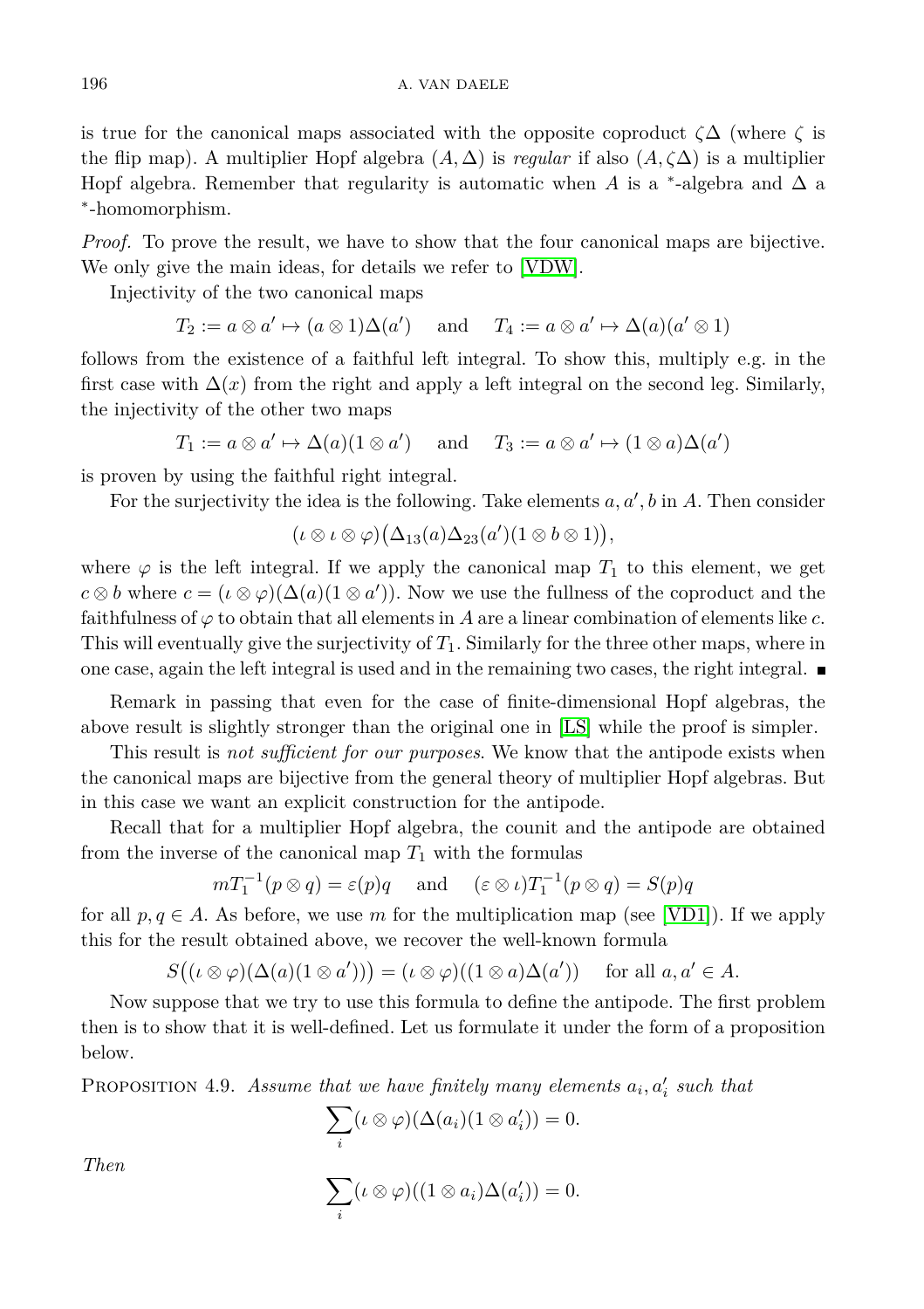*Proof.* We have seen above that

$$
(\iota \otimes \varphi)(\Delta(a_i)(1 \otimes a'_i)) \otimes 1 = T_1((\iota \otimes \iota \otimes \varphi)\Delta_{13}(a_i)\Delta_{23}(a'_i))
$$

for all *i*. Now we use the right integral to get the injectivity of  $T_1$  as before. Then

$$
\sum_{i} (\iota \otimes \iota \otimes \varphi)((\Delta_{13}a_i)\Delta_{23}(a'_i)) = 0
$$

and if we apply  $\varepsilon$  on the first factor we get the desired result.  $\blacksquare$ 

The faithfulness of the right integral is needed to have *S* well-defined while the faithfulness of the left integral is needed to have it everywhere defined. Similar arguments give that *S* is also bijective.

There is still *another characterization of the antipode*. It is based on the following result. Essentially, this appears already in the original paper on multiplier Hopf algebras, see Lemmas 5.4 and 5.5 in [\[VD1\]](#page-40-12).

<span id="page-18-0"></span>PROPOSITION 4.10. Let  $(A, \Delta)$  be a multiplier Hopf algebra. Given an element  $a \in A$ ,  $for \ all \ a' \in A \ we \ write$ 

$$
a\otimes a'=\sum_i\Delta(p_i)(1\otimes q_i)
$$

*where p<sup>i</sup> , q<sup>i</sup> are in A. Then*

$$
(S(a) \otimes 1)\Delta(a') = \sum_i (1 \otimes p_i)\Delta(q_i).
$$

By the bijectivity of the canonical map  $T_1$  we know that we can write  $a \otimes a'$  as above. Now we use the *Sweedler notation* to write

$$
a\otimes a'=\sum_{(a)}a_{(1)}\otimes \varepsilon (a_{(2)})a'=\sum_{(a)}a_{(1)}\otimes a_{(2)}S(a_{(3)})a'=\sum_{(a)}\Delta (a_{(1)})(1\otimes S(a_{(2)})a').
$$

Then

$$
\sum_{(a)} (1 \otimes a_{(1)}) \Delta(S(a_{(2)})a') = \sum_{(a)} S(a_{(3)}) \otimes a_{(1)}S(a_{(2)}) \Delta(a')
$$
  
= 
$$
\sum_{(a)} S(a_{(2)} \otimes \varepsilon(a_{(2)})) \Delta(a') = (S(a) \otimes 1) \Delta(a').
$$

One can use this formula to define the antipode. Again the integrals are needed to show that it is well-defined and bijective. We leave the details to the reader and formulate it as an exercise below. This is essentially the method used in [\[VD8\]](#page-41-4). We will say more about this in a subitem on the treatment of locally compact quantum groups in Section [6.](#page-31-0)

For completeness, we refer also to [\[VVD1\]](#page-40-20) where a similar method is used for C<sup>∗</sup>-Hopf algebras.

EXERCISE 4.11.

- i) Complete the proof of Theorem [4.8,](#page-16-0) using the ideas given above.
- ii) Prove the existence and properties of the antipode, based on the result of Proposition [4.9.](#page-17-0)
- iii) Finally, use the ideas from Proposition [4.10](#page-18-0) to construct the antipode and again obtain its properties with this method.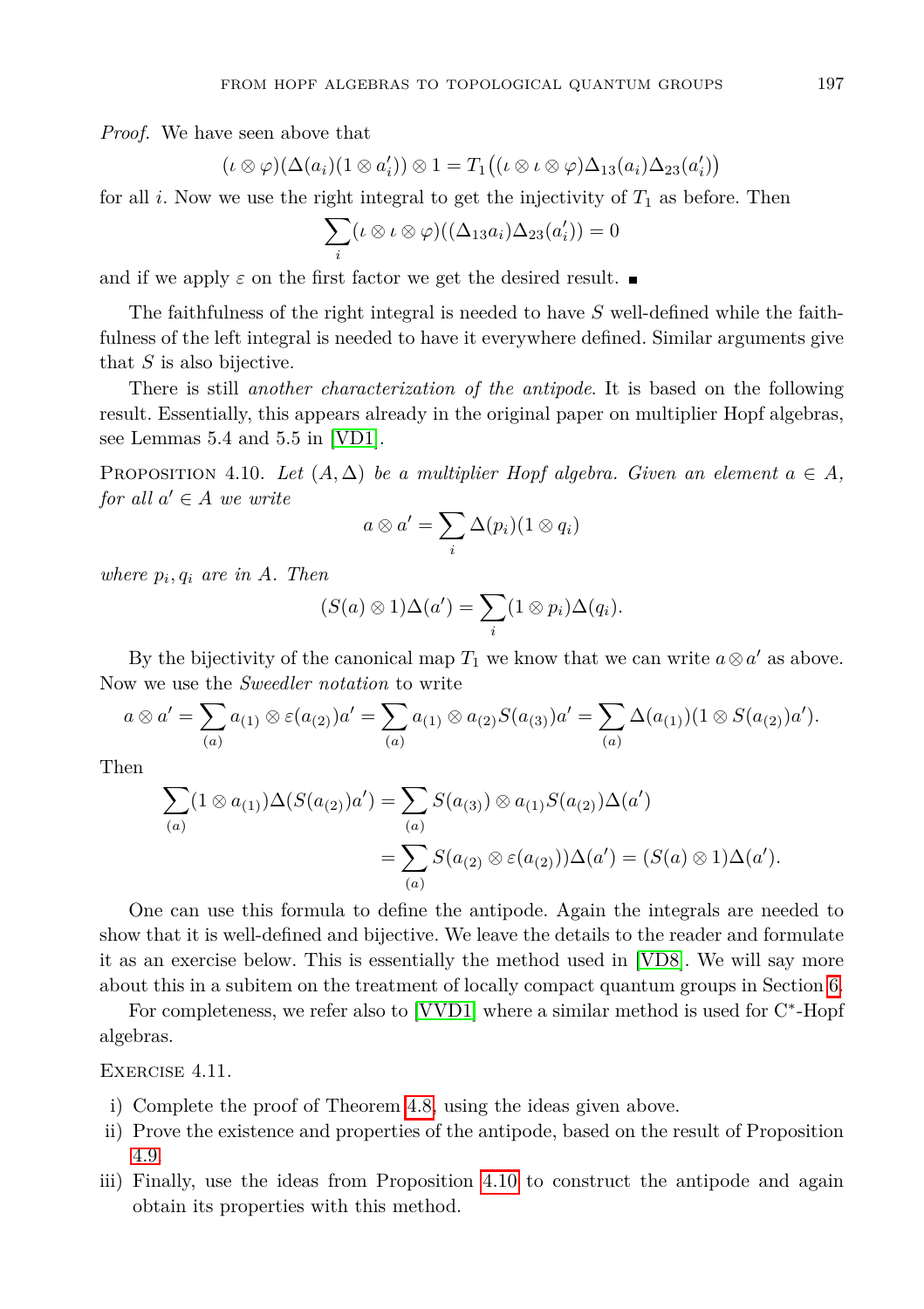Solving this exercise will help to understand what happens with the construction of the antipode for locally compact quantum groups in Section [6.](#page-31-0)

**4.4. The analytic structure of algebraic quantum groups.** With algebraic quantum groups, we get as close as possible to locally compact quantum groups within a purely algebraic context. It is quite remarkable that there is an analytic structure. We recall the following result (Theorem 3.5 from [\[DCVD\]](#page-39-19)).

THEOREM 4.12. Let  $(A, \Delta)$  be an algebraic quantum group. Then A is spanned by ele*ments which are simultaneously eigenvectors for*  $S^2$ ,  $\sigma_{\varphi}$ ,  $\sigma_{\psi}$  *and left and right multiplication by δ. Moreover, the eigenvalues of these actions are all positive.*

As a consequence, elements in *A* are all analytic for these actions. For example, there exists a one-parameter group of <sup>\*</sup>-automorphisms  $(\sigma_t)_{t \in \mathbb{R}}$  of *A* so that all elements of *A* are analytic and have the property that  $\sigma_{-i} = \sigma_{\varphi}$ . Similarly, there is a one-parameter group of <sup>\*</sup>-automorphisms  $(\tau_t)_{t \in \mathbb{R}}$  of *A*, again all elements of *A* are analytic and  $\tau_{-i} = S^2$ .

Essentially, these results are already found in [\[Ku\]](#page-39-20). In that paper, they are obtained via the passage from algebraic quantum groups to operator algebraic quantum groups. In [\[DCVD\]](#page-39-19), the results are proven directly, using purely algebraic methods. Along the way, it is shown that the scaling constant *ν*, satisfying  $\varphi \circ S^2 = \nu \varphi$  when we have a multiplier Hopf algebra with a left integral  $\varphi$ , is equal to 1 if it is an algebraic quantum group in the sense of this note, i.e. if we have a multiplier Hopf <sup>\*</sup>-algebra with a positive left integral.

At this level, we already have a polar decomposition of the antipode. Here it reads as  $S = R\tau_{-i/2}$  where R is a <sup>\*</sup>-anti-automorphism, called the *unitary antipode*. Remark that again, implicitly, a choice is made. It complies with the notions used for locally compact quantum groups in [\[KV2\]](#page-39-8). In the work of Masuda, Nakagami and Woronowicz [\[MN,](#page-40-4) [MNW\]](#page-40-5) however a different choice for the scaling automorphism group is made and consequently the polar decomposition of the antipode appears as  $S = R\tau_{i/2}$ .

**4.5. From algebraic quantum groups to operator algebraic quantum groups.** Consider an algebraic quantum group  $(A, \Delta)$  and let  $\psi$  be a right integral. The GNS-space associated with  $\psi$  is a Hilbert space, denoted by  $\mathcal{H}_{\psi}$ , together with an injective linear map  $\Lambda: A \to \mathcal{H}_{\psi}$  with dense range and such that  $\langle \Lambda(a), \Lambda(b) \rangle = \psi(b^*a)$  for all  $a, b$ . For the GNS-representation of *A* we find the following property.

<span id="page-19-0"></span>PROPOSITION 4.13. *There is a non-degenerate* \*-*representation*  $\pi_{\psi}$  *of A by* bounded *operators on*  $\mathcal{H}_{\psi}$  *satisfying*  $\pi_{\psi}(a)\Lambda(b) = \Lambda(ab)$  *for all a,b.* 

Most of this is obvious, except for the fact that the map  $\Lambda(b) \mapsto \Lambda(ab)$  is a bounded map. The proof is not difficult but needs more than just the property of a positive linear functional on the <sup>∗</sup>-algebra A. It is indeed not difficult to find an example of a <sup>∗</sup>-algebra with a positive faithful linear functional on it so that the GNS representation is not by bounded operators.

<span id="page-19-1"></span>The proof needs the invariance of *ψ* and it is related with the following result. To make the formulation somewhat easier, we let *A* act directly on the  $\mathcal{H}_{\psi}$  and so we write *aξ* for  $\pi_{\psi}(a)$ *ξ* when *ξ* ∈ H<sub>*ψ*</sub> and *a* ∈ A.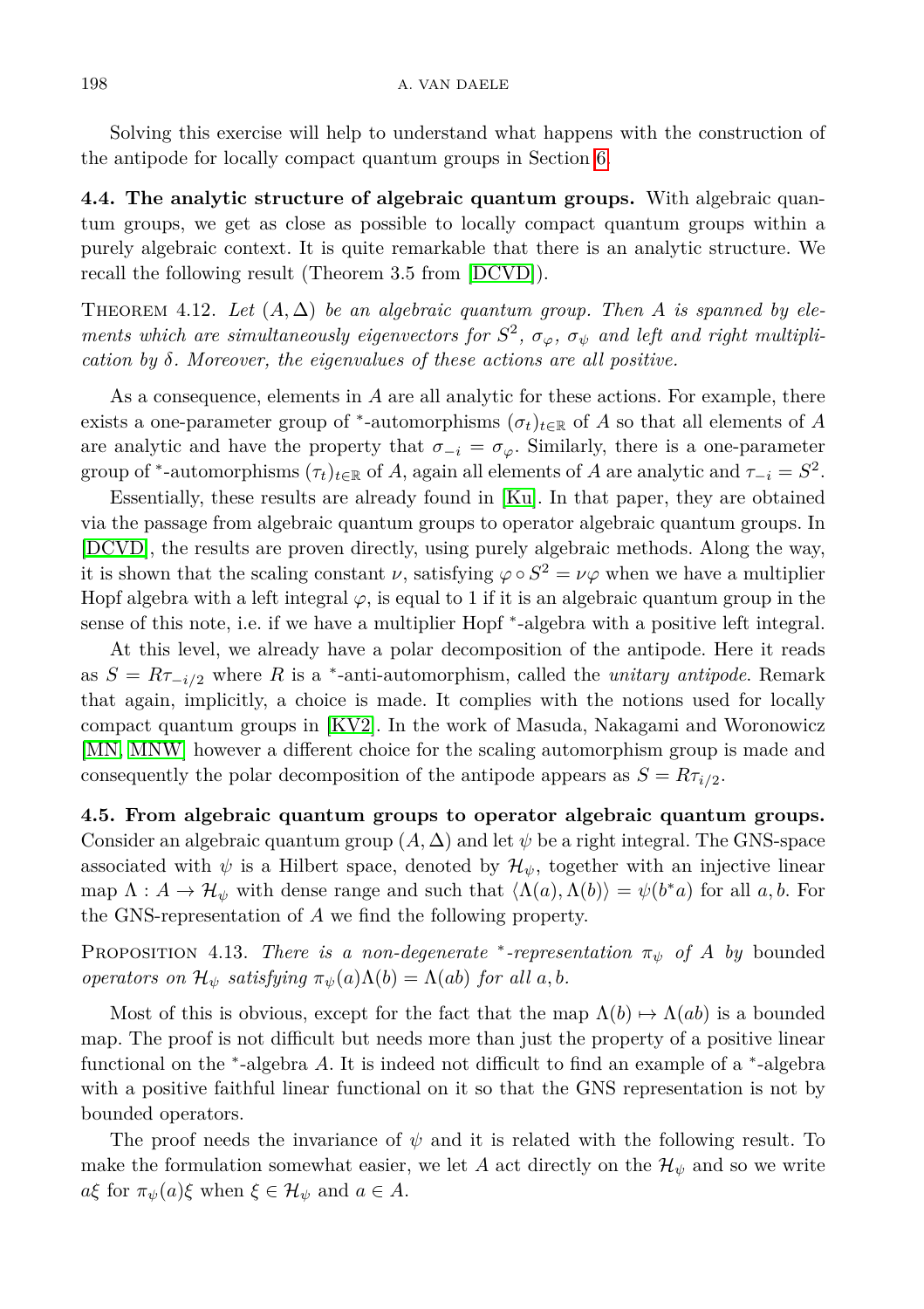**PROPOSITION** 4.14. *There is a unitary operator V on*  $\mathcal{H}_{\psi} \otimes \mathcal{H}_{\psi}$  *satisfying* 

$$
V(\Lambda(a)\otimes\Lambda(b))=(\Lambda\otimes\Lambda)(\Delta(a)(1\otimes b))
$$

*for all*  $a, b \in A$ *.* 

Again the proof is easy. By definition the canonical map  $a \otimes b \mapsto \Delta(a)(1 \otimes b)$  is a bijection from  $A \otimes A$  to itself. So the map V is well-defined on the dense subspace  $\Lambda(A) \otimes \Lambda(A)$  of  $\mathcal{H}_{\psi} \otimes \mathcal{H}_{\psi}$ . It is isometric because  $\psi$  is right invariant. Finally, because the canonical map is a bijection, the isometric operator *V* will be a unitary.

Remark that we have a similar result for general locally compact quantum groups. In that case, it is also easy to infer that this operator is isometric, but not that it is a unitary. We will come back to this later. See Problem [6.11.](#page-36-0)

The unitary  $V$  is a multiplicative unitary and it is the basic ingredient that allows us to pass from the algebraic quantum group to the associated locally compact quantum group. This is done in [\[KVD\]](#page-39-18) but a more recent approach to this procedure is found in a forthcoming paper [\[VD9\]](#page-41-8).

## <span id="page-20-1"></span>REMARK 4.15.

i) It is also possible to use the left integral to produce a multiplicative unitary. For this one considers the GNS space  $\mathcal{H}_{\varphi}$  and the map  $\Lambda_{\varphi}: A \to \mathcal{H}_{\varphi}$  associated with a left integral  $\varphi$ . Then a unitary *W* is defined by its adjoint with the formula

$$
W^*(\Lambda_{\varphi}(a)\otimes\Lambda_{\varphi}(b)=(\Lambda_{\varphi}\otimes\Lambda_{\varphi})(\Delta(b)(a\otimes 1))
$$

for  $a, b \in A$ .

ii) As the reader can notice, this definition is somewhat less natural. First there is the map  $a \otimes b \mapsto \Delta(b)(a \otimes 1)$  that is different but derived from the basic canonical maps used to define a multiplier Hopf algebras, see Definition [3.11.](#page-12-1) Secondly, the unitary is defined in terms of the inverse of this map.

iii) These two different conventions are used in the theory. In their work on multiplicative unitaries [\[BS\]](#page-38-1), Baaj and Skandalis prefer to use the one associated with the right Haar measure. This is also the case e.g. in [\[SW\]](#page-40-10).

iv) Moreover, in some cases *W* is used for the right regular representation instead of for the left regular representation.

We will follow the convention as used in the work of Kustermans and Vaes [\[KV1,](#page-39-7) [KV2,](#page-39-8) [KV3\]](#page-39-9) and also in [\[VD8\]](#page-41-4).

Again this is somewhat annoying, certainly because multiplicative unitaries play an important role as an intermediate step towards locally compact quantum groups.

Indeed, before we start with the discussion of the general locally compact quantum groups in Section [6,](#page-31-0) we include a larger section on multiplicative unitaries. We discuss various aspects of these.

<span id="page-20-0"></span>**5. Multiplicative unitaries.** As we saw in Proposition [4.14](#page-19-1) at the end of the previous section, multiplicative unitaries arise in a natural way when moving from the purely algebraic setting to the operator algebraic approach to quantum groups. Indeed, they play an important role in the theory of locally compact quantum groups as we will see in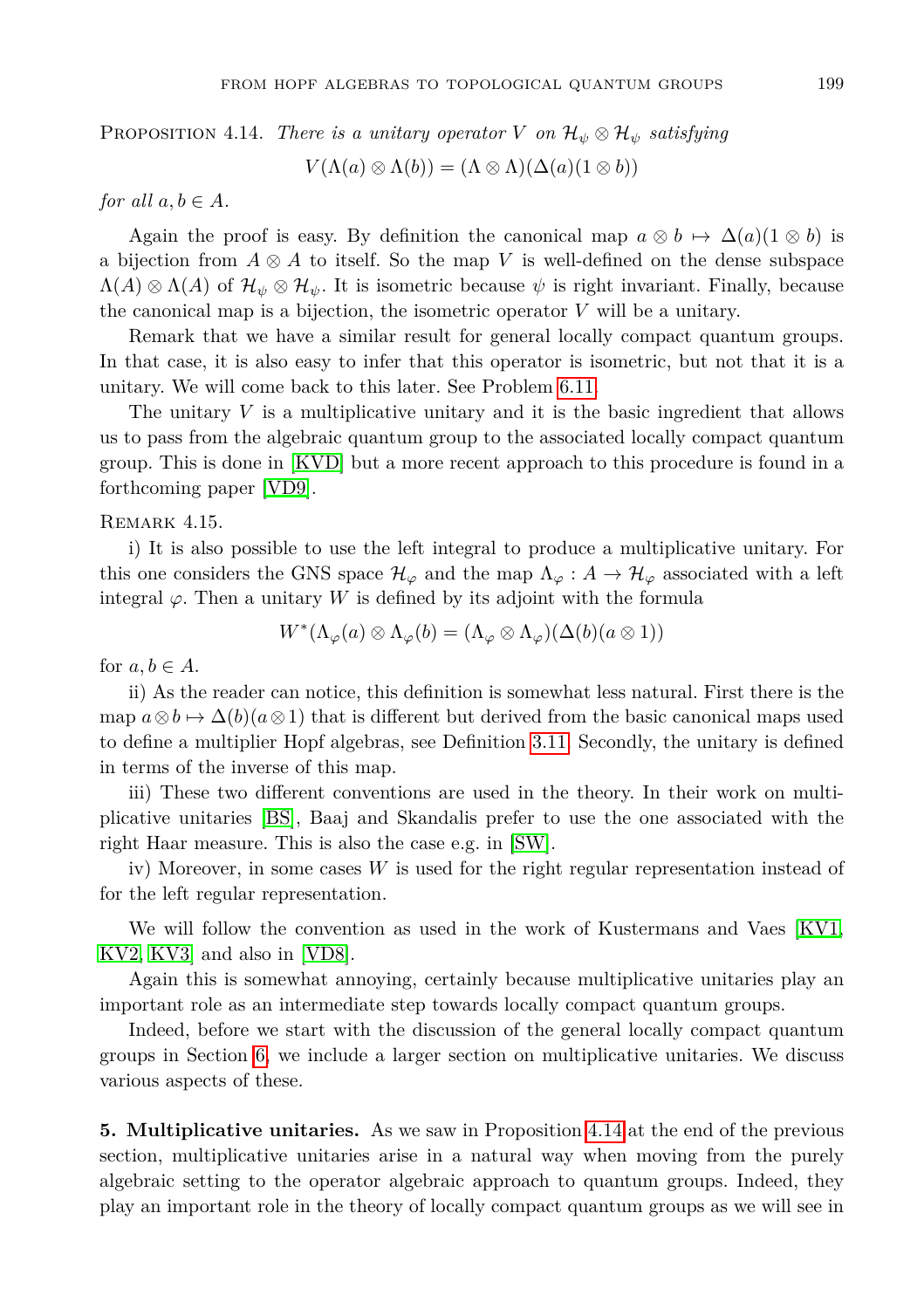the next section. Therefore, it is of great importance to fully understand how they pop up in the theory. The best way to do this, is to look first at the case of a finite-dimensional Hopf <sup>\*</sup>-algebra. Further it is interesting to consider algebraic quantum groups because still for them it is possible to treat multiplicative unitaries in a purely algebraic manner.

**5.1. Multiplicative unitaries in the algebraic setting.** We begin with the case of a finite-dimensional Hopf <sup>\*</sup>-algebra A. Denote the dual by B and use the pairing notation. So we write  $\langle a, b \rangle$  for the value of a linear functional *b* on an element *a* in *A*. The tensor product  $B \otimes A$  is again a Hopf <sup>\*</sup>-algebra. Its dual can be identified with  $A \otimes B$ . We consider the natural associated pairing of  $B \otimes A$  with  $A \otimes B$  given by

$$
\langle b \otimes a, a' \otimes b' \rangle = \langle a', b \rangle \langle a, b' \rangle
$$

for  $a, a' \in A$  and  $b, b' \in B$ .

Because all spaces here are finite-dimensional, we can define *V* in  $B \otimes A$  by

<span id="page-21-2"></span><span id="page-21-1"></span>
$$
\langle V, a \otimes b \rangle = \langle a, b \rangle \tag{5.1}
$$

where  $a \in A$  and  $b \in B$ . We have the following properties.

<span id="page-21-0"></span>PROPOSITION 5.1. *The element*  $V$  *is a unitary in the*  $*$ -algebra  $B \otimes A$ *. We have* 

$$
(\varepsilon \otimes \iota)V = 1 \quad \text{and} \quad (\iota \otimes \varepsilon)V = 1 \tag{5.2}
$$

<span id="page-21-3"></span>*when we use ε for the counit on A as well as for the one on the dual B. For the antipode we find*

<span id="page-21-4"></span>
$$
(S \otimes \iota)V = V^* \quad and \quad (\iota \otimes S)V = V^* \tag{5.3}
$$

*where again we use S both for the antipode on A and on B. Finally, using*  $\Delta$  *for the coproduct on A as well as on B we find*

$$
(\Delta \otimes \iota)V = V_{13}V_{23} \quad \text{and} \quad (\iota \otimes \Delta)V = V_{12}V_{13}. \tag{5.4}
$$

We use the *leg-numbering notation*. We have  $V_{23} = 1 \otimes V$  in  $B \otimes B \otimes A$  and  $V_{12} = V \otimes 1$ in *B*⊗*A*⊗*A*. The element *V*<sup>13</sup> belongs to *B*⊗*B*⊗*A* in the first equation and to *B*⊗*A*⊗*A* in the second equation. It is obtained by inserting 1 in the middle factor, the identity in *B* in the first case and in *A* for the second formula.

The element *V* is thought of as *the duality*. The formulas in Proposition [5.1](#page-21-0) are nothing more than reformulations of the properties of a pairing between Hopf <sup>\*</sup>-algebras.

Exercise 5.2. Verify that the properties of a pairing of Hopf <sup>∗</sup>algebras are reformulated in terms of the duality *V* as in Proposition [5.1.](#page-21-0) To show that *V* is a unitary one uses the basic properties of the antipode.

There is a *similar result* for algebraic quantum groups. In this case *V* is defined in the multiplier algebra  $M(B \otimes A)$  and the formulas stated in the proposition have to be formulated in multiplier algebras.

# EXERCISE 5.3.

i) Consider an algebraic quantum group  $A$  and denote also here its dual  $\overline{A}$  by  $\overline{B}$ . First one defines *V* as an element in the dual of  $A \otimes B$  as above in equation [\(5.1\)](#page-21-1). To show that it actually is defined as an element in the multiplier algebra  $M(B \otimes A)$ , one first has to extend the pairing. This has been done in various papers on multiplier Hopf algebras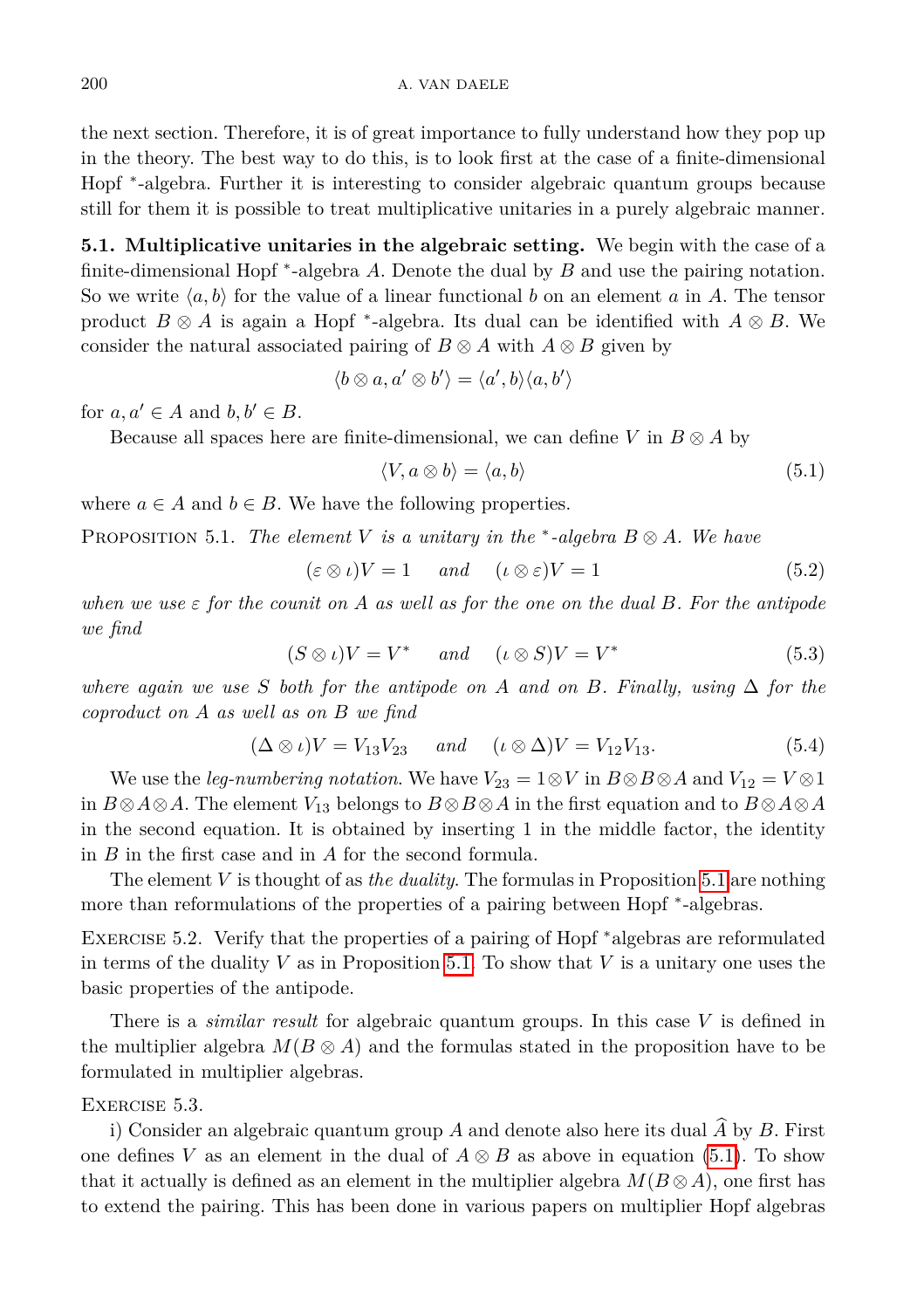and algebraic quantum groups. See e.g. Section 3 in [\[DeVD\]](#page-39-21) where this is done in detail for algebraic quantum hypergroups.

ii) This is in fact the main issue. Once this is done, proving the formulas is similar as for the case of finite-dimensional Hopf <sup>∗</sup> -algebras.

iii) A new treatment will be found in [\[VD9\]](#page-41-8).

In order to view *V* as a *multiplicative unitary*, we need the following result. We are again in the finite-dimensional case and once more, we use the Sweedler notation in what follows.

<span id="page-22-2"></span>Proposition 5.4. *Let A act on itself from the left by multiplication. We also let B act from the left on A by the formula*

$$
(b,a)\mapsto b\triangleright a:=\sum_{(a)}\langle a_{(2)},b\rangle a_{(1)}.
$$

*Then*  $B \otimes A$  *acts from the left on*  $A \otimes A$ *. Using*  $\triangleright$  *for all these different actions, we find* 

<span id="page-22-0"></span>
$$
V \triangleright (a \otimes a') = \Delta(a)(1 \otimes a')
$$

*for all*  $a, a' \in A$ *.* 

The proof is simple. If we write  $V = \sum_i v_i \otimes w_i$  with  $v_i \in B$  and  $w_i \in A$  we find

$$
V \triangleright (a \otimes a') = \sum_{i} v_i \triangleright a \otimes w_i a' = \sum_{i,(a)} \langle a_{(2)}, v_i \rangle a_{(1)} \otimes w_i a'.
$$
 (5.5)

Because *V* is the duality, we have  $\sum_i \langle p, v_i \rangle w_i = p$  for all  $p \in A$  and hence the last expression in [\(5.5\)](#page-22-0) is equal to  $\sum_{(a)} a_{(1)} \otimes a_{(2)} a'$ . This proves the result.

Now we have  $V(a \otimes 1) = \Delta(a)V$  and  $V(a \otimes 1)V^* = \Delta(a)$  for all  $a \in A$  as *equalities of linear operators* on *A* ⊗ *A*. These formulas however have also an *interpretation using the Heisenberg algebra*. This is based on the following result.

<span id="page-22-1"></span>PROPOSITION 5.5. *For*  $a, a' \in A$  *and*  $b \in B$  *we have* 

$$
ba = \sum_{(a),(b)} \langle a_{(2)}, b_{(1)} \rangle a_{(1)} b_2.
$$

*Also this formula has to be viewed as an equation of linear maps on A.*

Indeed, if also  $a' \in A$  we find

$$
b \triangleright (aa') = \sum_{(a),(a')} \langle a_{(2)} a'_{(2)}, b \rangle a_{(1)} a'_{(1)}
$$
  
= 
$$
\sum_{(a),(a'),(b)} \langle a_{(2)}, b_{(1)} \rangle \langle a'_{(2)}, b_{(2)} \rangle a_{(1)} a'_{(1)} = \sum_{(a),(b)} \langle a_{(2)}, b_{(1)} \rangle a_{(1)} (b_{(2)} \triangleright a').
$$

This leads us to the following definition.

<span id="page-22-3"></span>DEFINITION 5.6. The formula in the previous proposition is called the *Heisenberg commutation relation*. The *Heisenberg algebra* is the algebra generated by *A* and *B* subject to the Heisenberg commutation relations.

The terminology is justified because in the case of the group  $\mathbb R$  and the locally compact quantum group associated to it, the commutation rules in Proposition [5.5](#page-22-1) will essentially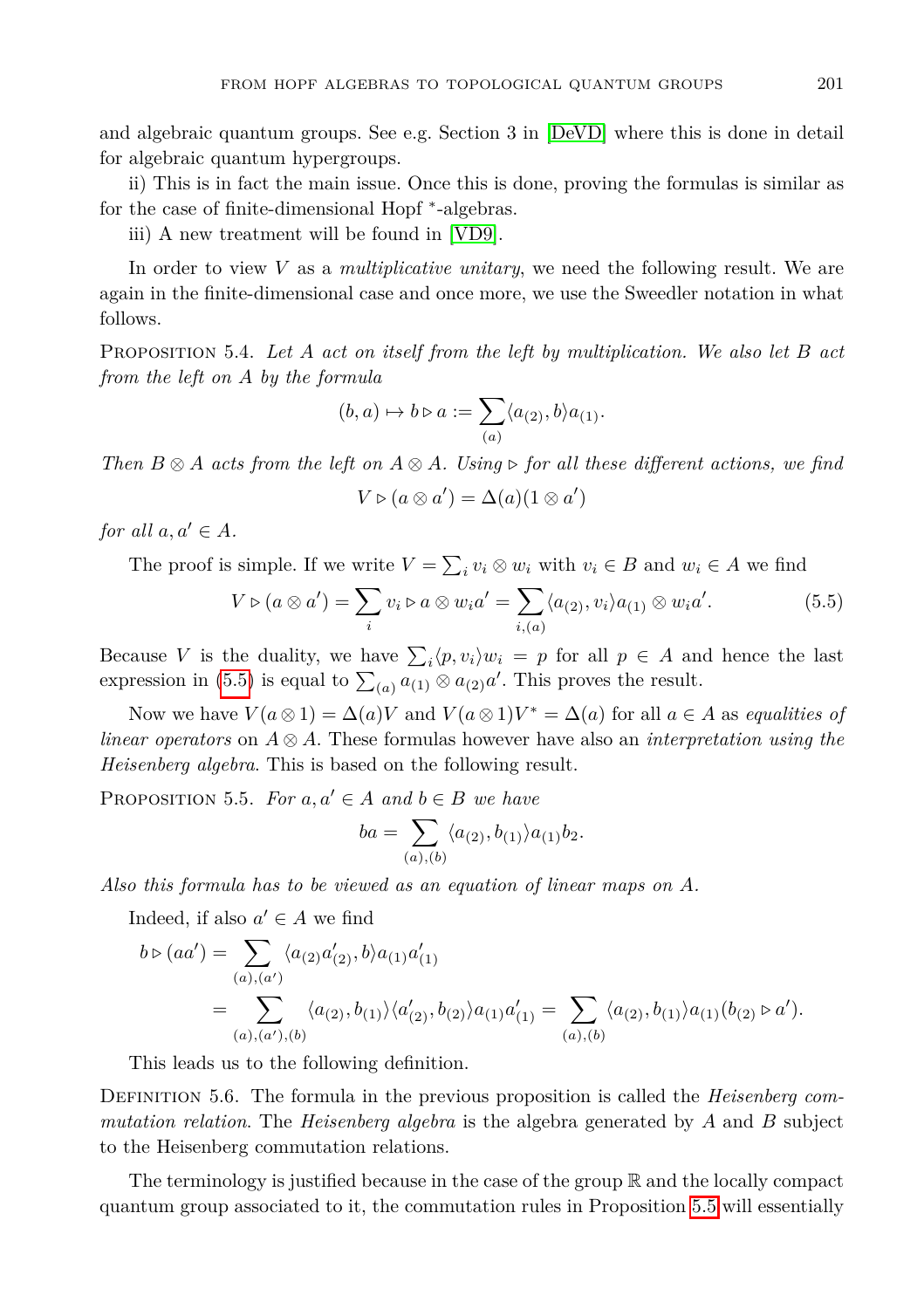be the same as the Heisenberg commutation rules (or its Weyl equivalent forms) if interpreted in the right way.

We denote the Heisenberg algebra simply by *AB*. It has a faithful left action on *A* induced by the actions of *A* and of *B*. That we have a left action is obvious. To show that it is faithful requires an argument.

REMARK 5.7. One should be careful with this terminology. Indeed, the Heisenberg algebra in itself is trivial. For a finite-dimensional Hopf algebra it is a full matrix algebra. And in the more general case of an algebraic quantum group, it is an infinite matrix algebra. It only depends on the linear spaces *A* and *B* and their pairing, but not on the algebra structures. See e.g. Proposition 6.6 in [\[DVDZ\]](#page-39-22). For this reason, it is better to speak about the Heisenberg algebra *AB* as the algebra *together* with the embeddings of *A* and of *B* in (the multiplier algebra of) *AB*.

Now the formula  $V(a\otimes 1)V^* = \Delta(a)$  is valid in the algebra  $AB \otimes A$ . And if we combine this formula with the formulas involving the coproduct in Proposition [5.1](#page-21-0) we naturally arrive at the Pentagon equation

<span id="page-23-0"></span>
$$
V_{12}V_{13}V_{23} = V_{23}V_{12},\tag{5.6}
$$

a formula that holds here in the algebra  $B \otimes AB \otimes A$ .

All the above results are still valid for the duality of algebraic quantum groups  $(A, \Delta)$ . As we mentioned already, in that case the element *V* is an element in the multiplier algebra  $M(B \otimes A)$  where now *B* is the dual *A* of *A* as in Proposition [4.6.](#page-15-0) Also the Heisenberg commutation relations can be formulated and adapted forms of the results in Propositions [5.4](#page-22-2) and [5.5](#page-22-1) are true. The Pentagon equation is now valid in the multiplier algebra of  $B \otimes AB \otimes A$ . The results are present in [\[KVD\]](#page-39-18) but a more direct and simpler approach will appear in the forthcoming paper [\[VD9\]](#page-41-8).

REMARK 5.8.

i) If we take the other convention for defining the coproduct on the dual (by flipping it), some of the formulas formulated in Proposition [5.1](#page-21-0) will change. The formulas [\(5.2\)](#page-21-2) involving the counit will remain the same but the second formula of [\(5.3\)](#page-21-3) will change to  $(S^{-1} \otimes \iota)V = V^*$  because the antipode on *B* is replaced by its inverse. This means e.g. that then we have  $(S \otimes S)V = V$ . Also the first formula of [\(5.4\)](#page-21-4) will be replaced by  $(\Delta \otimes \iota)V = V_{23}V_{13}$ . The Pentagon equation [\(5.6\)](#page-23-0) remains unchanged. This is natural because the definition of *V* does not depend on the definition of the coproduct on the dual. Remark however that the Heisenberg commutation relations do change.

ii) One of the advantages of the operator algebraic convention over the algebraic one is the formula  $(S \otimes S)V = V$ . Also the multiplicative unitary for the dual has a nice relation with the original.

iii) But still, this is a rather annoying difference if you approach locally compact quantum groups from the Hopf algebra theory.

Exercise 5.9. Most of the previous statements are easy to verify in the case of a finitedimensional Hopf <sup>∗</sup> -algebra. On the other hand, with a suitable reformulation, they are also true for algebraic quantum groups. The arguments are essentially the same, but some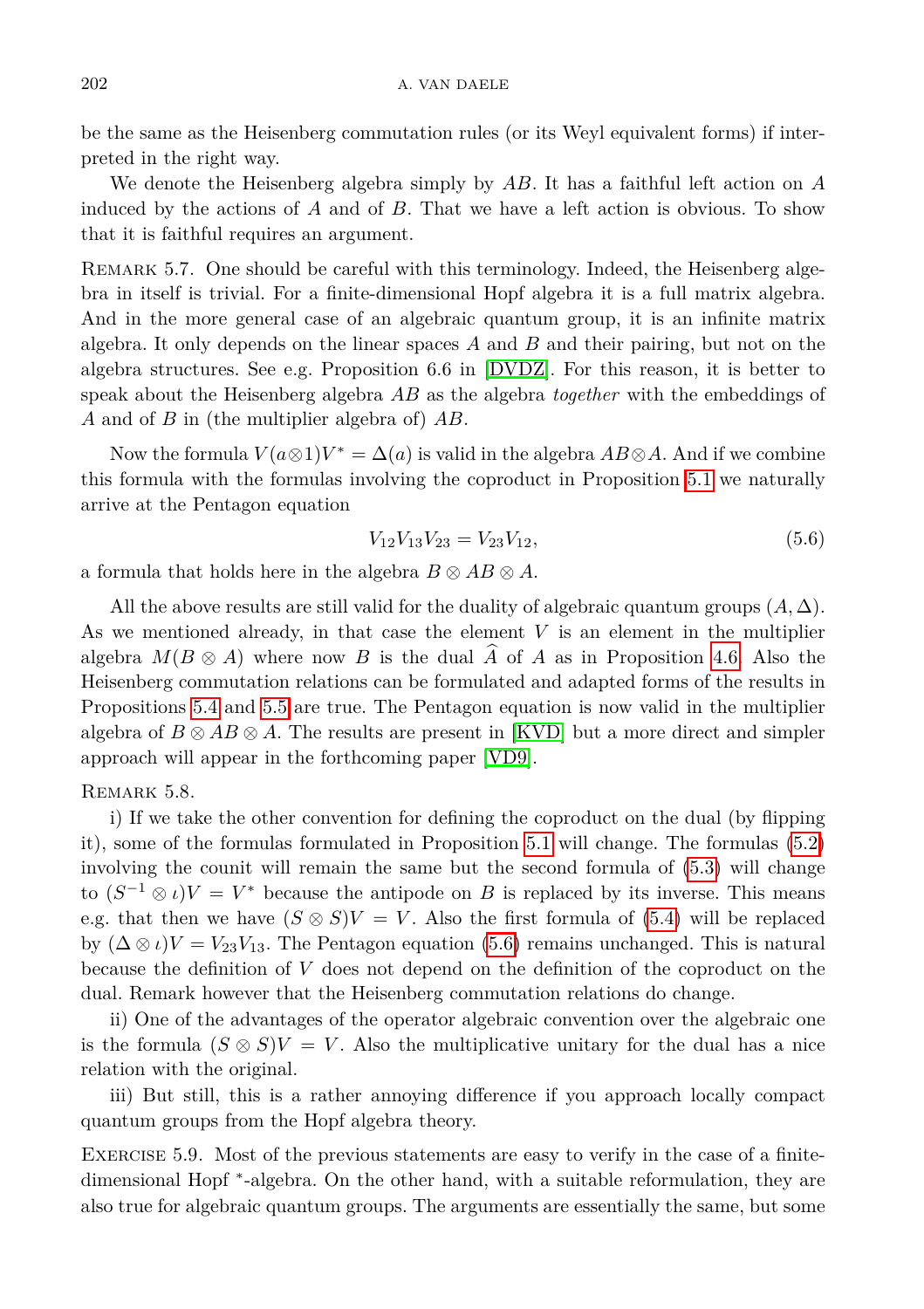care is needed. Indeed, generally speaking, if results are true for the Hopf algebras and if the formulations make sense for multiplier Hopf algebras, they tend to also be true for those. It only takes more careful work to translate the proofs. The above is an excellent set of results to practice this.

We have seen how the canonical map  $a \otimes a' \mapsto \Delta(a)(1 \otimes a')$  is related with the duality *V* and that the Pentagon equation for *V* has an interpretation in the algebra  $B \otimes AB \otimes A$ (or its multiplier algebra in the case of algebraic quantum groups). But of course, the Pentagon equation satisfied by *V* can also be seen as a result of linear maps on  $A \otimes A \otimes A$ with *V* now defined as the map  $a \otimes a' \mapsto \Delta(a)(1 \otimes a')$  from  $A \otimes A$  to itself.

However, in order to call it a unitary in that setting, we need the right integral and its GNS space to lift *V* to a unitary operator as in Proposition [4.14.](#page-19-1) This is the more common approach to multiplicative unitaries. We see this in the next subsection.

**5.2. The origin of multiplicative unitaries.** The first appearance of what is now called a multiplicative unitary is the unitary operator *V* on  $L^2(G \times G)$  for a locally compact group *G*. The Hilbert space is constructed using the right Haar measure on *G* and the linear map is given by the formula

$$
(Vf)(p,q) = f(pq,q)
$$

where  $f \in L^2(G \times G)$  and  $p, q \in G$ . This is indeed the analogue of the map  $a \otimes a' \mapsto$  $\Delta(a)(1 \otimes a')$  we considered before for (multiplier) Hopf algebras, now in terms of the coproduct  $\Delta$  on  $C(G)$  as given in Definition [3.1](#page-9-0) in the case of a compact group. In fact, the unitary *W* on the Hilbert space  $L^2(G \times G)$  constructed with the left Haar measure and defined by

$$
(Wf)(p,q) = f(p, p^{-1}q)
$$

for  $f \in L^2(G \times G)$  and  $p, q \in G$  is a more familiar object. We recognize here the inverse of the map  $a' \otimes a \mapsto \Delta(a)(a' \otimes 1)$  defined for (multiplier) Hopf algebras. See Proposition [4.14](#page-19-1) and Remark [4.15.](#page-20-1)

EXERCISE 5.10. Verify these statements.

REMARK 5.11.

i) The unitary *V* is thought of as the *right regular representation* whereas *W* is the *left regular representation* from this point of view.

ii) In the literature, it is more common to work with the left Haar measure on a group and consequently to use the unitary *W* as the multiplicative unitary for further developing the results. On the other hand, we see that from the point of view of Hopf algebra theory, it seems more natural to consider *V* .

iii) For this reason, some people will prefer to work with *V* instead. This is e.g. the case in [\[BS\]](#page-38-1), see item 1.2.2 in that paper.

iv) In the approach to locally compact quantum groups in the work of Kustermans and Vaes [\[KV1,](#page-39-7) [KV2\]](#page-39-8), in the beginning of the development, the two are important. See also the more recent treatment in [\[VD8\]](#page-41-4).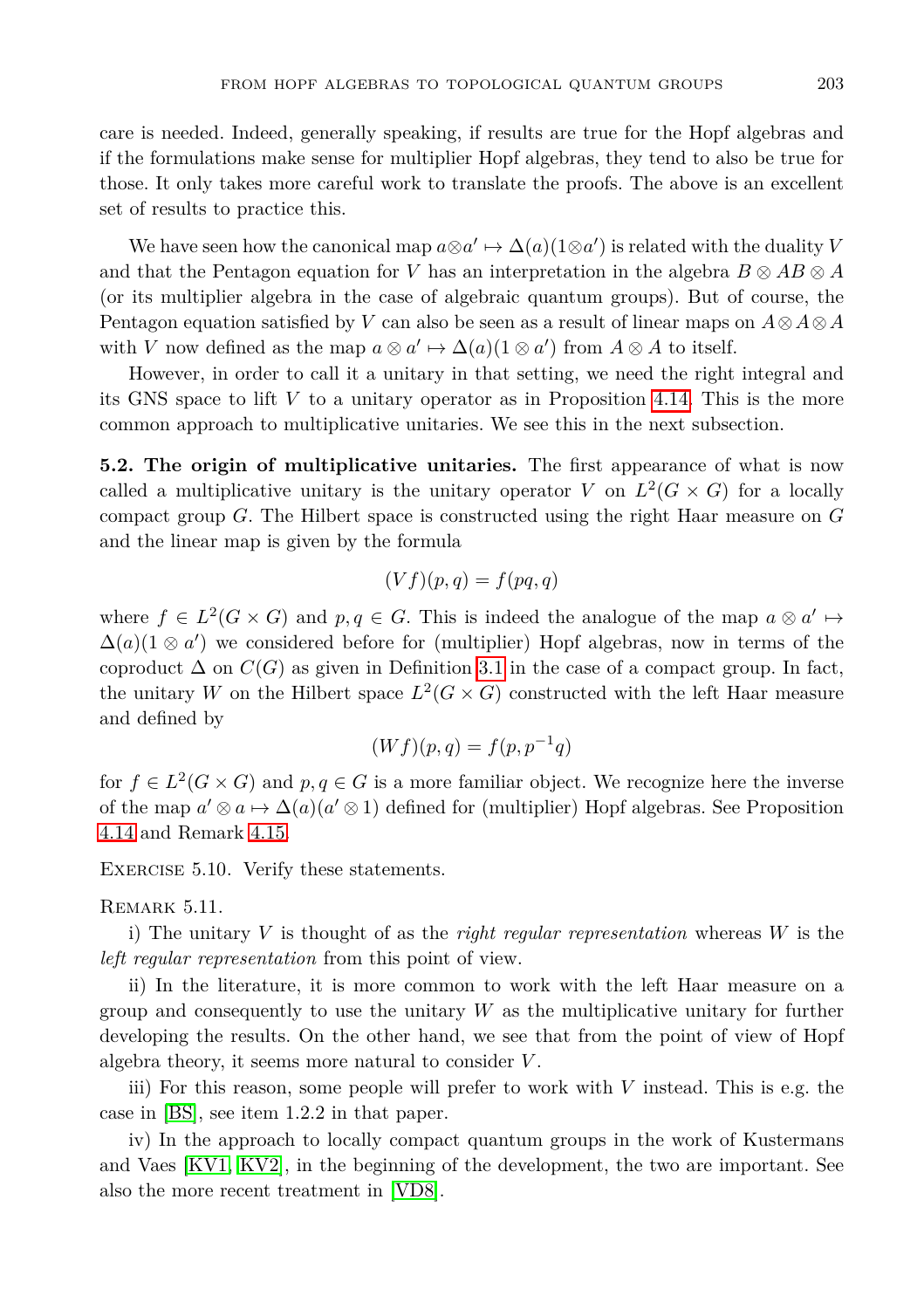The unitary operator *W* has played an important role from the very beginning in the search for a generalization of Pontryagin's duality for non-abelian locally compact groups. In that context, it is sometimes called the Kac–Takesaki operator. It also plays an important role in the theory of Kac algebras, developed later.

Already as early as in 1979 an attempt was made to develop a theory starting from a multiplicative unitary with some extra properties, see [\[VH\]](#page-41-9). The extra properties were inspired by the results obtained for Kac algebras in the work of Enock and Schwartz [\[ES1,](#page-39-4) [ES2\]](#page-39-5). Remark that at that time, the term multiplicative unitary was not yet introduced.

This only happened in 1993 with the work of Baaj and Skandalis [\[BS\]](#page-38-1). In fact, their work was available as a preprint (in different versions) several years before it actually was published. The theory of multiplicative unitaries in [\[BS\]](#page-38-1) is stronger than the earlier one in [\[VH\]](#page-41-9) and took advantage of the new developments at that time, with the theory of compact quantum groups by Woronowicz.

Recently, another attempt was made to use multiplicative unitaries as a bases for developing the theory ([\[MVD2\]](#page-40-21), 2002). In a way, it is an update of the earlier work of Vanheeswijck ([\[VH\]](#page-41-9), 1979). This paper is only available on the arxiv. It was never published, but it does contain some interesting results. We will say more about it later in this section.

**5.3. Regular multiplicative unitaries.** Recall the definition of a multiplicative unitary on Hilbert spaces (Definition 1.1 in [\[BS\]](#page-38-1)).

<span id="page-25-0"></span>DEFINITION 5.12. Let H be a Hilbert space. Denote by  $\mathcal{H} \otimes \mathcal{H}$  the Hilbert space tensor product of H with itself. A unitary operator on  $\mathcal{H} \otimes \mathcal{H}$  is called a *multiplicative unitary* if it satisfies the *Pentagon equation*

$$
V_{12}V_{13}V_{23}=V_{23}V_{12}.
$$

We are now using the leg-numbering notation again. All the factors in this equation are unitaries on the three-fold tensor product  $\mathcal{H} \otimes \mathcal{H} \otimes \mathcal{H}$ .

By the *left leg* of *V* we mean the subspace of bounded operators on  $H$  of the form  $(\iota \otimes \omega)V$  where  $\omega$  is an element in  $\mathcal{B}(\mathcal{H})_*$ , the space of normal linear functionals on  $\mathcal{B}(\mathcal{H})$ . The *right leg* is the space of operators of the form  $(\omega \otimes \iota)V$  where again  $\omega \in \mathcal{B}(\mathcal{H})_*$ . It is an immediate consequence of the Pentagon equation that these spaces are subalgebras of  $\mathcal{B}(\mathcal{H})$ .

For reasons that will become clear later, we introduce the following notation.

NOTATION 5.13. We use  $A_0$  and  $\widehat{A}_0$  for the right and the left leg of *V* respectively and we denote their norm closures by A and  $\hat{A}$ . For the closures with respect to the  $\sigma$ -weak operator topology, we write  $M$  and  $\overline{M}$ .

The spaces *A* and  $\widehat{A}$  are normed algebras while the spaces *M* and  $\widehat{M}$  are  $\sigma$ -weakly closed subalgebras of  $\mathcal{B}(\mathcal{H})$ .

For a multiplicative unitary associated with a locally compact quantum group, these algebras are the group algebras and the function algebras. They are obviously self-adjoint. In general however, they are *not* self-adjoint. It is one of the main issues in the theory of multiplicative unitaries to formulate conditions so that these spaces *are* self-adjoint.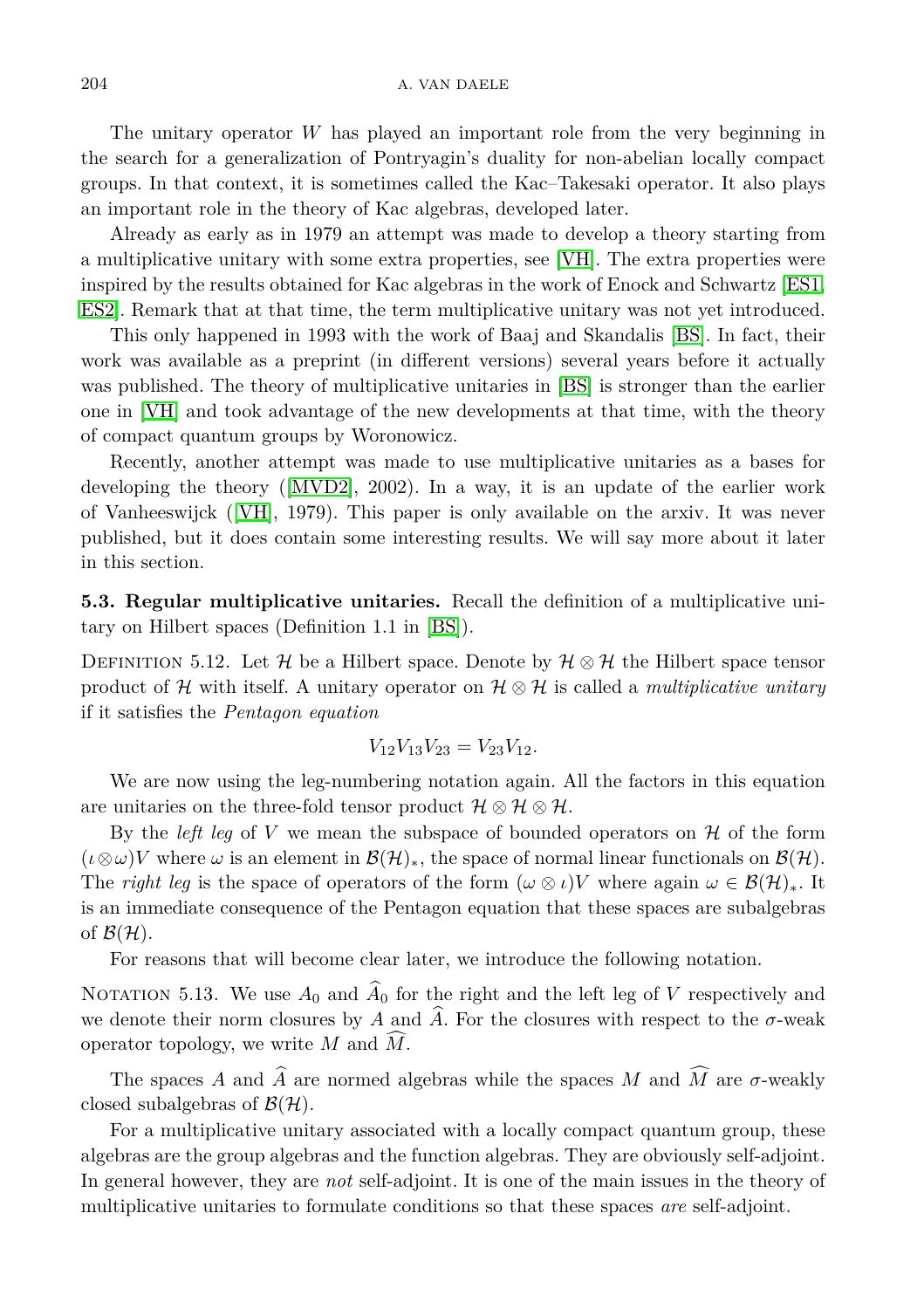In the paper of Baaj and Skandalis, there is a result of this type based on the notion of *regularity of the multiplicative unitary*. Regularity of *V* is formulated in terms of the algebra  $C(V)$ , defined as the set of operators on H of the form  $(\iota \otimes \omega)(\zeta V)$  where we use  $\zeta$  here for the flip map on the tensor product  $\mathcal{H} \otimes \mathcal{H}$  and with again  $\omega$  any element of  $\mathcal{B}(\mathcal{H})_*$ . We refer to Definition 3.3 in [\[BS\]](#page-38-1). In Proposition 3.5 of [BS] it is shown that for a regular multiplicative unitary, the algebras in Definition [5.12](#page-25-0) are all self-adjoint. So *A* and  $\widehat{A}$  are C<sup>\*</sup>-algebras and  $M$  and  $\widehat{M}$  are von Neumann algebras. It is also shown in [\[BS\]](#page-38-1) that *V* belongs to the multiplier algebra  $M(\hat{A} \otimes A)$  of the minimal C<sup>\*</sup>-tensor product  $A \otimes A$  (see Proposition 3.6 in [\[BS\]](#page-38-1)). This implies that *V* also belongs to the von Neumann algebra tensor product  $\tilde{M} \otimes M$ , but that result is easier to obtain.

It is interesting to see the relation with the Heisenberg algebra as we discussed it in the first subsection of this section. We formulate it as an example.

# Example 5.14.

i) Let *A* be a finite-dimensional Hopf algebra. Consider the canonical map *V* on *A*⊗*A* given as before by  $V(a \otimes a') = \Delta(a)(1 \otimes a')$ . If  $\zeta$  denotes the flip map on  $A \otimes A$  then

$$
(\zeta V)(a \otimes a') = \zeta \sum_{(a)} a_{(1)} \otimes a_{(2)} a' = \sum_{(a)} a_{(2)} a' \otimes a_{(1)}
$$

and if we pair this with an element *b* of the dual in the second factor we get

$$
((\iota \otimes \omega)(\zeta V))a = \sum_{(a)} a_{(2)} a' \langle a_{(1)}, b \rangle
$$

where  $\omega = \langle \cdot a', b \rangle$ . We can write the right hand side as  $(a \triangleleft b)a'$  where now

$$
a \triangleleft b := \sum_{(a)} a_{(2)} \langle a_{(1)}, b \rangle.
$$

We immediately see that this is similar to the left action of the Heisenberg algebra we had in Proposition [5.4.](#page-22-2) In fact, the antipode will convert this action precisely to what we had in that proposition.

ii) We know that in the case of a finite-dimensional Hopf <sup>∗</sup> -algebra the Heisenberg algebra is the algebra all linear maps on *A*. And in the case of an algebraic quantum group, it is an algebra of finite-rank operators build with the spaces from their pairing. See a remark after Definition [5.6](#page-22-3) earlier in this section.

iii) We see from this that the multiplicative unitary associated with an algebraic quantum group as in Proposition [4.14](#page-19-1) will automatically be regular.

Remark once more that various choices in the theory of multiplicative unitaries and in particular in their relation with quantum groups are possible. We see this also here, in the above example. This again is another annoyance due to the different approaches.

After the appearance of [\[BS\]](#page-38-1), it was shown in [\[BSV\]](#page-38-2) that there are locally compact quantum groups with an associated multiplicative unitary that is not regular. This implied the need for a notion beyond regularity, still sufficient to show that the associated algebras are self-adjoint.

Also the antipode gets little attention in the paper of Baaj and Skandalis. Observe that at the time they studied multiplicative unitaries, Kac algebras were known already but locally compact quantum groups as defined more recently were not.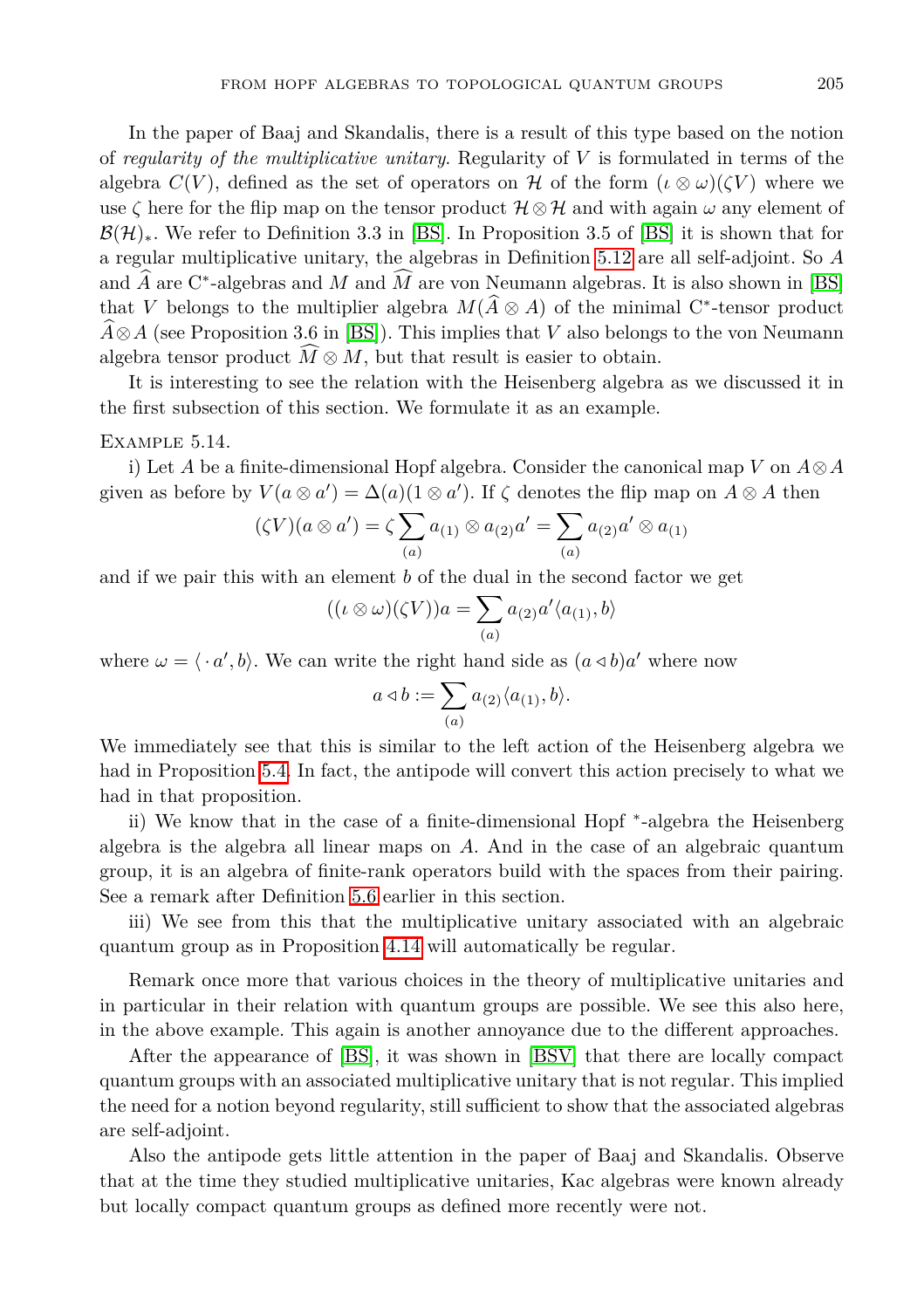#### 206 A. VAN DAELE

There is another property of multiplicative unitaries that guarantees that the algebras *A* and *A*<sup>a</sup> are C<sup>∗</sup>-algebras. It is found in the work of Woronowicz ([\[W3\]](#page-41-3), (1996)) and Soltan ([\[SW\]](#page-40-10), 2007) on *manageable multiplicative unitaries*. We discuss this in the next subsection.

<span id="page-27-0"></span>**5.4. Multiplicative unitaries and the antipode.** From Proposition [5.1](#page-21-0) in the algebraic context, it is clear what the relation is between the antipode and the multiplicative unitary. The antipode on the left leg is determined by  $(S \otimes \iota)V = V^*$  while the antipode on the right leg by  $(\iota \otimes S)V = V^*$ . Hence we see that the antipode *S* on e.g. the right leg of *V* will exist if and only if for any element  $\omega \in \mathcal{B}(\mathcal{H})_*$  it is true that  $(\omega \otimes \iota)V^* = 0$  as soon as  $(\omega \otimes \iota)V = 0$ . This condition is necessary and allows us to define *S* on the right leg of *V* by

$$
S((\omega \otimes \iota)V) = (\omega \otimes \iota)V^*
$$

for all  $\omega \in \mathcal{B}(\mathcal{H})_*$ . Similarly for the antipode on the left leg.

This however is of *little use*. But if we impose the requirement that not only these maps exist, but also are well-behaved (in a sense we formulate in the definition below), we get a useful property.

<span id="page-27-1"></span>Definition 5.15. Let *M* be a von Neumann algebra. Assume that *R* is a linear involutive <sup>\*</sup>-anti-automorphism of *M* and that  $(\tau_t)_{t \in \mathbb{R}}$  is a  $\sigma$ -weak operator continuous one-parameter group of <sup>∗</sup> -automorphisms of *M*. We define analytic extensions in an appropriate way. We are particularly interested in the linear operator  $\tau_{-i/2}$  on *M*. In general, it is not everywhere defined, but a closed densely defined operator. We now look at the composition  $R \circ \tau_{-i/2}$ . It will again be a closed densely defined linear map which we will denote by *S*. We say that *S* has a *polar decomposition* if it arises this way.

We will require that elements of the right leg of *V* belong to the domain  $\mathcal{D}(S)$  of *S* and that  $S((\omega \otimes \iota)V) = (\omega \otimes \iota)V^*$  for all  $\omega \in \mathcal{B}(\mathcal{H})_*$ . This is now what we write as  $(\iota \otimes S)V = V^*$ .

For an antipode *S* satisfying this property, it will automatically follow that  $S(x)^*$ belongs to the domain of *S* for all *x* in that domain and that  $S(S(x)^*)^* = x$ . We know form Hopf <sup>\*</sup>-algebra theory that this is a natural condition for the antipode. When S has a polar decomposition as in Definition [5.15](#page-27-1) above, we will have this property of the antipode if and only if *R* and  $\tau_t$  commute for all *t*. Therefore, it is natural to add this condition above.

For convenience, we temporarily introduce the following notion.

<span id="page-27-2"></span>DEFINITION 5.16. Assume that *V* is a multiplicative unitary on  $\mathcal{H} \otimes \mathcal{H}$ . Let  $\widehat{S}$  and *S* be closed linear maps on  $\mathcal{B}(\mathcal{H})$  that admit a polar decomposition as in Definition [5.15.](#page-27-1) Assume that the right leg of *V* belongs to the domain of *S* and that  $(\iota \otimes S)V = V^*$ . Similarly assume that the left leg of *V* belongs to the domain of  $\widehat{S}$  and that  $(\widehat{S} \otimes \iota)V = V^*$ . Then we say that *V* is a *multiplicative unitary with manageable antipodes*.

It is proven by Soltan and Woronowicz in [\[SW\]](#page-40-10) that a *modular multiplicative unitary*, as in Definition 2.1 of [\[SW\]](#page-40-10), is a multiplicative unitary with manageable antipodes as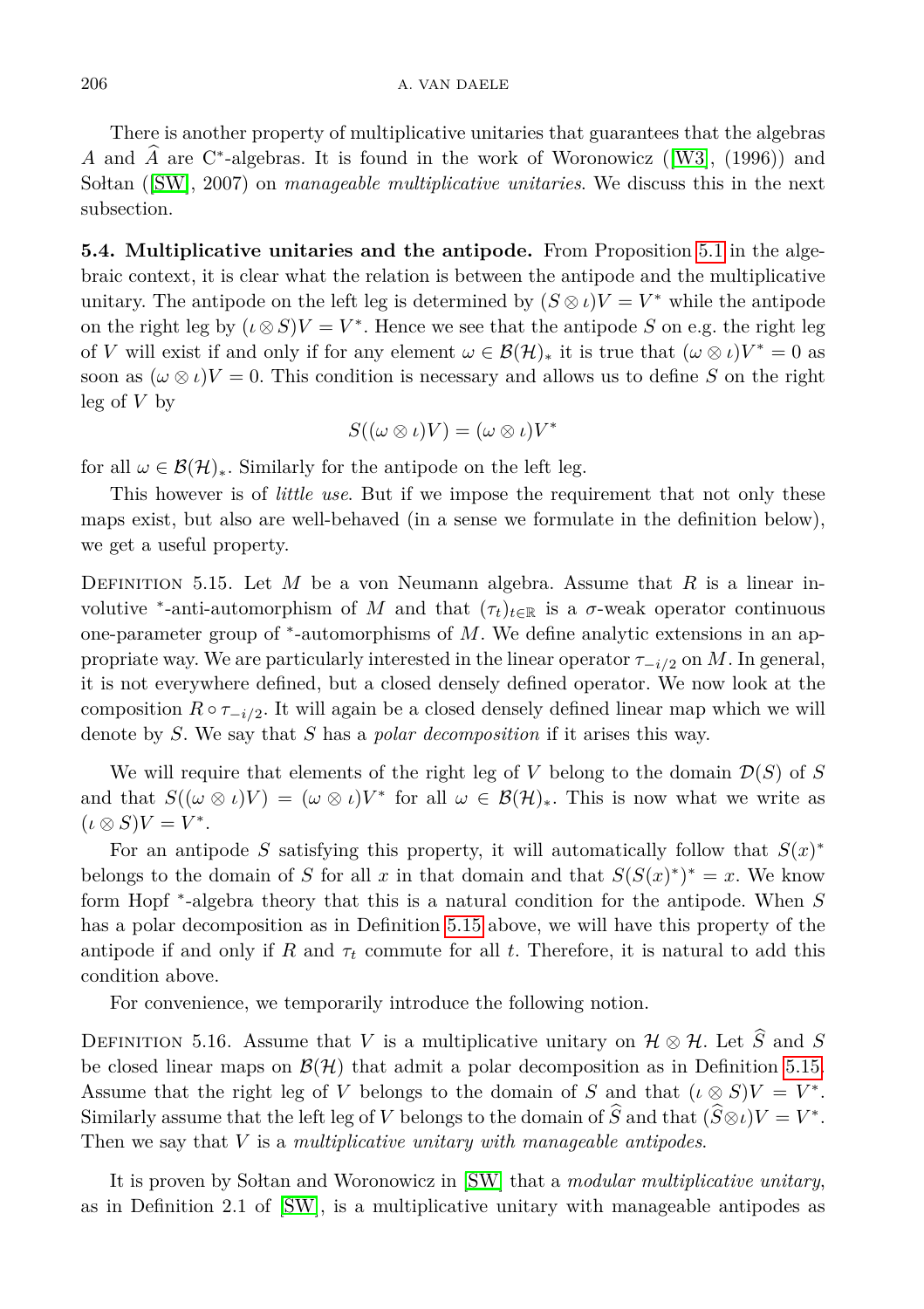in the above definition, see Theorem 2.2 again in [\[SW\]](#page-40-10). This result generalizes the earlier result by Woronowicz in [\[W3\]](#page-41-3) for *manageable multiplicative unitaries* as defined in Definition 1.2 of [\[W3\]](#page-41-3).

Roughly speaking, the property of modularity for multiplicative unitary as given in Definition 1.2 of [\[SW\]](#page-40-10) is very close to the requirement that it has manageable antipodes as in Definition [5.16](#page-27-2) above.

It is also not so difficult to prove now the following result.

<span id="page-28-1"></span>Proposition 5.17. *Assume that V is a multiplicative unitary with manageable antipodes. Then the norm and σ-weak operator closures of the legs are self-adjoint.*

*Proof.* The idea to show this for the left leg is to use linear functionals  $\omega$  in  $\mathcal{B}(\mathcal{H})_*$  that are analytic for the one-parameter group  $(\tau_t)$  that appears in the polar decomposition of *S*. For such a linear functional  $\omega$ , we have another element  $\omega_1$  in  $\mathcal{B}(\mathcal{H})_*$  so that  $\omega_1(x) = \omega(\tau_{i/2}(x))$  for *x* in the domain of  $\tau_{i/2}$ . Then by  $(\iota \otimes S)V = V^*$  a straightforward calculation will give

 $((\iota \otimes \omega)V)^* = (\iota \otimes \omega_2)V$ 

where  $\omega_2$  is defined by  $\omega_2(x) = \overline{\omega(R(x)^*)}$  for all  $x \in \mathcal{B}(\mathcal{H})$ . We use the <sup>\*</sup>-anti-automorphism *R* from the polar decomposition of  $S$ .

The result is found in Theorem 2.2 of [\[SW\]](#page-40-10).

# REMARK 5.18.

i) As you can see, there is a fundamental difference in the two approaches. The condition of regularity in the work of Baaj and Skandalis [\[BS\]](#page-38-1) is of a different nature than the requirement of having manageable antipodes as in the work of Soltan and Woronowicz [\[W3,](#page-41-3) [SW\]](#page-40-10) described above.

ii) The example in [\[BSV\]](#page-38-2) shows that regularity is too restrictive for dealing with locally compact quantum groups. One needs the other approach for that.

There is still another approach that is worthwhile mentioning. It builds further on the ideas of the earlier paper [\[VH\]](#page-41-9), but now taken into account the recent progress and the new knowledge. It is found in the non-published work, available on the Arxiv ([\[MVD2\]](#page-40-21), 2002).

The notion defined in that paper is the following. The condition in [\[MVD2\]](#page-40-21) is formulated in terms of the right regular representation *W* but we will translate it to the framework we are using here.

DEFINITION 5.19. Let *V* be a multiplicative unitary on  $\mathcal{H} \otimes \mathcal{H}$  and let  $A_0$  and  $\widehat{A}_0$  be the right and left leg of *V* as in Definition [5.12.](#page-25-0) Then *V* is called *trim* if the set  $A_0(\widehat{A}_0)^*$  is  $\sigma$ -weakly dense in  $\mathcal{B}(\mathcal{H})$ .

Remark that one can show that the  $\sigma$ -weak closure of  $A_0(\hat{A}_0)^*$  is always a subalgebra of  $\mathcal{B}(\mathcal{H})$ . See Proposition 3.1 and Definition 3.2 in [\[MVD2\]](#page-40-21). The main definition is now Definition 3.4 in [\[MVD2\]](#page-40-21). With the notation used here, it reads as follows.

<span id="page-28-0"></span>DEFINITION 5.20. Let *V* be a multiplicative unitary and assume that it is trim as in the above definition. Assume moreover that there are involutive, self-adjoint anti-linear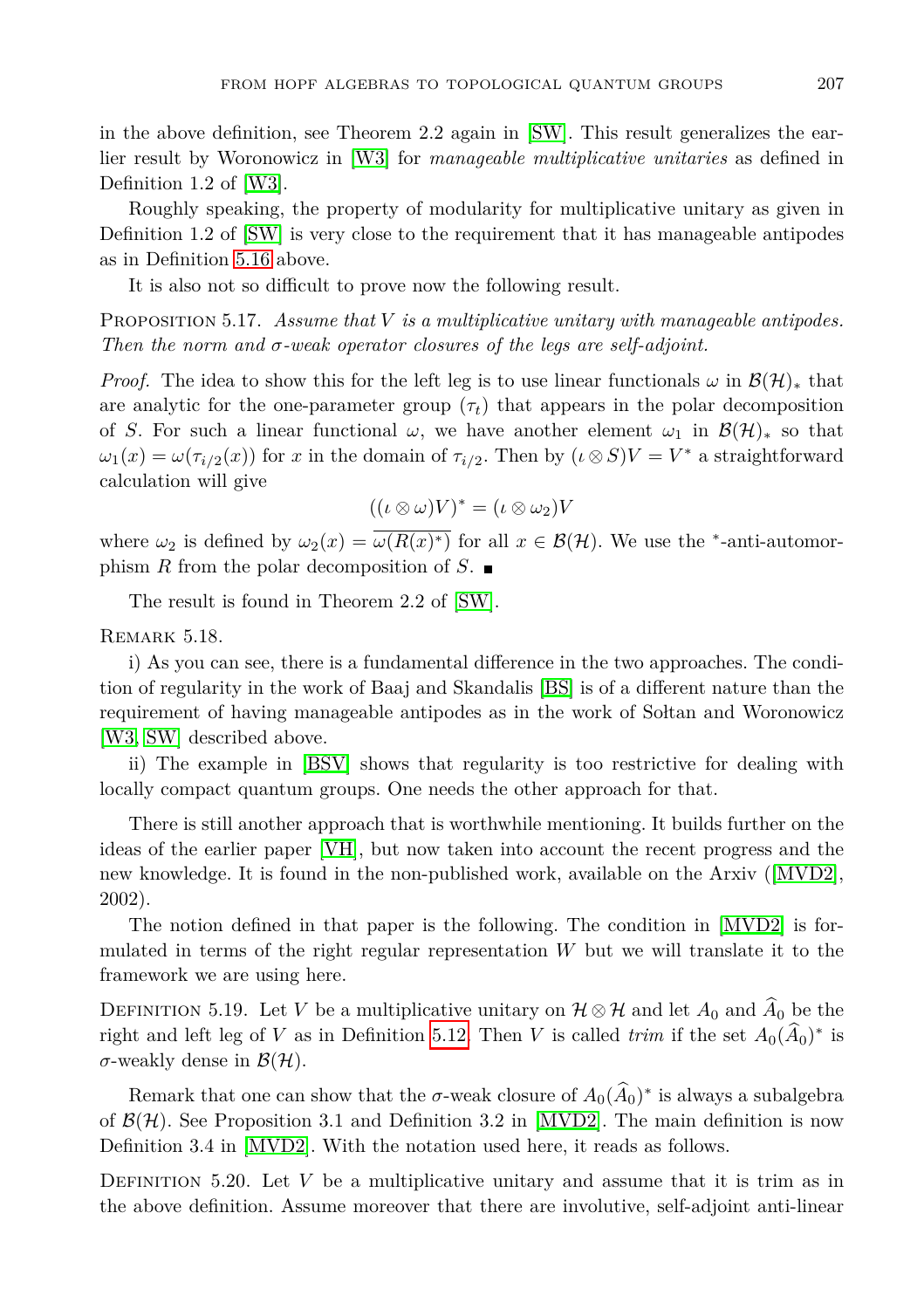operators *J* and  $\hat{J}$  on  $\mathcal{H}$  such that  $V^* = (J \otimes \hat{J})V(J \otimes \hat{J})$  and

$$
JMJ \subseteq M' \quad \text{and} \quad \widehat{J}\widehat{M}\widehat{J} \subseteq \widehat{M}'.
$$

Here we use M and  $\widehat{M}$  for the von Neumann algebras *generated by* the legs  $A_0$  and  $\widehat{A}_0$ respectively.

Then the triple  $(V, J, \hat{J})$  is called a *quantum frame* on the Hilbert space H.

Also for quantum frames, one can show that the  $\sigma$ -weak closures of the spaces  $A_0$ and  $A_0$  are self-adjoint (see Theorem 3.10 in [\[MVD2\]](#page-40-21)). Then the notation for *M* and *M* used in Definition [5.20](#page-28-0) is compatible with the one used earlier here in Definition [5.12.](#page-25-0)

For a multiplicative unitary of a quantum frame, the antipodes themselves are not obtained, but the unitary antipodes  $R$  and  $\widehat{R}$  do exist. They are implemented by the involutions *J* and  $\hat{J}$ . For a multiplicative unitary with manageable antipodes, we do have the unitary antipode  $R$  and  $\hat{R}$  by definition, but they are not necessarily implemented by elements  $J$  and  $J$ . This is the extra condition we then have for quantum frames.

In Proposition 3.13 of [\[MVD2\]](#page-40-21) we find the relation with the Heisenberg algebra, while in Proposition 3.14 of [\[MVD2\]](#page-40-21) it is shown that there is a complex number  $\lambda$  with modulus 1 satisfying  $J\hat{J} = \lambda \hat{J}J$ .

Also observe that any locally compact quantum group gives rise to a quantum frame (see Proposition 3.16 in [\[MVD2\]](#page-40-21)). The factor  $\lambda$  is related with the scaling constant, see Remark 3.17 in [\[MVD2\]](#page-40-21). It is somewhat remarkable that the scaling constant already appears in the theory of quantum frames even though there are no Haar weights around.

In Section 4 of [\[MVD2\]](#page-40-21), the whole theory is well-illustrated with one of the highly non-trivial examples obtained by Woronowicz, namely the quantum  $az + b$ -group [\[W5\]](#page-41-10). This is an example where the scaling constant is non-trivial.

<span id="page-29-0"></span>REMARK 5.21. The quantum  $az + b$ -group is one of the many examples of this kind obtained by Woronowicz. The general procedure is to construct the multiplicative unitary and prove its properties. In order to fit these examples in the theory of locally compact quantum groups however, one needs to have the Haar weights. Although there is no general theory where the Haar weights are constructed from the axioms, in most of these examples it is fairly obvious what the Haar weights have to be. It is also not a problem to show that they are appropriate weights. The main difficulty lies in proving invariance. The reason why this is not easy has to do with the fact that the algebras are defined by a dense subalgebra and that invariance of the weight on this dense subalgebra is not sufficient to have over all invariance. Recall that weights can be different even when they agree on a dense subalgebra. For some of these examples, the Haar weights are found in [\[VD6\]](#page-40-6). In that paper, a general technique is described for proving invariance in such cases. We come back to this in the next subsection.

**5.5. From multiplicative unitaries to locally compact quantum groups.** The papers by Woronowicz and Soltan [\[W3,](#page-41-3) [SW\]](#page-40-10) bear the title *From multiplicative unitaries to quantum groups*. This is somewhat misleading. It all depends on what you consider to be a quantum group. And as we have seen already, the notion is used for many different things. Since in this paper, we are aiming at locally compact quantum groups, we insist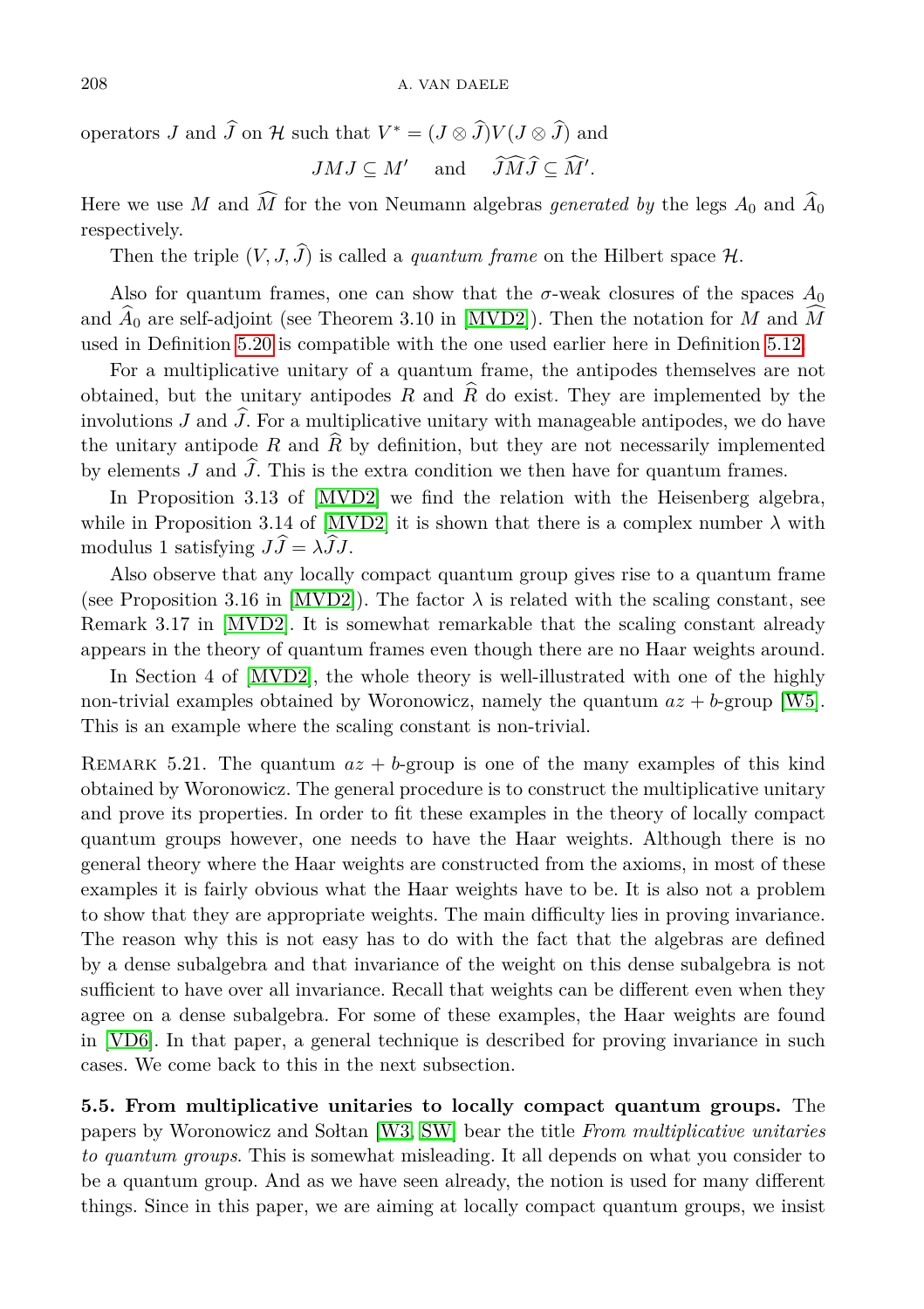on having the analogues of the Haar measures. Therefore we now address the problem of finding the Haar weights from the properties of a multiplicative unitary.

In [\[VD6\]](#page-40-6) we have used a procedure to obtain the Haar weights for the quantum groups associated with some of the multiplicative unitaries as obtained by Woronowicz. The underlying idea is very simple and we explain it below in the finite-dimensional setting.

Proposition 5.22. *Take a finite-dimensional Hopf* <sup>∗</sup> *-algebra A, consider its dual B and let V be the duality as in* [\(5.1\)](#page-21-1) *in the beginning of this section. We have the equality*  $\Delta(a) = V(a \otimes 1)V^*$  *valid in*  $AB \otimes A$  *where*  $AB$  *is the Heisenberg algebra. Now assume that ψ is a linear functional on the Heisenberg algebra satisfying the KMS property*

$$
\psi(bx) = \psi(xS^2(b))
$$

*for all*  $b \in B$  *and*  $x \in AB$ *. Then the restriction of*  $\psi$  *to A is right invariant.* 

*Proof.* We use a Sweedler type notation for one of the copies of V in the formulas below. For any *a* in *A* we find

$$
(\psi \otimes \iota)(\Delta(a)) = (\psi \otimes \iota)(V(a \otimes 1)V^*)
$$
  
=  $(\psi \otimes \iota)((v_{(1)}a \otimes v_{(2)})V^*) = (\psi \otimes \iota)(a \otimes v_{(2)})V^*(S^2(v_{(1)}) \otimes 1).$ 

Now, since  $V^* = (S \otimes \iota)V$  (two times) and *S* is an anti-homomorphism, we get

$$
(\psi \otimes \iota)(\Delta(a)) = (\psi \otimes \iota)((a \otimes 1)(S \otimes \iota)((S(v_{(1)}) \otimes v_{(2)})V))
$$
  
= (\psi \otimes \iota)((a \otimes 1)(S \otimes \iota)(V^\*V)) = \psi(a)1.

This completes the proof. ■

Before we continue, let us make a couple of remarks about this result.

REMARK 5.23.

i) We have mentioned before that in finite dimensions, it is better to consider the non-involutive case. The above property and its proof work equally well for that case. We just have to replace  $V^*$  by  $V^{-1}$ . It is in fact the underlying idea of the existence proof of integrals on finite-dimensional Hopf algebras as given in [\[VD4\]](#page-40-16).

ii) One has to be a little more careful though. In principle it could happen that the restriction of  $\psi$  to A is trivially zero. This however can be overcome if we replace  $\psi$  by  $\psi(\cdot, y)$  where *y* is an element in the Heisenberg algebra that commutes with all elements of *B*. Such a functional will have the same KMS property. Remark that the Heisenberg algebra is in fact a full matrix algebra here. So it is no problem to find enough such elements.

iii) Assume that  $\psi_0$  is a right integral on *A*. By the uniqueness of integrals, we will have a linear functional  $\rho$  on the commutant of *B* such that  $\psi(ay) = \psi_0(a)\rho(y)$  for all  $a \in A$  and  $y \in B$ . Therefore one can find a right integral for an element *y* such that  $\rho(y) \neq 0.$ 

iv) This property is intimately related with the result in Proposition 1.10 in [\[VVD2\]](#page-40-22).

<span id="page-30-0"></span>We finally formulate the following important problem. For the precise definitions of Haar weights however, we need to refer to the next section. But we have included the problem here already because after all, it is a problem about multiplicative unitaries.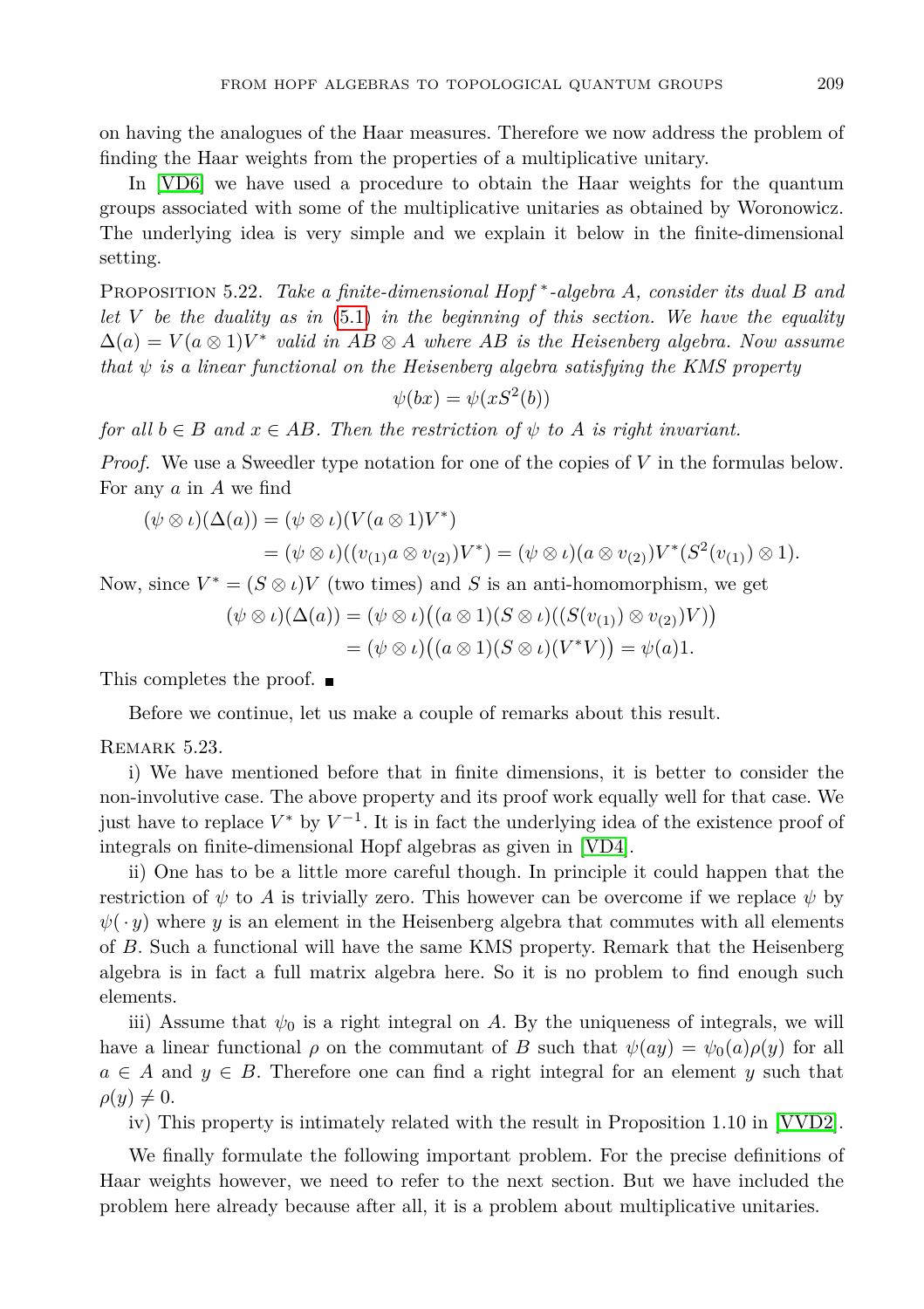PROBLEM 5.24. Assume that *V* is a multiplicative unitary. Assume that it has manageable antipodes. The  $\sigma$ -weak closures of the legs are von Neumann algebras M and M. They carry coproducts. On *M* we have  $\Delta(x) = V(x \otimes 1)V^*$ . Formulate conditions so that it is possible to prove the existence of the Haar weights. Remark that it is sufficient to have either the left or the right Haar weights as we have the unitary antipode *R* from the polar decomposition *S* on *M*.

<span id="page-31-0"></span>**6. Locally compact quantum groups.** We begin the discussion in this section with formulating the definition of a locally compact quantum group in the setting of von Neumann algebras as it is given in the work of Kustermans and Vaes [\[KV3\]](#page-39-9).

<span id="page-31-2"></span>DEFINITION 6.1. Let *M* be a von Neumann algebra and  $\Delta$  a coproduct on *M*. The pair  $(M, \Delta)$  is called a *locally compact quantum group* if there exists a left and a right Haar weight.

A *coproduct* ∆ on the von Neumann algebra *M* is by definition a normal unital ∗ -homomorphism from *M* to the von Neumann algebra tensor product *M* ⊗*M*, satisfying coassociativity  $(\Delta \otimes \iota) \Delta = (\iota \otimes \Delta) \Delta$ . A *left Haar weight* is a faithful normal semi-finite weight on the von Neumann algebra that is left invariant and a *right Haar weight* is a faithful normal semi-finite weight that is right invariant. A weight  $\varphi$  is called *left invariant* if  $\varphi((\omega \otimes \iota)\Delta(x)) = \omega(1)\varphi(x)$  for all normal positive linear functionals  $\omega$  on M and all positive elements *x* in *M* with the property that  $\varphi(x) < \infty$ . Similarly for right invariance of a weight. We refer to [\[KV3\]](#page-39-9) for details, see also [\[VD8\]](#page-41-4).

The definition is found in [\[KV3\]](#page-39-9) as well as in [\[VD8\]](#page-41-4). The advantage of the treatment in [\[VD8\]](#page-41-4) over [\[KV3\]](#page-39-9) is that in the first paper, the theory is developed *without reference to the original C*<sup>∗</sup> *-approach*. We will also discuss this later in the present section.

The Haar weights are unique (up to a scalar) if they exist. For this reason, it is not necessary to include the symbols for the weights in the definition. This is what we have done also for Hopf algebras and multiplier Hopf algebras (cf. Definitions [2.1](#page-5-1) and [3.11\)](#page-12-1).

For references on von Neumann algebras in general we refer to the item *Basic references* in the introduction. For weights on von Neumann algebras and the related theory of Hilbert algebras, we refer to Chapters VI and VII in the book of Takesaki [\[Tk2\]](#page-40-15).

We will explain further in this section why we start with the definition in the framework of von Neumann algebras and how to develop the theory from this. See Remarks [6.6](#page-33-0) and [6.12.](#page-37-1) We first turn our attention to Kac algebras.

**6.1. A special case: Kac algebras.** Before we continue, let us compare this notion with the one of a Kac algebra (see Definition 2.2.5 in [\[ES2\]](#page-39-5)). We use a slightly different terminology together with notation compatible with the ones used elsewhere in this note.

<span id="page-31-1"></span>DEFINITION 6.2. A *Kac algebra* is a pair  $(M, \Delta)$  of a von Neumann algebra with a coproduct. It is assumed that there is *a unitary antipode R*, defined here as an involutive ∗ -anti-automorphism that flips the coproduct. Furthermore there is a *left Haar weight*, defined as a faithful normal semi-finite weight *ϕ* on the von Neumann algebra satisfying

$$
(\iota \otimes \varphi)((1 \otimes y^*)\Delta(x)) = R((\iota \otimes \varphi)(\Delta(y^*)(1 \otimes x))) \tag{6.1}
$$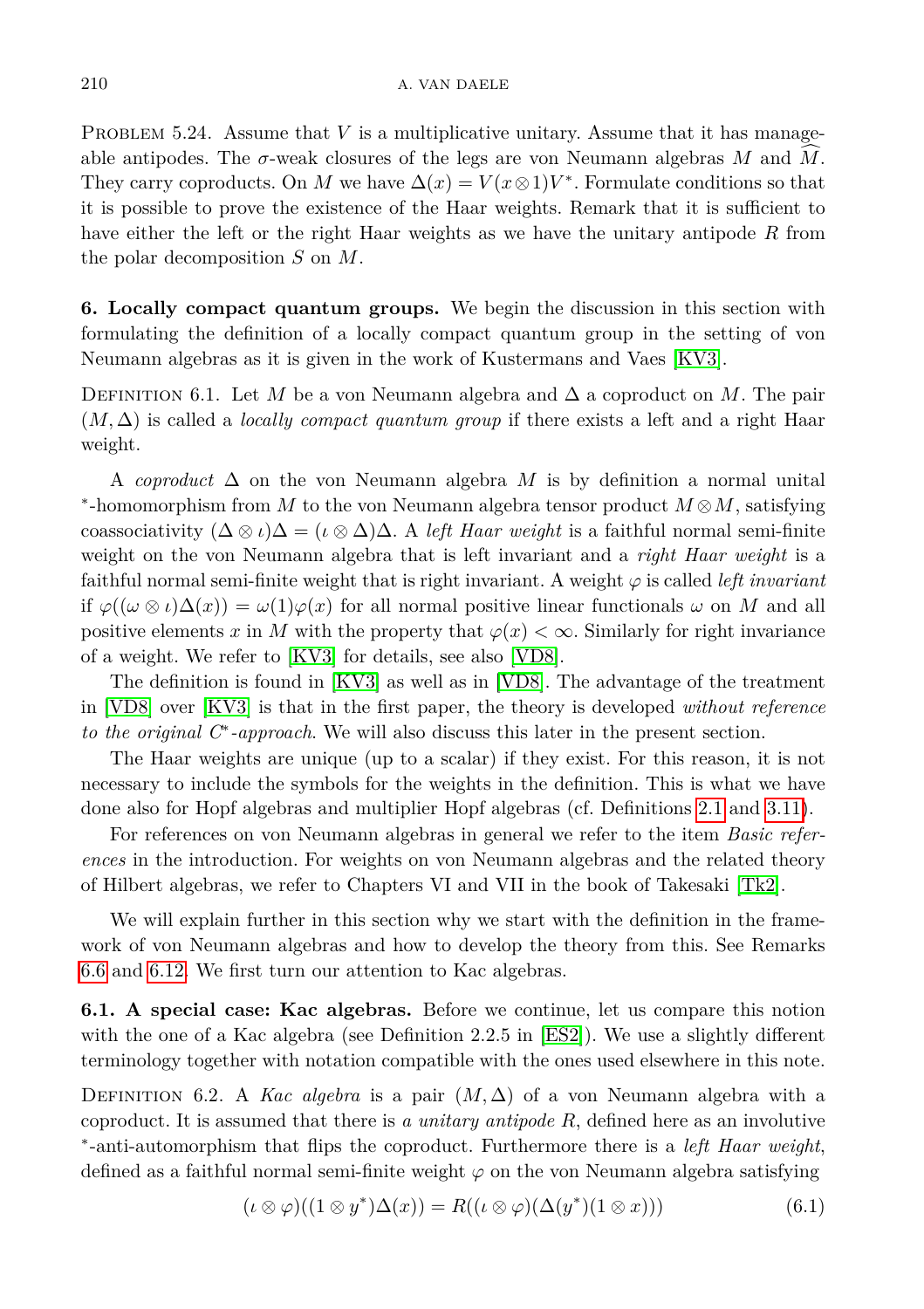for all  $x, y \in M$  satisfying  $\varphi(x^*x) < \infty$  and  $\varphi(y^*y) < \infty$ . For this formula to have a meaning, we need that  $\varphi((\omega \otimes \iota)\Delta(x)) < \infty$  whenever  $\omega$  is a positive element in  $M_*$  and *x* is a positive element in *M* satisfying  $\varphi(x) < \infty$ . Finally it is assumed that  $R\sigma_t^{\varphi} = \sigma_{-t}^{\varphi}R$ for all  $t \in \mathbb{R}$  where  $\sigma^{\varphi}$  is the modular automorphism group of  $\varphi$ .

Let us first comment on the last condition.

REMARK 6.3.

i) Because the unitary antipode R flips the coproduct, the weight  $\psi$ , defined as the composition  $\varphi \circ R$ , is a right Haar weight when  $\varphi$  is a left Haar weight. The modular automorphism groups are then related by the equation  $R(\sigma_t^{\varphi}(x)) = \sigma_{-t}^{\psi}(R(x))$  for all *t* in  $\mathbb R$  and all  $x$  in the von Neumann algebra. Therefore, the last condition implies that the modular automorphism groups of the left and the right Haar weight coincide.

ii) The modular automorphism groups are also related by means of the modular element  $\delta$  that appears as the Radon–Nikodym derivative of the right Haar weight with respect to the left Haar weight. The relation is  $\sigma_t^{\psi}(x) = \delta^{it} \sigma_t^{\varphi}(x) \delta^{-it}$  for all *t* and all *x*. So for a Kac algebra, the modular element is central.

If *G* is a locally compact group, both the function algebra  $L^{\infty}(G)$  and the group von Neumann algebra VN(*G*) are Kac algebras. The last condition is obviously fulfilled in both cases. The function algebra is abelian so that the modular automorphism groups are trivial and the modular element is central. The group algebra is coabelian so that the left and the right Haar weights are the same. Hence their modular automorphism groups coincide and the modular element is trivial.

Also any finite quantum group is a Kac algebra because not only  $S^2 = \iota$ , but also the left and right integrals coincide. In fact the integral is a trace so that the modular automorphism group is trivial. See Proposition [2.11.](#page-8-1)

Any Kac algebra is a locally compact quantum group as in Definition [6.1](#page-31-2) with the extra property that the antipode is a  $*$ -map. The converse is probably not true because of the above remarks.

<span id="page-32-1"></span>PROBLEM 6.4. Find examples of locally compact quantum groups with an involutive antipode that are not Kac algebras.

**6.2. Two equivalent approaches to locally compact quantum groups.** There is also a definition in the C<sup>∗</sup> -algebraic setting, but that is slightly more complicated. It is found in the original work of Kustermans and Vaes [\[KV1,](#page-39-7) [KV2\]](#page-39-8).

<span id="page-32-0"></span>DEFINITION 6.5. Let *A* be a C<sup>\*</sup>-algebra and  $\Delta$  a coproduct on *A*. Assume that the linear spans of elements of the form

$$
(\omega \otimes \iota)\Delta(a)
$$
 and  $(\iota \otimes \omega)\Delta(a)$ ,

where  $a \in A$  and  $\omega \in A^*$ , are both dense subsets of A. If there exist a faithful left and a faithful right Haar weight, the pair  $(A, \Delta)$  is called a *locally compact quantum group*.

Here a coproduct is a non-degenerate <sup>∗</sup> -homomorphism from *A* to the multiplier algebra  $M(A \otimes A)$  of the minimal C<sup>\*</sup>-tensor product  $A \otimes A$ . The Haar weights are lower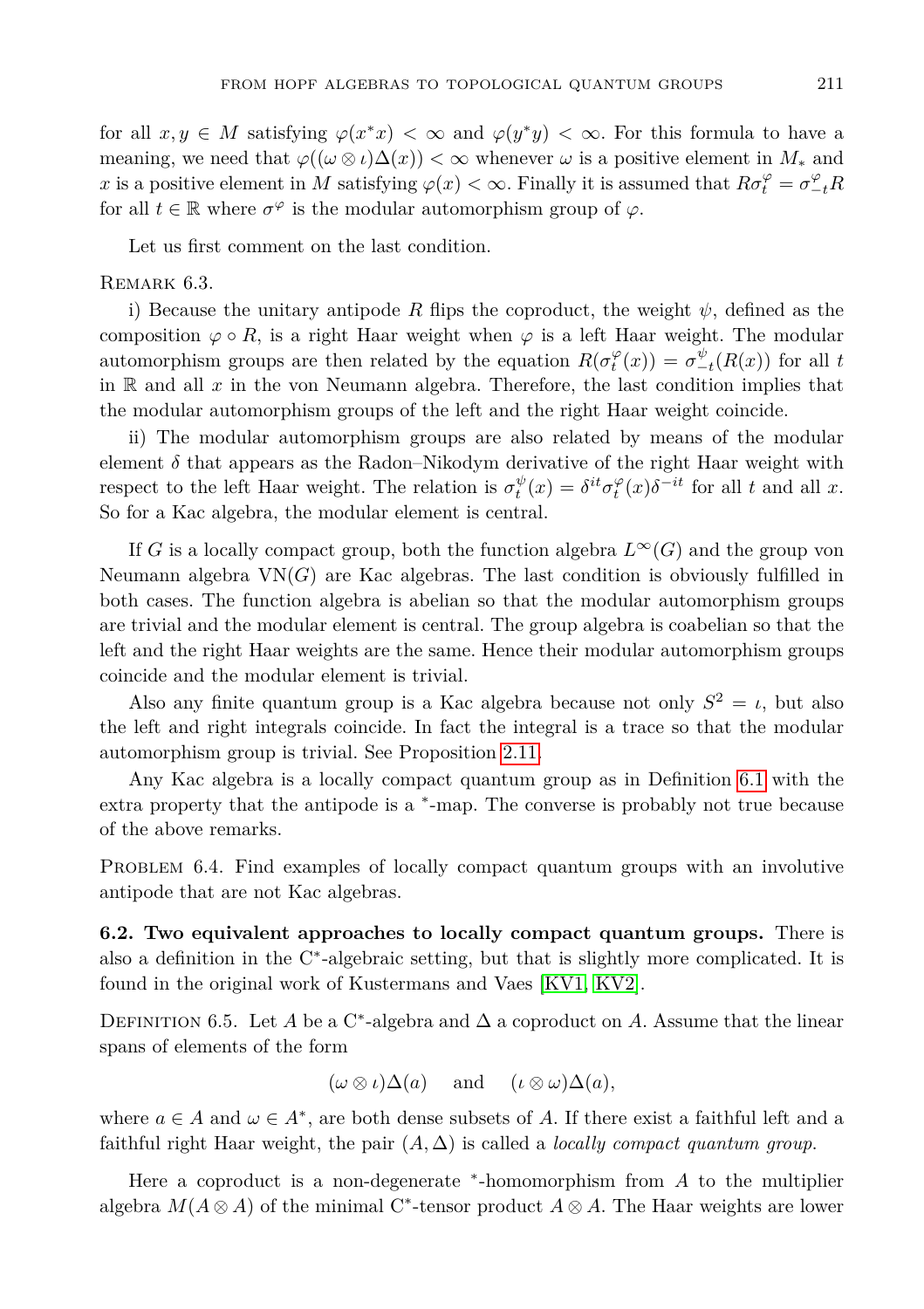semi-continuous densely defined KMS-weights. A left Haar weight is such a weight  $\varphi$  that is left invariance. This means that

$$
\varphi((\omega \otimes \iota)\Delta(a)) = \omega(1)\varphi(a)
$$

for all positive elements *a* in *A* such that  $\varphi(a) < \infty$  and all positive  $\omega$  in  $A^*$ .

Observe the presence of these density conditions as part of the axioms. They do not appear in the von Neumann algebraic definition. Similar properties are true also in that case, but they follow from the other axioms. The requirement of having KMS-weights can be weakened, but in the end, it turns out that the Haar weights have this property.

There is a standard procedure to associate a C<sup>∗</sup>-algebraic locally compact quantum group to a von Neumann algebraic one and vice versa. The two procedures are inverses of each other in the sense that, if you apply them one after the other, you get back to the original locally compact quantum group.

It is relatively easy to pass from a C<sup>∗</sup> -algebraic locally compact quantum group to a von Neumann algebraic one, without first developing the full theory in that setting. This has been argued in an appendix of [\[VD8\]](#page-41-4). One of the main results achieving this is Proposition A.6 of that appendix. The indications given for the proof of that proposition are not completely correct. It is the intention to give a better and more complete argument in a newer version of these notes [\[VD10\]](#page-41-11). This is related with Problem [6.11](#page-36-0) formulated further.

The other direction is more involved. Given a von Neumann algebraic locally compact quantum group  $(M, \Delta)$  as in Definition [6.1,](#page-31-2) it is relatively easy to get the associated C ∗ -algebra *A*. It is the norm closure of the right leg of the multiplicative unitary *V* constructed from the right Haar weight on *M*. It requires some work to show that this norm closure is self-adjoint. The antipodes must be constructed and one has to show that they are manageable as in Definition [5.16.](#page-27-2) Then one can use Proposition [5.17.](#page-28-1) The next step is to show that the restriction of the coproduct to *A* is indeed a coproduct on the C<sup>\*</sup>-algebra. Finally it is needed that the restrictions to *A* of the original Haar weights on the von Neumann algebra *M* are still densely defined. Some aspects are standard but not all of them. The results are found in [\[KV3\]](#page-39-9), see also a remark in Appendix A of [\[VD8\]](#page-41-4). In [\[VD10\]](#page-41-11) we plan to cover this aspect in detail.

Because of this, it is correct to say that the two approaches to locally compact quantum groups yield the same objects.

# <span id="page-33-0"></span>REMARK 6.6.

i) The development of the theory is *easier* in the von Neumann algebraic framework. There are several reasons for this. We collect them here.

- The notion of a coproduct on a von Neumann algebra is easier than the one on a C ∗ -algebra.
- The theory of weights on von Neumann algebras is easier and better documented in the literature.
- The set of axioms in Definition [6.1](#page-31-2) is simpler than in Definition [6.5.](#page-32-0)
- When using von Neumann algebras, one can use Hilbert space techniques.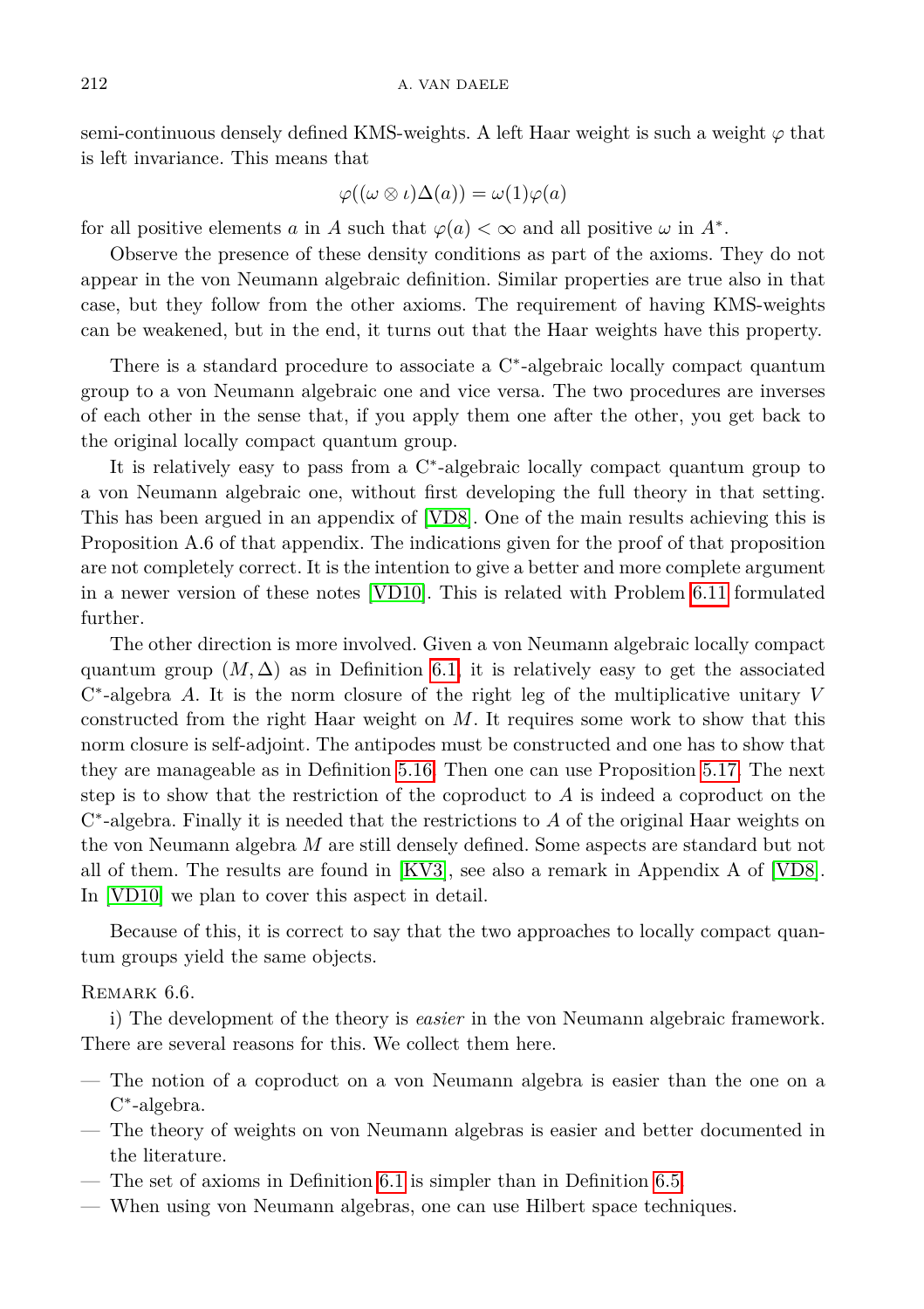ii) On the other hand, it is *more natural* to formulate the notion with C<sup>∗</sup> -algebras. Indeed, we think of a C<sup>∗</sup> -algebra as a locally compact quantum space while we use von Neumann algebras for quantized measure spaces.

The earlier theory of Kac algebras is a von Neumann algebraic one. This inspired Masuda and Nakagami to develop a theory of locally compact quantum groups with von Neumann algebras in [\[MN\]](#page-40-4) (1994). On the other hand, the quantum  $SU_q(2)$  as introduced by Woronowicz in [\[W1\]](#page-41-2) (1987), is formulated in C<sup>∗</sup> -algebraic terms. The same is true for the compact quantum groups in [\[W2,](#page-41-0) [W4\]](#page-41-1). Following the consensus here, the search for a good theory of locally compact quantum groups was further done in the C ∗ -algebraic setting. This led to the work of Masuda, Nakagami and Woronowicz [\[MNW\]](#page-40-5) that appeared in 2003 (but with preliminary versions available many years before that) and simultaneously the work of Kustermans and Vaes [\[KV1,](#page-39-7) [KV2\]](#page-39-8) (in 1999 and 2000).

Later, Kustermans and Vaes also treated their locally compact quantum groups in the von Neumann algebraic framework ([\[KV3\]](#page-39-9), 2003). The approach heavily depends on their original paper [\[KV2\]](#page-39-8) where the theory is developed in the C<sup>∗</sup> -algebraic setting. This is different in [\[VD8\]](#page-41-4) where the von Neumann algebraic approach is obtained without reference to the C<sup>∗</sup> -algebraic one of [\[KV2\]](#page-39-8).

Before we continue, we need to say a few more words about the comparison of the work by Masuda, Nakagami and Woronowicz [\[MN,](#page-40-4) [MNW\]](#page-40-5) on the one hand and that of Kustermans and Vaes [\[KV2,](#page-39-8) [KV3\]](#page-39-9) on the other hand.

Remark 6.7. The main difference between the two approaches is that in the first work, the antipode with its polar decomposition is assumed while in the second one, it is proven to exist from the axioms. To do this, it is necessary to assume both the existence of a left and a right Haar weight while in the first work, only a left Haar weight is used. There the right Haar weight is obtained by composing the left Haar weight with the unitary antipode that appears in the polar decomposition of the antipode.

It is now generally accepted that the theory of Kustermans and Vaes is stronger. Indeed, the right Haar weight is easy to obtain from the existence of the antipode with its polar decomposition.

**6.3. The theory of locally compact quantum groups.** We will finally discuss some aspects of the treatment of locally compact quantum groups in the von Neumann algebraic framework. In particular, we will show how the knowledge of the algebraic quantum groups, recalled in Section [4,](#page-14-0) inspires this treatment. We also will formulate some problems on the way.

We will not cover other aspects of the theory here. They are found in the literature. Moreover, once the antipode is obtained, much of the other steps are now more or less standard. The approach in [\[VD8\]](#page-41-4) is most adapted to the discussion here. We also plan a new expanded version of these notes (cf. [\[VD10\]](#page-41-11)).

The starting point is a von Neumann algebraic quantum group as in Definition [6.1.](#page-31-2) We denote a left Haar weight with  $\varphi$  and a right Haar weight with  $\psi$ .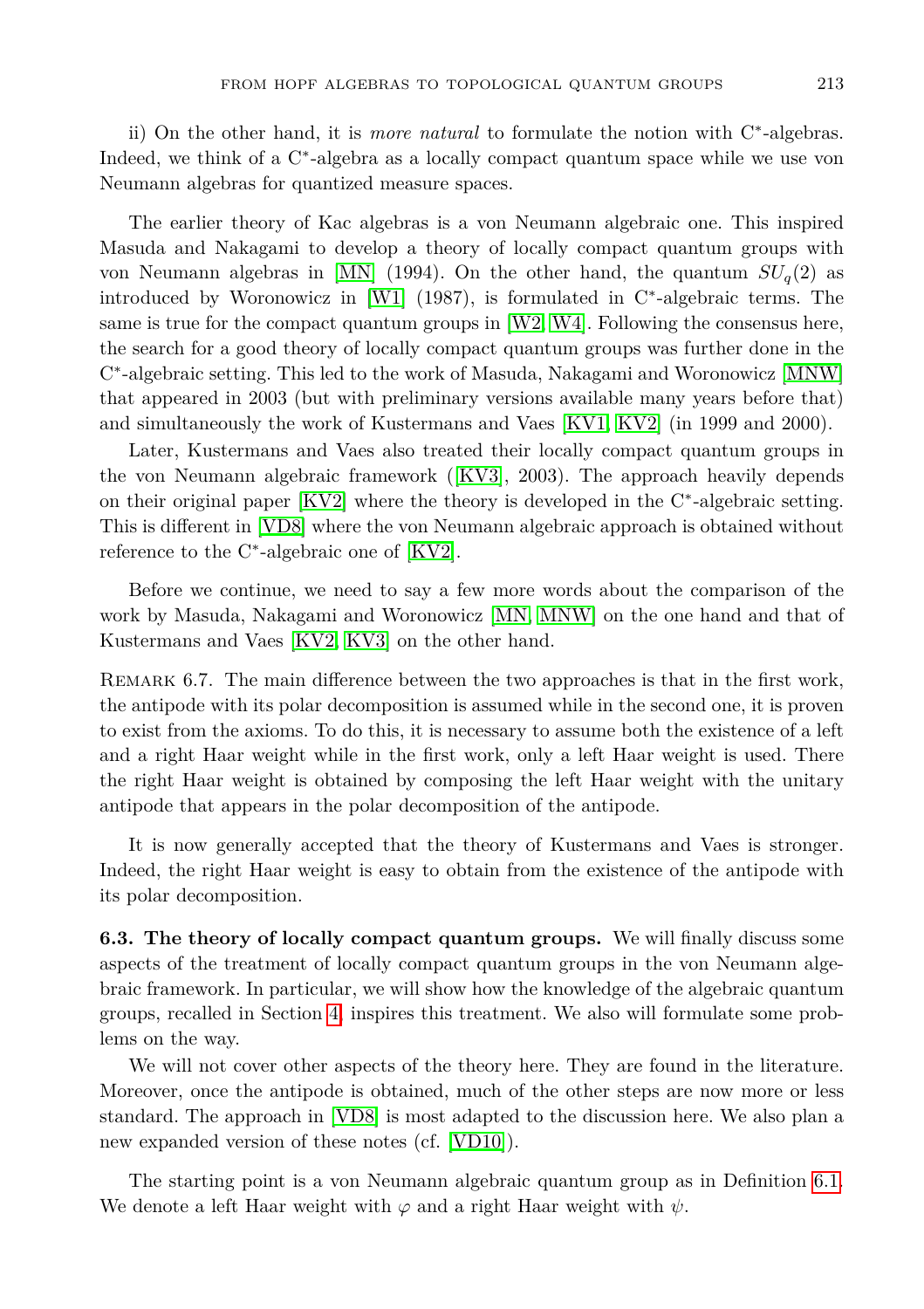#### 214 A. VAN DAELE

As should be clear from the remarks made earlier, the crucial step is the construction of the antipode. In our approach, the underlying idea is taken from Proposition [4.10,](#page-18-0) characterizing the antipode in a multiplier Hopf algebra. We reformulate it for a Hopf \*-algebra  $(A, \Delta)$  where the property reads as follows.

PROPOSITION 6.8. *If*  $a \in A$  *we can write*  $a \otimes 1 = \sum_i \Delta(p_i)(1 \otimes q_i^*)$  *and then we have* 

$$
S(a)^* \otimes 1 = \sum_i \Delta(q_i) (1 \otimes p_i^*).
$$

It is possible to formulate the result for multiplier Hopf <sup>∗</sup> -algebras if we allow some kind of approximation of  $a \otimes 1$  by elements of the type  $\sum_i \Delta(p_i)(1 \otimes q_i^*)$ . Then we get an approximation of  $S(a)^* \otimes 1$ .

We can illustrate the same phenomenon in the case of a locally compact group *G* where we take the <sup>∗</sup> -algebra *Cc*(*G*) of continuous complex functions with compact support. Indeed, if  $f \in C_c(G)$  we can approximate

$$
f(r) = f(rs \cdot s^{-1}) \simeq \sum_{i} p_i(rs) \overline{q_i(s^{-1})},
$$

and we get

$$
\overline{f(r^{-1})} = \overline{f(s \cdot (rs)^{-1})} = \sum_{i} q_i(rs) \overline{p_i(s)}.
$$

This idea is now used in [\[VD8\]](#page-41-4) to obtain the following candidate for the antipode on the von Neumann algebra *M* (see Definition 1.2 in [\[VD8\]](#page-41-4)). We assume that the von Neumann algebra acts on the Hilbert space H.

<span id="page-35-0"></span>DEFINITION 6.9. For an element  $x \in M$  we say that  $x \in D$  if there is an element  $x_1 \in M$ satisfying the following condition. For all  $\varepsilon > 0$  and vectors  $\xi_1, \xi_2, \ldots, \xi_n, \eta_1, \eta_2, \ldots, \eta_n$ in H, there exist elements  $p_1, p_2, \ldots, p_m, q_1, q_2, \ldots, q_m$  in M such that

$$
\left\|x\xi_k \otimes \eta_k - \sum_j \Delta(p_j)(\xi_k \otimes q_j^* \eta_k)\right\| < \varepsilon \tag{6.2}
$$

$$
\left\|x_1\xi_k\otimes\eta_k-\sum_j\Delta(q_j)(\xi_k\otimes p_j^*\eta_k)\right\|<\varepsilon\tag{6.3}
$$

for all *k*.

In order to use this to obtain the antipode we first need to prove that the element *x*<sub>1</sub> is unique if it exists. Then we can define *S* on *D* by  $S(x)^* = x_1$ . Next we must show there exist elements x with this property and that in fact the set  $D$  is dense in  $M$ .

We know from the algebraic theory discussed in Section [4](#page-14-0) that we expect to need the right Haar weight for the first problem. Recall that the canonical map  $p \otimes q \mapsto \Delta(p)(1 \otimes q)$ is shown to be injective using the faithful right integral. We need a similar result here to get uniqueness of the element  $x_1$  if it exists. On the other hand, we also know from the algebraic theory that it is expected to get enough elements in  $\mathcal{D}$  by the existence of the left integral. See the discussion in Subsection [4.3](#page-16-1) on the Larson–Sweedler theorem.

It is not hard to imagine that the case here is far more complicated than in the algebraic setting, mainly due to the fact that we are working with approximations.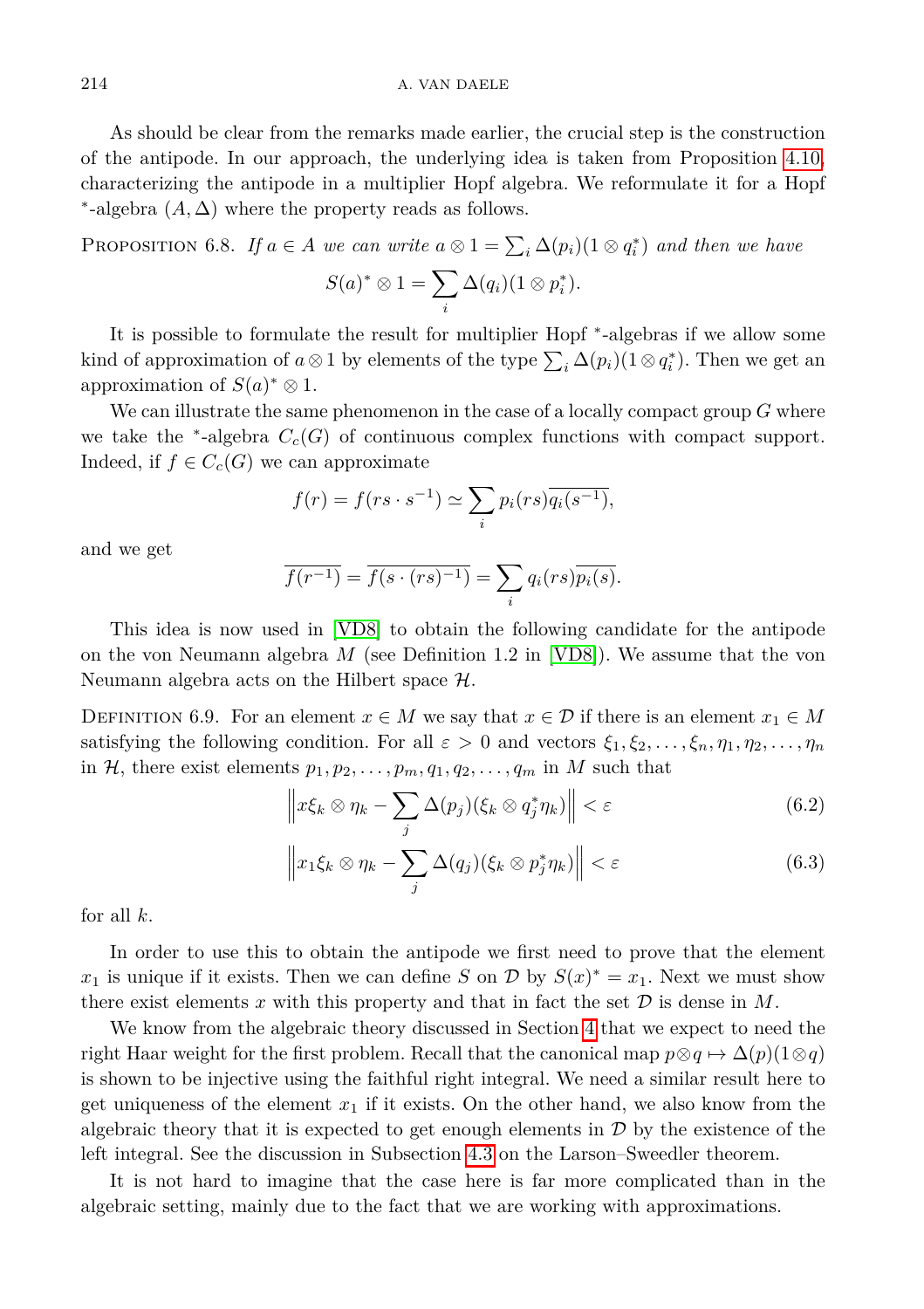It can be done to define the antipode in this way, but it turns out to be better to first define the map  $x \mapsto S(x)^*$  on the Hilbert space level.

The idea is as follows. Consider the GNS Hilbert space  $\mathcal{H}_{\psi}$  constructed from the right Haar weight. The canonical map, defined from the subset  $\mathcal{N}_{\psi}$  of elements *x* in M satisfying  $\psi(x^*x) < \infty$  to the Hilbert space is denoted by  $\Lambda_{\psi}$ . We now define the canonical map *T*<sup>1</sup> on the Hilbert space level with the formula inspired by the one in Proposition [4.14](#page-19-1) in the case of an algebraic quantum group. It yields an isometric linear map *V* from the Hilbert space tensor product  $\mathcal{H}_{\psi} \otimes \mathcal{H}_{\psi}$  to itself. The map *V* turns out to be unitary, but this is not immediately clear. We refer to Problem [6.11.](#page-36-0) Still one can now define an operator *K* with domain  $\mathcal{D}(K)$  on  $\mathcal{H}_{\psi}$ , along the lines of Definition [6.9.](#page-35-0)

DEFINITION 6.10. Let  $\xi \in \mathcal{H}_{\psi}$ . We say that  $\xi \in \mathcal{D}(K)$  if there is a vector  $\xi_1 \in \mathcal{H}_{\psi}$ satisfying the following condition: For all  $\varepsilon > 0$  and vectors  $\eta_1, \eta_2, \ldots, \eta_n$  in  $\mathcal{H}_{\psi}$ , there exist elements  $p_1, p_2, \ldots, p_m, q_1, q_2, \ldots, q_m$  in  $\mathcal{N}_{\psi}$  such that

$$
\left\| \xi \otimes \eta_k - V\left(\sum_j \Lambda_{\psi}(p_j) \otimes q_j^* \eta_k\right) \right\| < \varepsilon \tag{6.4}
$$

$$
\left\| \xi_1 \otimes \eta_k - V \Big( \sum_j \Lambda_{\psi}(q_j) \otimes p_j^* \eta_k \Big) \right\| < \varepsilon \tag{6.5}
$$

for all *k*.

It is now shown that the vector  $\xi_1$  is unique if it exists in Lemma 1.7 of [\[VD8\]](#page-41-4) by techniques well-established in the theory of normal weights on von Neumann algebra. Just observe that, as expected, the right Haar weight is used here.

This allows us to define the linear operator *K* on  $\mathcal{D}(K)$  by  $K\xi = \xi_1$ . It is immediately clear from the definition that it is a closed conjugate linear involutive operator. For the density of the domain  $\mathcal{D}(K)$ , again as expected, the left Haar weight is used. See Lemma 1.12 of [\[VD7\]](#page-41-5) and compare the proof of that lemma with the arguments used in Subsection [4.3](#page-16-1) on the Larson–Sweedler theorem. Remark in passing that the density of the domain of *K* is proven simultaneously with the argument that the operator *V* is not just isometric, but unitary.

Before we continue, we formulate the following related problem.

<span id="page-36-0"></span>PROBLEM 6.11. Given the right invariant Haar weight  $\psi$  on the pair  $(M, \Delta)$ , it uses standard techniques to define the canonical map *V* on the Hilbert space  $\mathcal{H}_{\psi} \otimes \mathcal{H}_{\psi}$  and to show that it is an isometry. However, it is not trivial to show that it is actually a unitary. This is easy in the algebraic setting using the surjectivity of the canonical map  $a \otimes a' \mapsto \Delta(a)$  (1  $\otimes a'$ ). But it is not so in the topological setting. In the original work of Kustermans and Vaes [\[KV2\]](#page-39-8) it is 'Kusterman's trick' that does the job (see the remarks above). This is also how it is done in [\[VD8\]](#page-41-4). It would be nice to find a more direct and more natural way to prove this property. A good solution here is also important for the passage from C<sup>∗</sup>-algebras to von Neumann algebra (see [\[VD10\]](#page-41-11)). At a workshop in Marseille some years ago, an elegant solution to this problem has been presented by P. Kasprzak, but there are no traces of his proof unfortunately.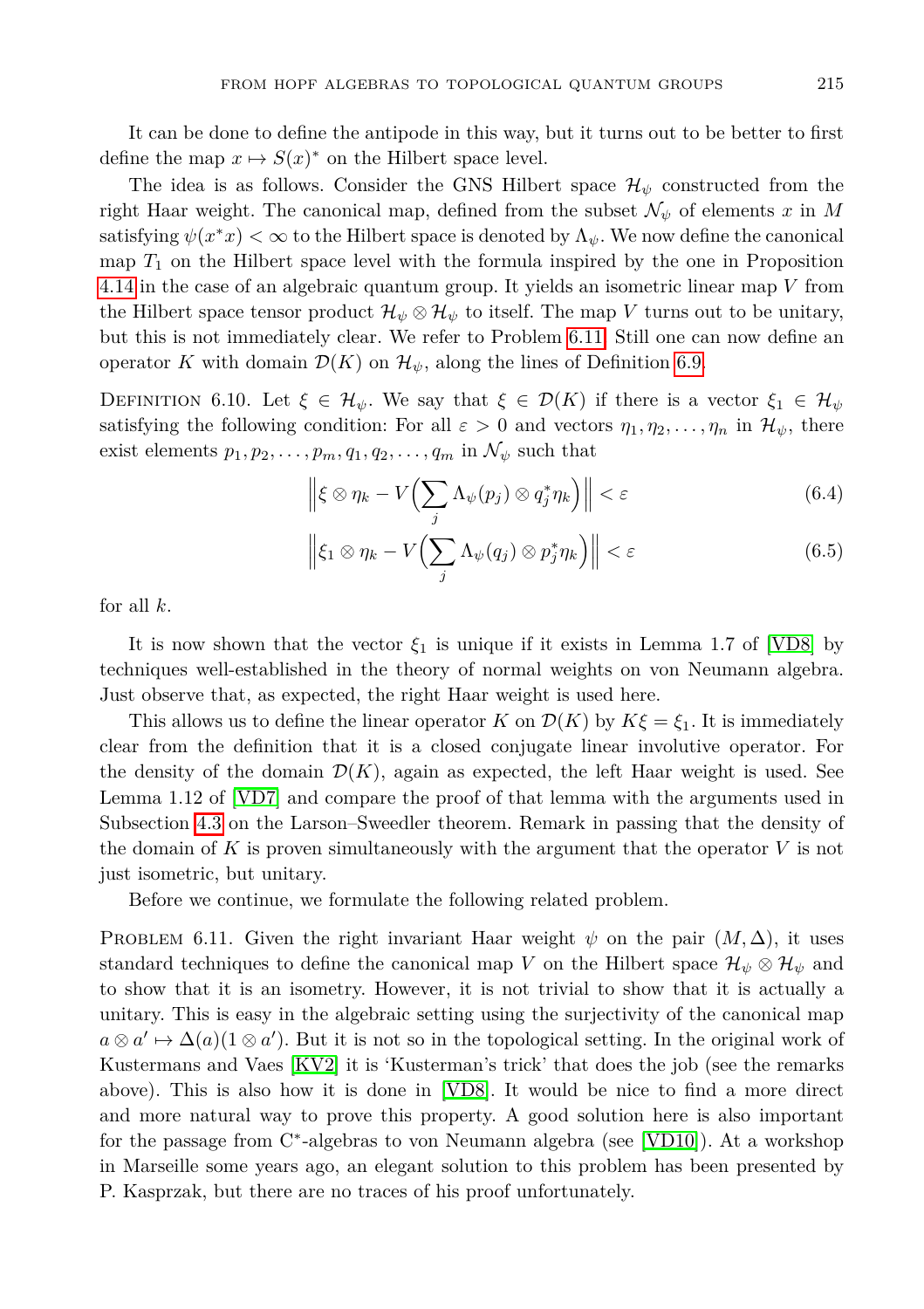#### 216 A. VAN DAELE

Once it is shown that the operator *K* is well and densely defined, we can proceed to complete the construction of the antipode. It is in fact done by *redefining* the domain of *S*. We say that  $x \in \mathcal{D}(S)$  if  $\xi \in \mathcal{D}(K)$  implies that  $x\xi \in \mathcal{D}(K)$  and  $K(x\xi) = S(x)^*K\xi$ . The idea behind this definition is that *S* is an anti-homomorphism so that  $S(xy)^* =$  $S(x)^*S(y)^*$  and if we look at this equation on the Hilbert space level where *K* stands for  $x \mapsto S(x)^*$ , this formula reads as  $K(x\xi) = S(x)^* K(\xi)$ . It is not clear if this new definition of the domain  $\mathcal{D}(S)$  is the same as the one  $\mathcal{D}$ , defined earlier in Definition [6.9](#page-35-0) but this is not important for the further development of the antipode and the remaining of the theory.

By defining the antipode via the operator *K*, we can take advantage of the polar decomposition of the closed linear operator *K* to get the polar decomposition of the antipode. Further Hilbert space methods are used to proceed.

For details about the construction of the antipode and how to obtain the polar decomposition of it, we refer to Section 1 of [\[VD8\]](#page-41-4).

This is the core of the further development of the theory.

<span id="page-37-1"></span>Remark 6.12. In Remark [6.6](#page-33-0) we formulated several reasons for the fact that the von Neumann algebraic theory is easier than the C<sup>∗</sup>-algebraic one. One of them was the possibility to use Hilbert space techniques. This is indeed a great advantage for treating the antipode further. It is done via the polar decomposition of the closed operator *K*.

It is however not completely correct to use this argument because Hilbert space techniques and the polar decomposition of the operator *K* are also used in the C<sup>∗</sup> -algebraic development. But still, they are more natural in the development of the von Neumann algebraic theory.

It would take us now too far to comment more on the further development of the theory of locally compact quantum groups. But we have made our point. We have shown how the algebraic theory is a source of inspiration to develop the analytical one. This is illustrated with the construction of the antipode above. And as it is well-known, this step is the crucial one making further results with their proofs possible. We refer again to [\[VD8\]](#page-41-4) and [\[VD10\]](#page-41-11).

<span id="page-37-0"></span>**7. Conclusions.** In this paper we discussed the passage from the theory of Hopf algebras to locally compact quantum groups. This starts with finite quantum groups. They are defined as finite-dimensional Hopf <sup>∗</sup> -algebras with an operator algebra as the underlying algebra. It then moves via discrete and compact quantum groups to algebraic quantum groups. Algebraic quantum groups are defined as multiplier Hopf <sup>∗</sup> -algebras with positive integrals. Discrete and compact quantum groups are in the first place considered as special cases of algebraic quantum groups. The positivity of the integrals allows a Hilbert space realization using multiplicative unitaries. These are first studied from a purely algebraic point of view to clarify the link between the algebraic theory and the operator algebraic one. Finally we arrive at locally compact quantum groups, both in the C<sup>∗</sup> -algebraic setting as well as in the von Neumann algebra framework.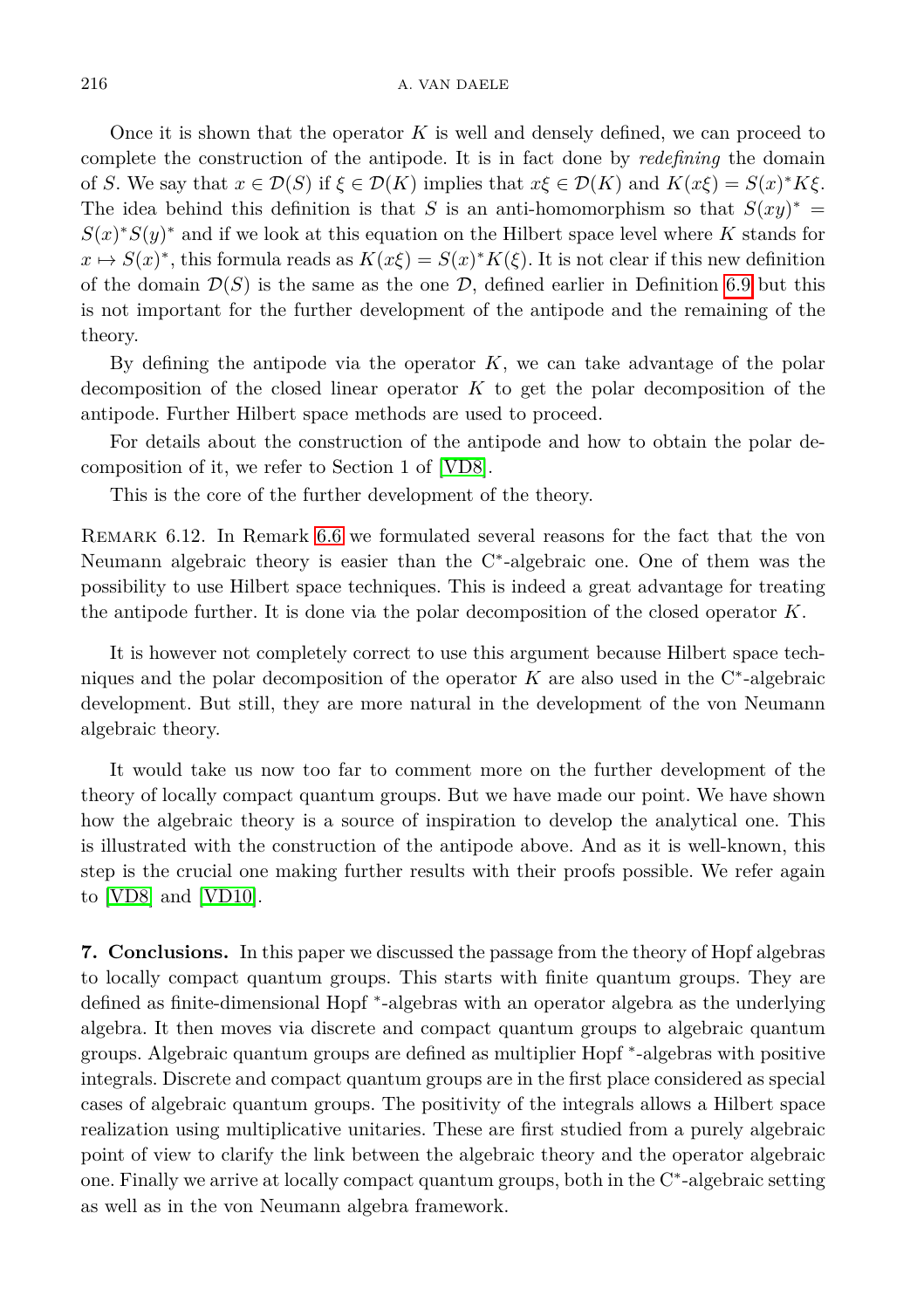Along the way, we have indicated what kind of choices have to be made and how this has led to different and sometimes annoying conventions with different notations and formulas. We have included some historical information about the development of the theory.

Also some remaining problems have been mentioned. Among them, the most challenging one is the existence problem of the Haar weights. There are satisfactory theorems for finite, discrete and compact quantum groups, but not beyond that. It seems to be a difficult problem and we have provided some ideas in Section [5](#page-20-0) on multiplicative unitaries (see Problem [5.24\)](#page-30-0). Another problem of interest is to find examples of locally compact quantum groups with involutive antipode that are not Kac algebras (see Problem [6.4\)](#page-32-1).

It is my opinion that a comprehensive textbook or lecture notes on the following two topics would be most welcome.

First there is a need for a complete work on the theory of algebraic quantum groups, as understood in this paper. It should include all features, earlier obtained for (finitedimensional) Hopf algebras and also true for multiplier Hopf algebras and algebraic quantum groups. At this moment, many results are spread over various papers, dealing with multiplier Hopf algebra, algebraic quantum groups and beyond. Moreover these more general theories sometimes gave new insights of known aspects of the original papers and should be included as such in the development.

There is a need for a work on locally compact quantum groups as well. The writing of it should be used to settle the terminology and conventions and where needed, with comparison to the literature when different conventions are used.

There exist articles of this type. We have a survey paper on multiplier Hopf algebras (see [\[VDZ\]](#page-41-12), 2000), but that certainly should be updated with more recent results and new approaches on earlier results. There is also the book of Timmermann (see [\[Ti\]](#page-40-7), 2008). This also contains a survey on multiplier Hopf algebras and algebraic quantum groups and duality but this is very concise and contains almost no proofs. Moreover since then new research has been done.

Finally, I believe it is desirable for analysts working with the operator algebra approach to quantum groups to keep in contact with the algebraists in the field of Hopf algebras. And vice versa. We can learn from each other.

**Acknowledgments.** I would like to thank the organizers of the conference *Topological quantum groups and Hopf algebras* (Warsaw, November 2016), for the opportunity to give the introductory lecture of the conference.

## **References**

- <span id="page-38-0"></span>[A] E. Abe, *Hopf Algebras*, Cambridge Tracts in Math. 74, Cambridge Univ. Press, Cambridge, 1980.
- <span id="page-38-1"></span>[\[BS\]](http://dx.doi.org/10.24033/asens.1677) S. Baaj, G. Skandalis, *Unitaires multiplicatifs et dualité pour les produits croisés de C*<sup>\*</sup>-algèbres, Ann. Sci. École Norm. Sup. (4) 26 (1993), 425–488.
- <span id="page-38-2"></span>[\[BSV\]](http://dx.doi.org/10.1007/s00220-002-0780-6) S. Baaj, G. Skandalis, S. Vaes, *Non-semi-regular quantum groups coming from number theory*, Comm. Math. Phys. 235 (2003), 139–167.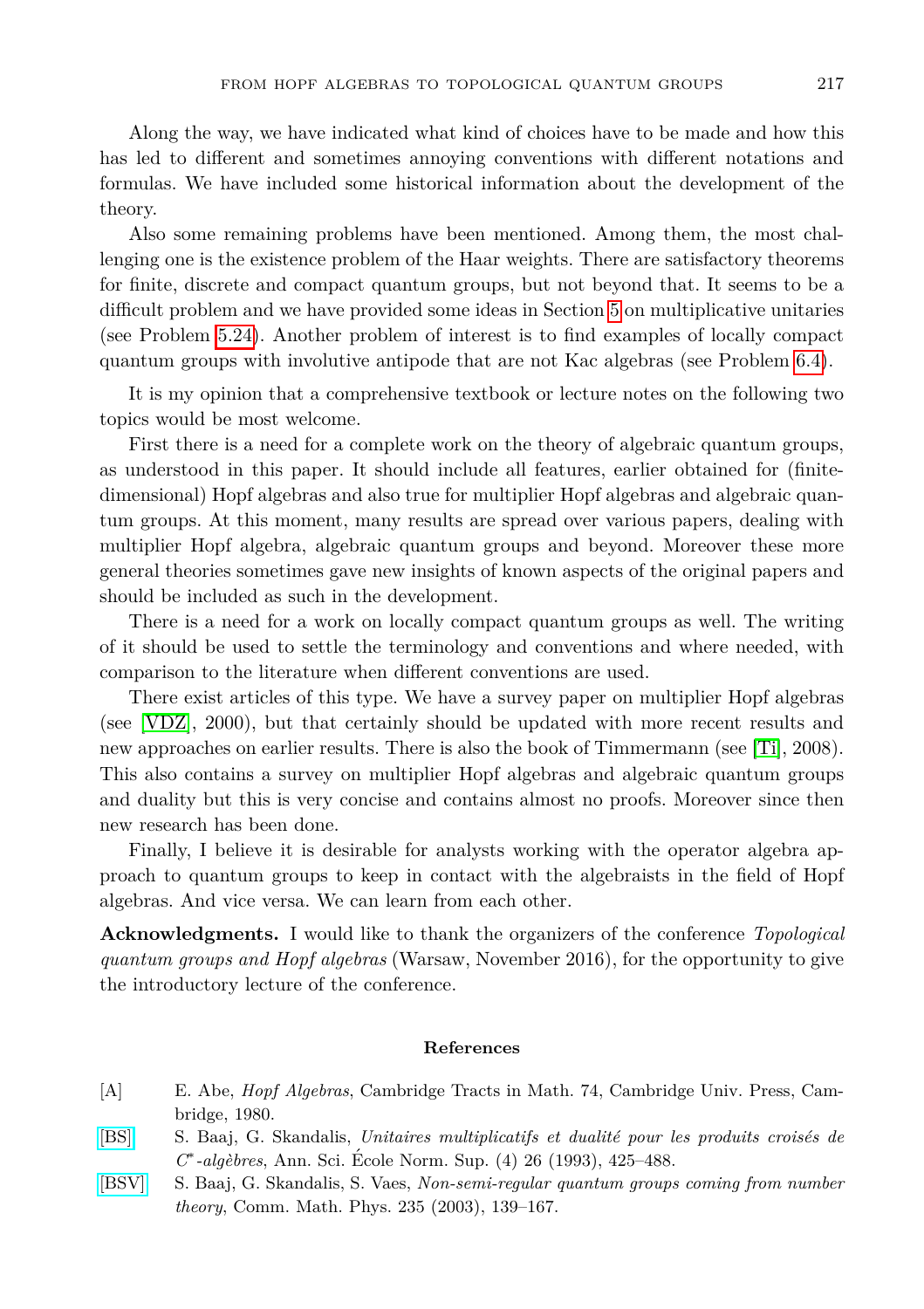#### 218 A. VAN DAELE

- <span id="page-39-16"></span>[\[BG\]](http://dx.doi.org/10.1007/978-3-0348-8205-7) K. A. Brown, K. R. Goodearl, *Lectures on Algebraic Quantum Groups*, Adv. Courses Math. CRM Barcelona, Birkhäuser, Basel, 2002.
- <span id="page-39-19"></span>[\[DCVD\]](http://dx.doi.org/10.1216/RMJ-2010-40-4-1149) K. De Commer, A. Van Daele, *Multiplier Hopf algebras imbedded in locally compact quantum groups*, Rocky Mountain J. Math. 40 (2010), 1149–1182.
- <span id="page-39-21"></span>[\[DeVD\]](http://dx.doi.org/10.1016/j.aim.2010.07.015) L. Delvaux, A. Van Daele, *Algebraic quantum hypergroups*, Adv. Math. 226 (2011), 1134–1167.
- <span id="page-39-15"></span>[\[DK\]](http://dx.doi.org/10.1007/BF00761142) M. Dijkhuizen, T. Koornwinder, *CQG algebras: a direct algebraic approach to compact quantum groups*, Lett. Math. Phys. 32 (1994), 315–330.
- <span id="page-39-12"></span>[\[DVD\]](http://dx.doi.org/10.1023/A:1011470032416) B. Drabant, A. Van Daele, *Pairing and the quantum double of multiplier Hopf algebras*, Algebr. Represent. Theory 4 (2001), 109–132.
- <span id="page-39-22"></span>[\[DVDZ\]](http://dx.doi.org/10.1080/00927879908826688) B. Drabant, A. Van Daele, Y. Zhang, *Actions of multiplier Hopf algebra*, Comm. Algebra 27 (1999), 4117–4172.
- <span id="page-39-1"></span>[D] V. G. Drinfel'd, *Quantum groups*, in: Proceedings of the International Congress of Mathematicians (Berkeley, 1986), Amer. Math. Soc., Providence, RI, 1987, 798–820.
- <span id="page-39-11"></span>[\[ER\]](http://dx.doi.org/10.1142/S0129167X94000358) E. G. Effros, Z.-J. Ruan, *Discrete quantum groups I. The Haar measure*, Internat. J. Math. 5 (1994), 681–723.
- <span id="page-39-4"></span>[ES1] M. Enock, J.-M. Schwartz, *Une dualité dans les algèbres de von Neumann*, Bull. Soc. Math. France Mém. 44, Soc. Math. France, Paris, 1975.
- <span id="page-39-5"></span>[\[ES2\]](http://dx.doi.org/10.1007/978-3-662-02813-1) M. Enock, J.-M. Schwartz, *Kac Algebras and Duality of Locally Compact Groups*, Springer, Berlin, 1992.
- <span id="page-39-14"></span>[H1] K. H. Hofmann, P. S. Mostert, *Elements of compact semi-groups*, Charles E. Merrill Books, Columbus, Ohio, 1996.
- <span id="page-39-0"></span>[\[H2\]](http://dx.doi.org/10.2307/1968985) H. Hopf, *Uber die Topologie der Gruppen-Mannigfaltigkeiten und ihre Verallgemei- ¨ nerungen*, Ann. of Math. (2) 42 (1941), 22–52.
- <span id="page-39-2"></span>[\[J\]](http://dx.doi.org/10.1007/BF00704588) M. Jimbo, *A q-difference analogue of U*(g) *and the Yang–Baxter equation*, Lett. Math. Phys. 10 (1985), 63–69.
- <span id="page-39-6"></span>[KP] G. I. Kac, V. G. Paljutkin, *Finite ring groups*, Trudy Moskov. Mat. Obshch. 15 (1966), 224–261; English transl.: Trans. Moscow Math. Soc. 15 (1966), 251–294.
- <span id="page-39-3"></span>[KV] G. I. Kac, L. Vainerman, *Nonunimodular ring-groups and Hopf von Neumann algebras*, Mat. Sb. (N.S.) 94(136) (1974), 194–225; English transl.: Math. USSR Sbornik 23 (1974), 185–214.
- <span id="page-39-13"></span>[KR] R. V. Kadison, J. Ringrose, *Fundamentals of the theory of operator algebras* I, Pure Appl. Math. 100, Academic Press, Orlando, 1983; II, Academic Press, Orlando, 1986.
- <span id="page-39-10"></span>[Ki] E. Kirchberg, *Discrete and compact quantum Kac algebras*, Lecture at the Conference 'Invariance in Operator Algebras' (Copenhagen, August 1992), unpublished.
- <span id="page-39-20"></span>[\[Ku\]](http://dx.doi.org/10.1016/S0021-8693(02)00570-7) J. Kustermans, *The analytic structure of algebraic quantum groups*, J. Algebra 259 (2003), 415–450.
- <span id="page-39-7"></span>[\[KV1\]](http://dx.doi.org/10.1016/S0764-4442(99)80288-2) J. Kustermans, S. Vaes, *A simple definition for locally compact quantum groups*, C. R. Acad. Sci. Paris Sér. I Math. 328 (1999), 871–876.
- <span id="page-39-8"></span>[\[KV2\]](http://dx.doi.org/10.1016/S0012-9593(00)01055-7) J. Kustermans, S. Vaes, *Locally compact quantum groups*, Ann. Sci. Ecole Norm. Sup. ´ 33 (2000), 837–934.
- <span id="page-39-9"></span>[\[KV3\]](http://dx.doi.org/10.7146/math.scand.a-14394) J. Kustermans, S. Vaes, *Locally compact quantum groups in the von Neumann algebraic setting*, Math. Scand. 92 (2003), 68–92.
- <span id="page-39-18"></span>[\[KVD\]](http://dx.doi.org/10.1142/S0129167X97000500) J. Kustermans, A. Van Daele, *C* ∗ *-algebraic quantum groups arising from algebraic quantum groups*, Internat. J. Math. 8 (1997), 1067–1139.
- <span id="page-39-17"></span>[\[LVD\]](http://dx.doi.org/10.1016/j.exmath.2007.10.004) M. B. Landstad, A. Van Daele, *Groups with compact open subgroups and multiplier Hopf* <sup>∗</sup> *-algebras*, Expo. Math. 26 (2008), 197–217.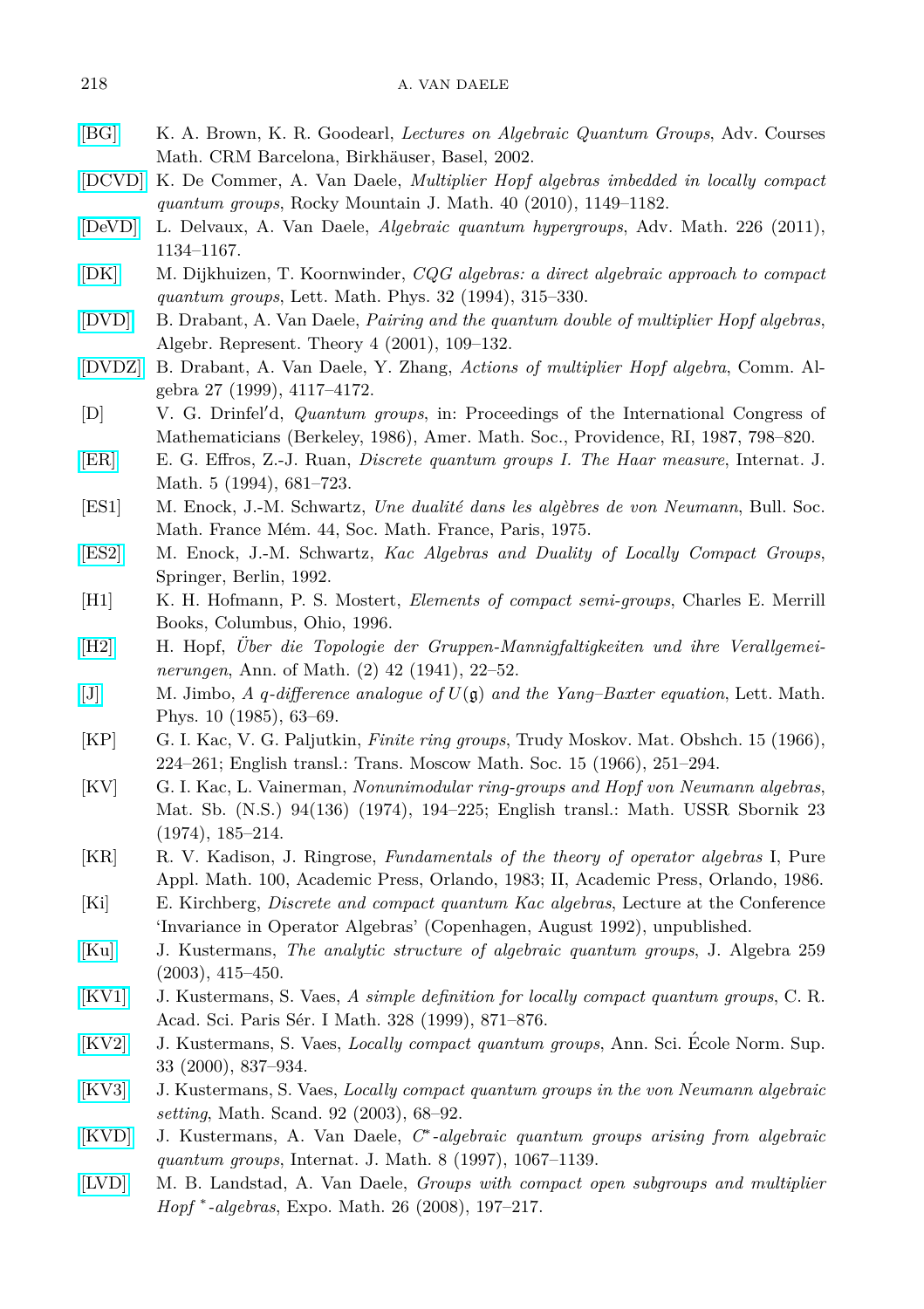- <span id="page-40-19"></span>[\[LS\]](http://dx.doi.org/10.2307/2373270) R. G. Larson, M. E. Sweedler, *An associative orthogonal bilinear form for Hopf algebras*, Amer. J. Math. 91 (1969), 75–94.
- <span id="page-40-11"></span>[MVD1] A. Maes, A. Van Daele, *Notes on compact quantum groups*, Nieuw Arch. Wisk. (4) 16 (1998), 73–112.
- <span id="page-40-21"></span>[MVD2] A. Maes, A. Van Daele, *The multiplicative unitary as a basis for duality*, [math/0205284](http://arxiv.org/abs/math/0205284) [\[math.OA\].](http://arxiv.org/abs/math/0205284)
- <span id="page-40-4"></span>[\[MN\]](http://dx.doi.org/10.2977/prims/1195165585) T. Masuda, Y. Nakagami, *A von Neumann algebra framework for the duality of quantum groups*, Publ. Res. Inst. Math. Sci. 30 (1994), 799–850.
- <span id="page-40-5"></span>[\[MNW\]](http://dx.doi.org/10.1142/S0129167X03002071) T. Masuda, Y. Nakagami, S. L. Woronowicz, *A C*<sup>∗</sup> *-algebraic framework for quantum groups*, Internat. J. Math. 14 (2003), 903–1001.
- <span id="page-40-18"></span>[\[Na\]](http://dx.doi.org/10.2307/1968984) T. Nakayama, *On Frobeniusean algebras* II, Ann. of Math. (2) 42 (1941), 1–21.
- <span id="page-40-8"></span>[\[PW\]](http://dx.doi.org/10.1007/BF02473358) P. Podle´s, S. L. Woronowicz, *Quantum deformation of Lorentz group*, Comm. Math. Phys. 130 (1990), 381–431.
- <span id="page-40-2"></span>[P1] L. S. Pontryagin, *Topological Groups*, Princeton Math. Ser. 2, Princeton Univ. Press, Princeton, 1939.
- [P2] L. S. Pontryagin, *Topological Groups*, Gordon and Breach, New York, 1996.
- <span id="page-40-1"></span>[R] D. E. Radford, *Hopf Algebras*, Ser. Knots Everything 49, World Scientific, Hackensack, 2012.
- <span id="page-40-10"></span>[\[SW\]](http://dx.doi.org/10.1016/j.jfa.2007.07.006) P. M. Soltan, S. L. Woronowicz, *From multiplicative unitaries to quantum groups. II*, J. Funct. Anal. 252 (2007), 42–67.
- <span id="page-40-0"></span>[S] M. Sweedler, *Hopf Algebras*, Mathematics Lecture Note Ser., Benjamin, New York, 1969.
- <span id="page-40-3"></span>[\[Tf\]](http://dx.doi.org/10.1073/pnas.68.11.2631) E. J. Taft, *The order of the antipode of a finite-dimensional Hopf algebra*, Proc. Nat. Acad. Sci. USA 68 (1971), 2631–2633.
- <span id="page-40-14"></span>[Tk1] M. Takesaki, *Theory of Operator Algebras* I, Encyclopaedia Math. Sci. 124, Springer, Berlin, 2002.
- <span id="page-40-15"></span>[\[Tk2\]](http://dx.doi.org/10.1007/978-3-662-10451-4) M. Takesaki, *Theory of operator algebras* II, Encyclopaedia Math. Sci. 125, Springer, Berlin, 2003.
- <span id="page-40-7"></span>[\[Ti\]](http://dx.doi.org/10.4171/043) T. Timmermann, *An invitation to quantum groups and duality. From Hopf Algebras to Multiplicative Unitaries and Beyond*, EMS Textbk Math., Eur. Math. Soc., Zürich, 2008.
- <span id="page-40-20"></span>[\[VVD1\]](http://dx.doi.org/10.1112/S002461150101276X) S. Vaes, A. Van Daele, *Hopf C*<sup>∗</sup> *-algebras*, Proc. London Math. Soc. (3) 82 (2001), 337–384.
- <span id="page-40-22"></span>[VVD2] S. Vaes, A. Van Daele, *The Heisenberg commutation relations, commuting squares and the Haar measure on locally compact quantum groups*, in: Operator Algebras and Mathematical Physics (Constanta, 2001), Theta, Bucharest, 2003, 379-400.
- <span id="page-40-12"></span>[\[VD1\]](http://dx.doi.org/10.2307/2154659) A. Van Daele, *Multiplier Hopf algebras*, Trans. Amer. Math. Soc. 342 (1994), 917–932.
- <span id="page-40-17"></span>[\[VD2\]](http://dx.doi.org/10.2307/2160670) A. Van Daele, *The Haar measure on a compact quantum group*, Proc. Amer. Math. Soc. 123 (1995), 3125–3128.
- <span id="page-40-9"></span>[\[VD3\]](http://dx.doi.org/10.1006/jabr.1996.0075) A. Van Daele, *Discrete quantum groups*, J. Algebra 180 (1996), 431–444.
- <span id="page-40-16"></span>[\[VD4\]](http://dx.doi.org/10.1090/S0002-9939-97-04037-9) A. Van Daele, *The Haar measure on finite quantum groups*, Proc. Amer. Math. Soc. 125 (1997), 3489–3500.
- <span id="page-40-13"></span>[\[VD5\]](http://dx.doi.org/10.1006/aima.1998.1775) A. Van Daele, *An algebraic framework for group duality*, Adv. Math. 140 (1998), 323– 366.
- <span id="page-40-6"></span>[VD6] A. Van Daele, *The Haar measure on some locally compact quantum groups*, Preprint Univ. of Leuven, 2001, [arXiv: math.OA/0109004.](http://arxiv.org/abs/math.OA/0109004)